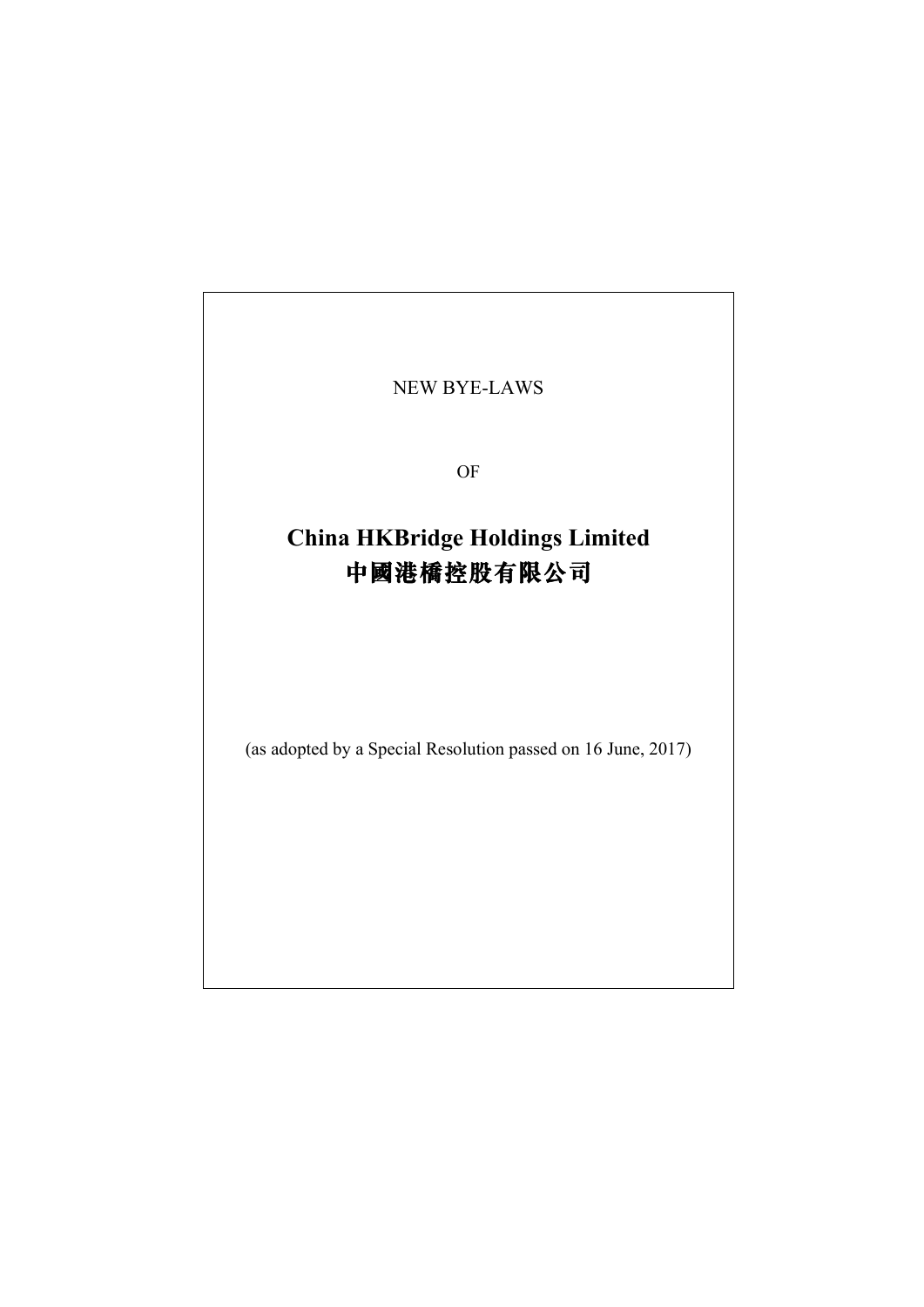## **NEW BYE-LAWS**

(As adopted by a Special Resolution passed on 16 June, 2017)

of

## **China HKBridge Holdings Limited 中國港橋控股有限公司**

## **PRELIMINARY**

1. (A) The marginal notes to these Bye-Laws shall not be deemed to be Marginal Notes part of these Bye-Laws and shall not affect their interpretation and, in the interpretation of these Bye-Laws, unless there be something in the subject or context inconsistent therewith:

> "appointed newspaper" shall have the meaning as defined in the Companies Act; Definitions

 "address" shall have the ordinary meaning given to it and shall include any facsimile number, electronic number or address or website used for the purposes of any communication pursuant to these Bye-Laws;

 "associate(s)" shall have the meaning attributed to it in the Listing Rules;

 "Auditors" shall mean the persons for the time being performing the duties of that office:

"Bermuda" shall mean the Islands of Bermuda;

 "the Board" shall mean the board of directors of the Company as constituted from time to time or (as the context may require) the majority of Directors present and voting at a meeting of the Directors at which a quorum is present;

 "business day" shall mean any day on which The Stock Exchange of Hong Kong Limited is open for the business of dealing in securities. For the avoidance of doubt, where The Stock Exchange of Hong Kong Limited is closed for the business of dealing in securities on a business day by reason of tropical cyclone signal Number 8 or higher is hoisted, black rainstorm warning or similar events, such day shall for the purposes of these Bye-Laws be counted as a business day.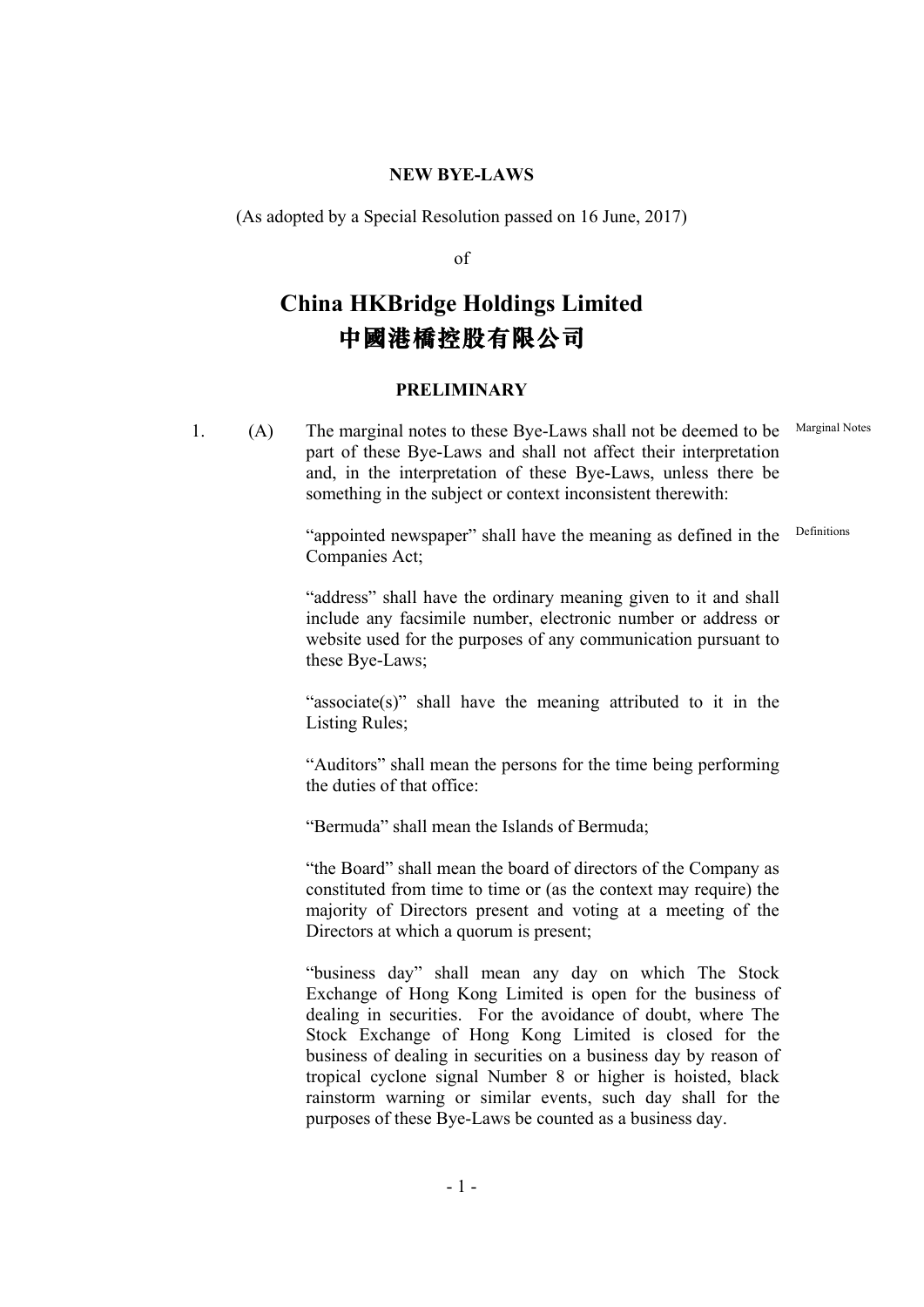"these Bye-Laws" or "these presents" shall mean these Bye-Laws in their present form and all supplementary, amended or substituted Bye-Laws for the time being in force;

"call" shall include any instalment of a call;

 "capital" shall mean the share capital from time to time of the Company;

 "the Chairman" shall mean the Chairman presiding at any meeting of shareholders or of the Board;

 "Clearing House" shall mean a recognized clearing house within the meaning of the Securities and Futures Ordinance (Chapter 571 of the Laws of Hong Kong) or a clearing house or authorised shares depository recognised by the laws of the jurisdiction in which the shares of the Company are listed or quoted on a stock exchange in such jurisdiction;

 "the Companies Act" shall mean the Companies Act 1981 of Bermuda as may from time to time be amended;

 "the Company" or "this Company" shall mean China HKBridge Holdings Limited 中國港橋控股有限公司 which was incorporated in Bermuda on 12 May, 1998;

 "corporate representative" means any person appointed to act in that capacity pursuant to Bye-laws  $87(A)$  or  $87(B)$ ;

 "debenture" and "debenture holder" shall respectively include "debenture stock" and "debenture stockholder";

"Director" means a director of the Company;

 "dividend" shall include scrip dividends, distributions in specie or in kind, capital distributions and capitalisation issues, if not inconsistent with the subject or context;

 "electronic" shall mean relating to technology having electrical, digital, magnetic, wireless, optical electromagnetic or similar capabilities and such other meanings as given to it in the Electronic Transactions Act 1999 of Bermuda as may be amended from time to time:

 "full financial statements" shall mean the financial statements that are required under section 87(1) of the Companies Act;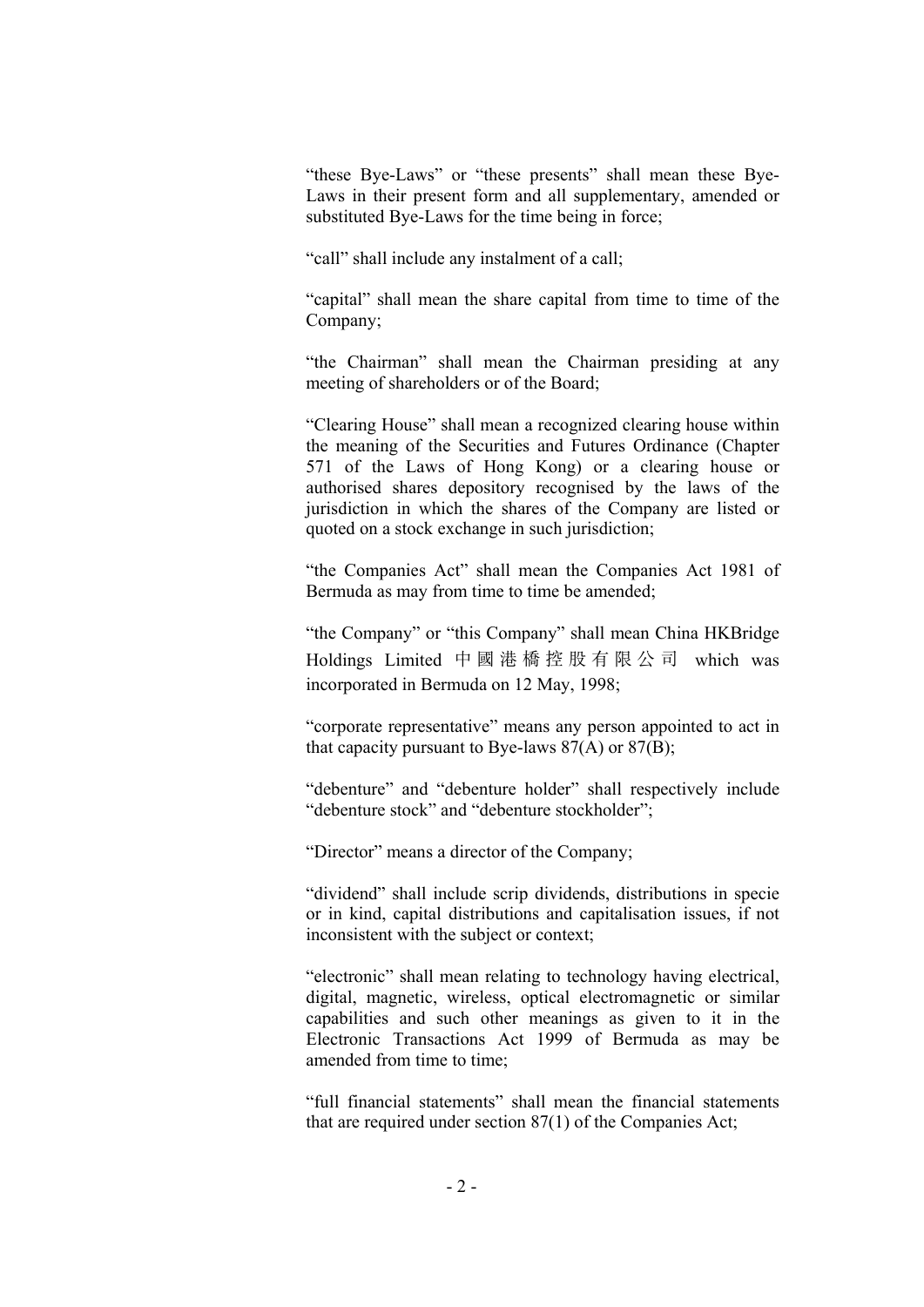"Head Office" shall mean such office of the Company as the Directors may from time to time determine to be the principal office of the Company;

"HK\$" shall mean Hong Kong dollars or other lawful currency of Hong Kong;

 "holding company" and "subsidiary" shall have the meanings ascribed to them by the Companies Act;

 "Listing Rules" shall mean the Rules Governing the Listing of Securities on The Stock Exchange of Hong Kong Limited (as amended from time to time);

"month" shall mean a calendar month;

 "Newspapers", in relation to the publication in newspapers of any notice, shall mean in English in one leading English language daily newspaper and in Chinese in one leading Chinese language daily newspaper published and circulating generally in the Relevant Territory and specified for this purpose by the stock exchange in the Relevant Territory;

"paid up" in relation to a share, shall mean paid up or credited as paid up;

 "the Principal Register" shall mean the register of shareholders of the Company maintained in Bermuda;

 "the register" shall mean the Principal Register and any branch register to be kept pursuant to the provisions of the Statutes;

 "Registered Office" shall mean the registered office of the Company for the time being;

 "Registration Office" shall mean in respect of any class of share capital, such place or places in the Relevant Territory or elsewhere where the Directors from time to time determine to keep a branch register of shareholders in respect of that class of share capital and where (except in cases where the Directors otherwise agree) transfers or other documents of title for such class of share capital are to be lodged for registration and are to be registered;

 "Relevant Territory" shall mean Hong Kong or such other territory as the Directors may from time to time decide if the issued ordinary share capital of the Company is listed on a stock exchange in such territory;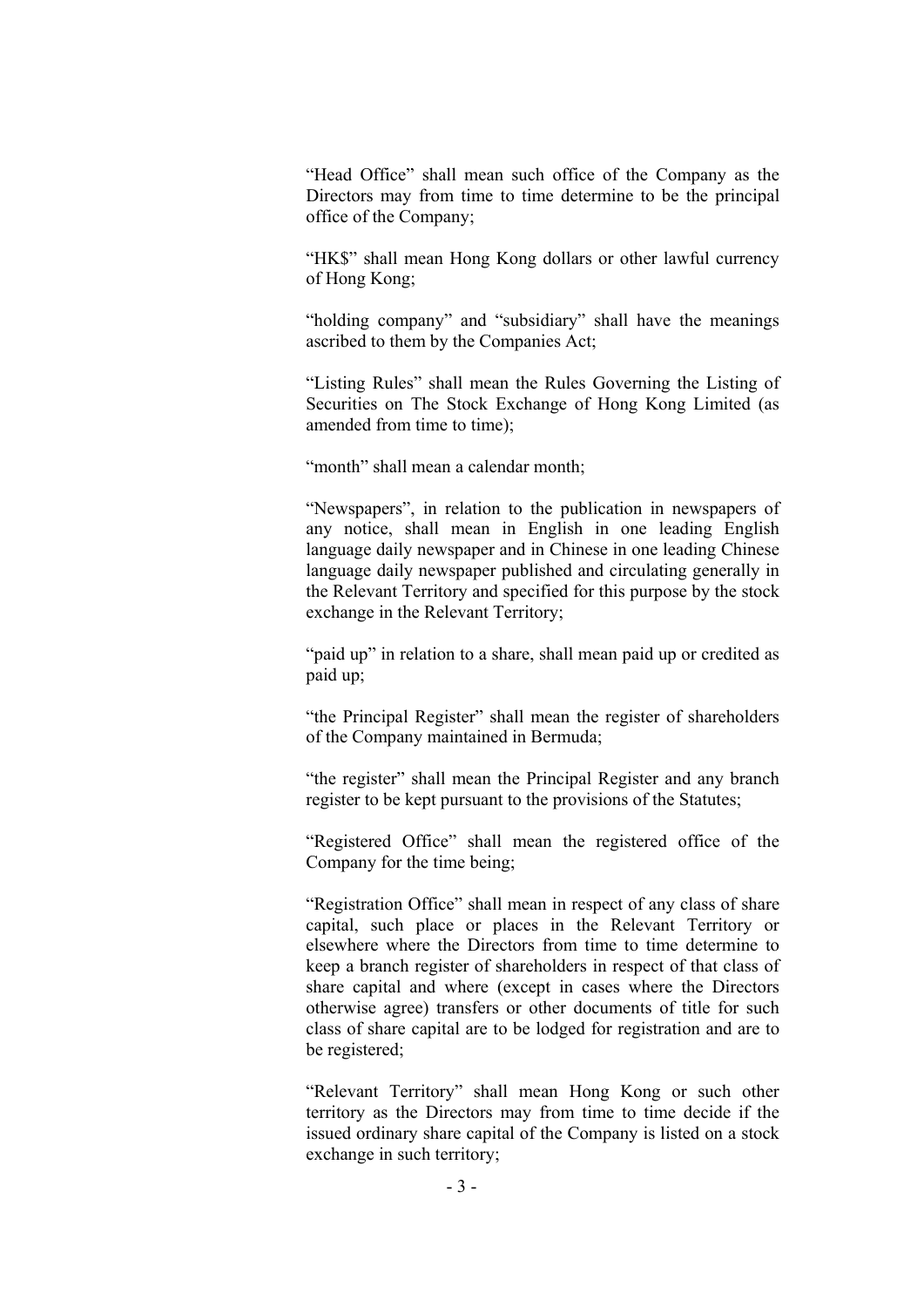"Seal" shall mean any one or more common seals from time to time of the Company for use in Bermuda or in any place outside Bermuda;

 "Secretary" shall mean the person or corporation for the time being performing the duties of that office;

 "Securities Seal" shall mean a seal for use for sealing certificates for shares or other securities issued by the Company which is a facsimile of the Seal of the Company with the addition on its face of the words "Securities Seal";

"share" shall mean share in the capital of the Company;

 "shareholder" shall mean the duly registered holder from time to time of the shares in the capital of the Company;

 "Statutes" shall mean the Companies Act, the Electronic Transactions Act 1999 of Bermuda, and every other act (as amended from time to time) for the time being in force of the Legislature of Bermuda applying to or affecting the Company, the Memorandum of Association and/or these presents;

 "summarized financial statements" shall have the meaning ascribed to them in the section 87A(3) of the Companies Act.

 "Transfer Office" shall mean the place where the Principal Register is situate for the time being; and

 "writing" or "printing" shall include writing, printing, lithography, photography, typewriting and every other mode of representing words or figures in a legible and non-transitory form.

 (B) In these Bye-Laws, unless there be something in the subject or General context inconsistent herewith:

> words denoting the singular shall include the plural and words denoting the plural shall include the singular;

> words importing any gender shall include every gender and words importing persons shall include partnerships, firms, companies and corporations;

> subject as aforesaid, any words or expressions defined in the Companies Act (except any statutory modification thereof not in force when these Bye-Laws become binding on the Company)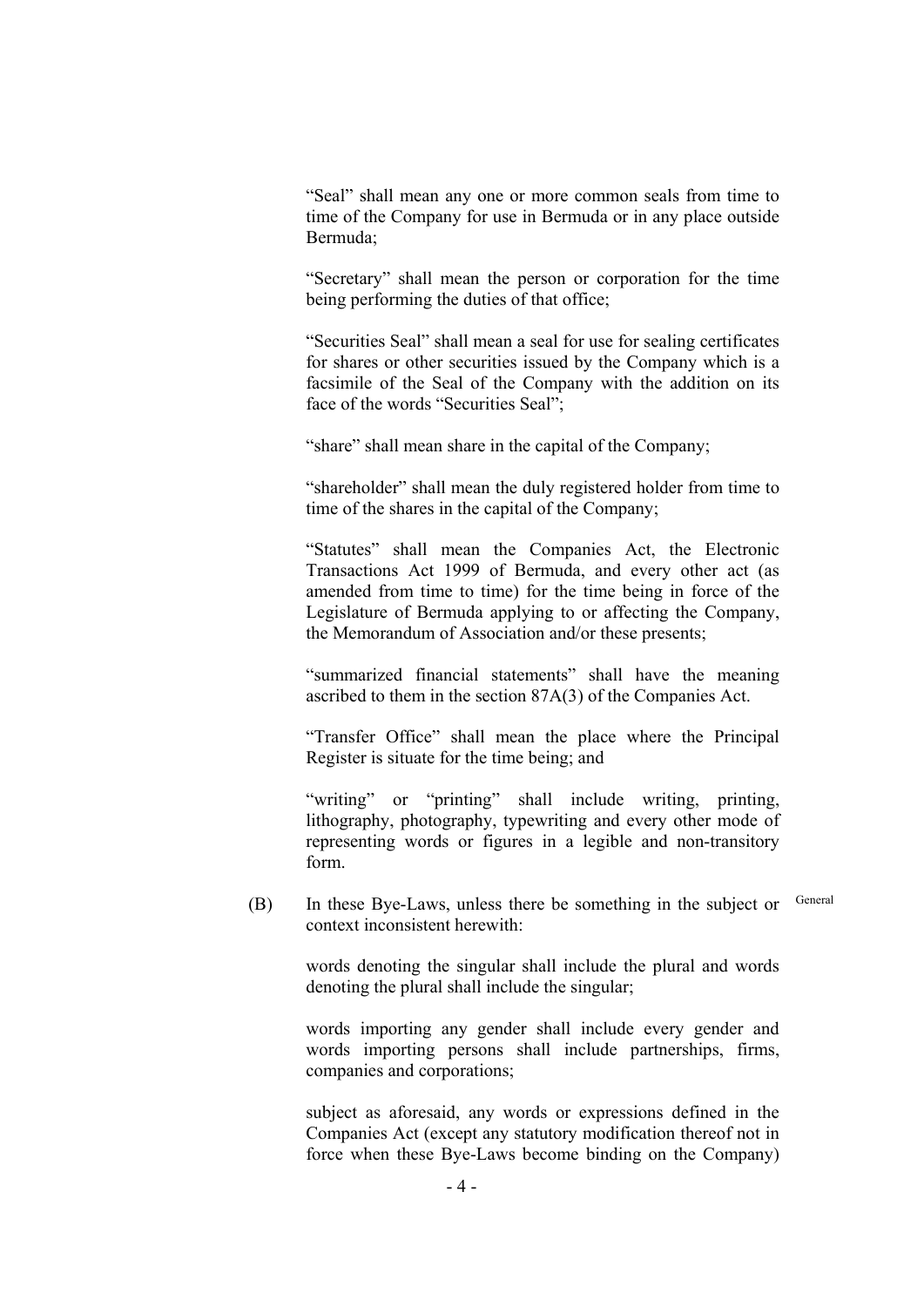shall, if not inconsistent with the subject and/or context, bear the same meaning in these Bye-Laws, save that "company" shall where the context permits include any company incorporated in Bermuda or elsewhere; and

 references to any statute or statutory provision shall be construed as relating to any statutory modification or re-enactment thereof for the time being in force.

- (C) A resolution shall be a Special Resolution when it has been passed by a majority of not less than three-fourths of the votes cast by such shareholders as, being entitled so to do, vote in person or, by duly authorised corporate representative or, where proxies are allowed, by proxy at a general meeting of which notice has been given in accordance with Bye-Law 63 specifying (without prejudice to the power contained in these presents to amend the same) the intention to propose the resolution as a Special Resolution. Special Resolution
- (D) A resolution shall be an Ordinary Resolution when it has been passed by a simple majority of the votes cast by such shareholders as, being entitled so to do, vote in person or by duly authorised corporate representative or, where proxies are allowed, by proxy at a general meeting held in accordance with these presents and of which notice has been given in accordance with Bye-Law 63. Resolution
- (E) A Special Resolution shall be effective for any purpose for which an Ordinary Resolution is expressed to be required under any provision of these Bye-Laws or the Statutes.
- Appendix 13.  $2 \cdot$ 2. Without prejudice to any other requirements of the Statutes, a Special Resolution shall be required to alter the Memorandum of Association, to approve any amendment of these presents or to change the name of the Company.

## **SHARES, WARRANTS AND MODIFICATION OF RIGHTS**

Part A para 1

> 3. Without prejudice to any special rights or restrictions for the time being attaching to any shares or any class of shares, any share may be issued upon such terms and conditions and with such preferred, deferred or other special rights, or such restrictions, whether in regard to dividend, voting, return of capital or otherwise, as the Company may from time to time by Ordinary Resolution determine (or, in the absence of any such determination or so far as the same may not make specific provision, as the Board may determine) and any preference share may, subject to the Companies Act and with the sanction of a Special Resolution, be issued on the terms that it is liable to be

**Ordinary** 

Special Resolution effective as **Ordinary** Resolution

When Special Resolution is required

Issue of shares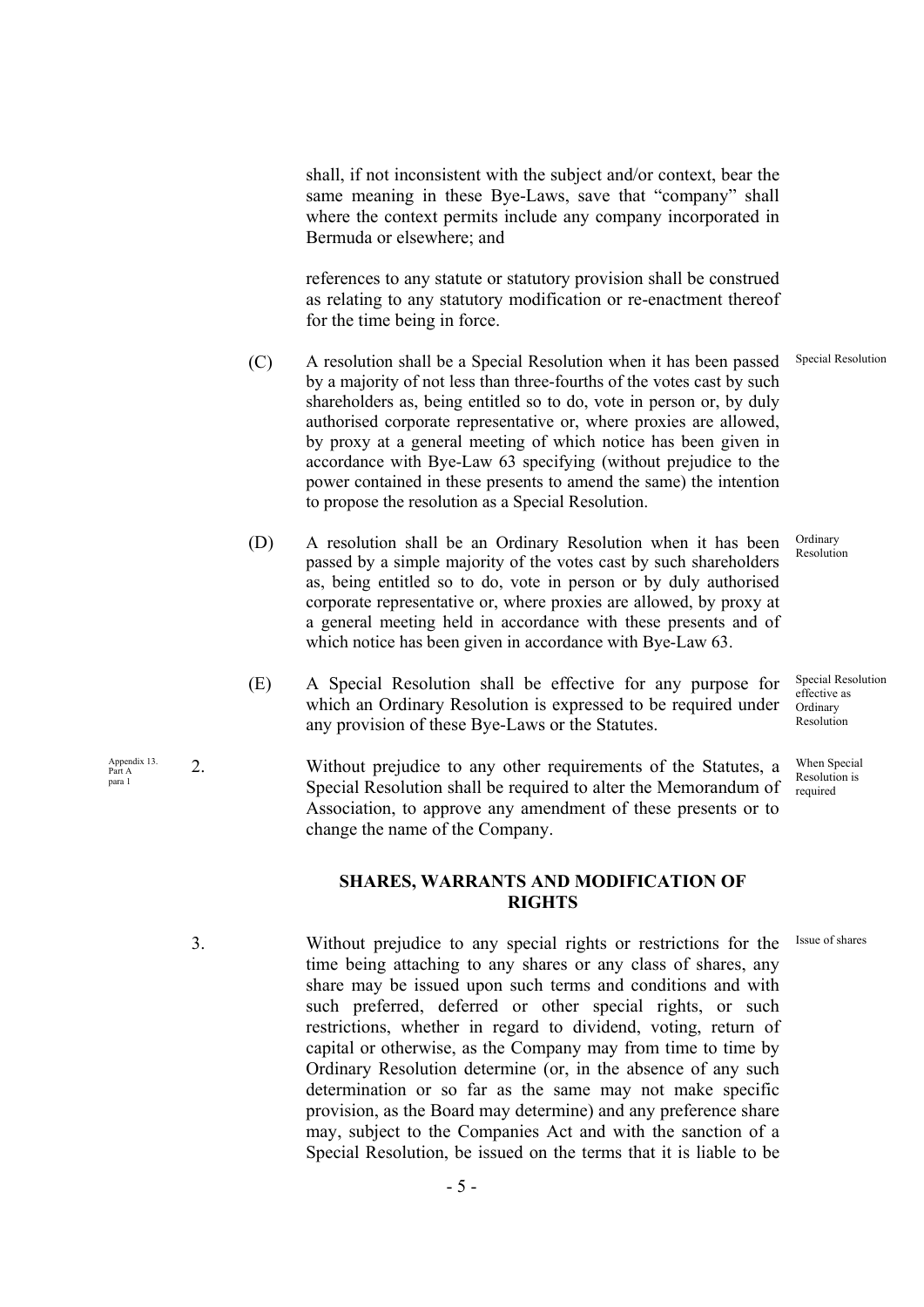redeemed upon the happening of a specified event or upon a given date and either at the option of the Company or, if so authorised by the Memorandum of Association of the Company, at the option of the holder.

4. The Board may, subject to the approval by the shareholders in general meeting, issue warrants to subscribe for any class of shares or securities of the Company on such terms as the Board may from time to time determine. Where warrants are issued to bearer, no certificate thereof shall be issued to replace one that has been lost unless the Board is satisfied beyond reasonable doubt that the original certificate thereof has been destroyed and the Company has received an indemnity in such form as the Board shall think fit with regard to the issue of any such replacement certificate. Warrants

5. (A) For the purposes of Section 47 of the Companies Act, if at any time the capital is divided into different classes of shares, all or any of the special rights attached to any class (unless otherwise provided for by the terms of issue of the shares of that class) may, subject to the provisions of the Companies Act, be varied or abrogated either with the consent in writing of the holders of not less than three-fourths in nominal value of the issued shares of that class or with the sanction of a Special Resolution passed at a separate general meeting of the holders of the shares of that class. To every such separate general meeting the provisions of these Bye-Laws relating to general meetings shall mutatis mutandis apply, but so that the necessary quorum shall be not less than two persons holding or representing by proxy one-third in nominal value of the issued shares of that class, and that any holder of shares of the class present in person or by proxy or by a duly authorised corporate representative may demand a poll. How rights of shares may be modified

- (B) The provisions of this Bye-Law shall apply to the variation or abrogation of the special rights attached to the shares of any class as if each group of shares of the class differently treated formed a separate class the rights whereof are to be varied or abrogated.
- (C) The special rights conferred upon the holders of any shares or class of shares shall not, unless otherwise expressly provided in the rights attaching to or the terms of issue of such shares, be deemed to be altered by the creation or issue of further shares ranking pari passu therewith.

Appendix 3. para  $6(2)$ Appendix 13, Part A, para  $2(1)$ 

Appendix 3.  $para 2(2)$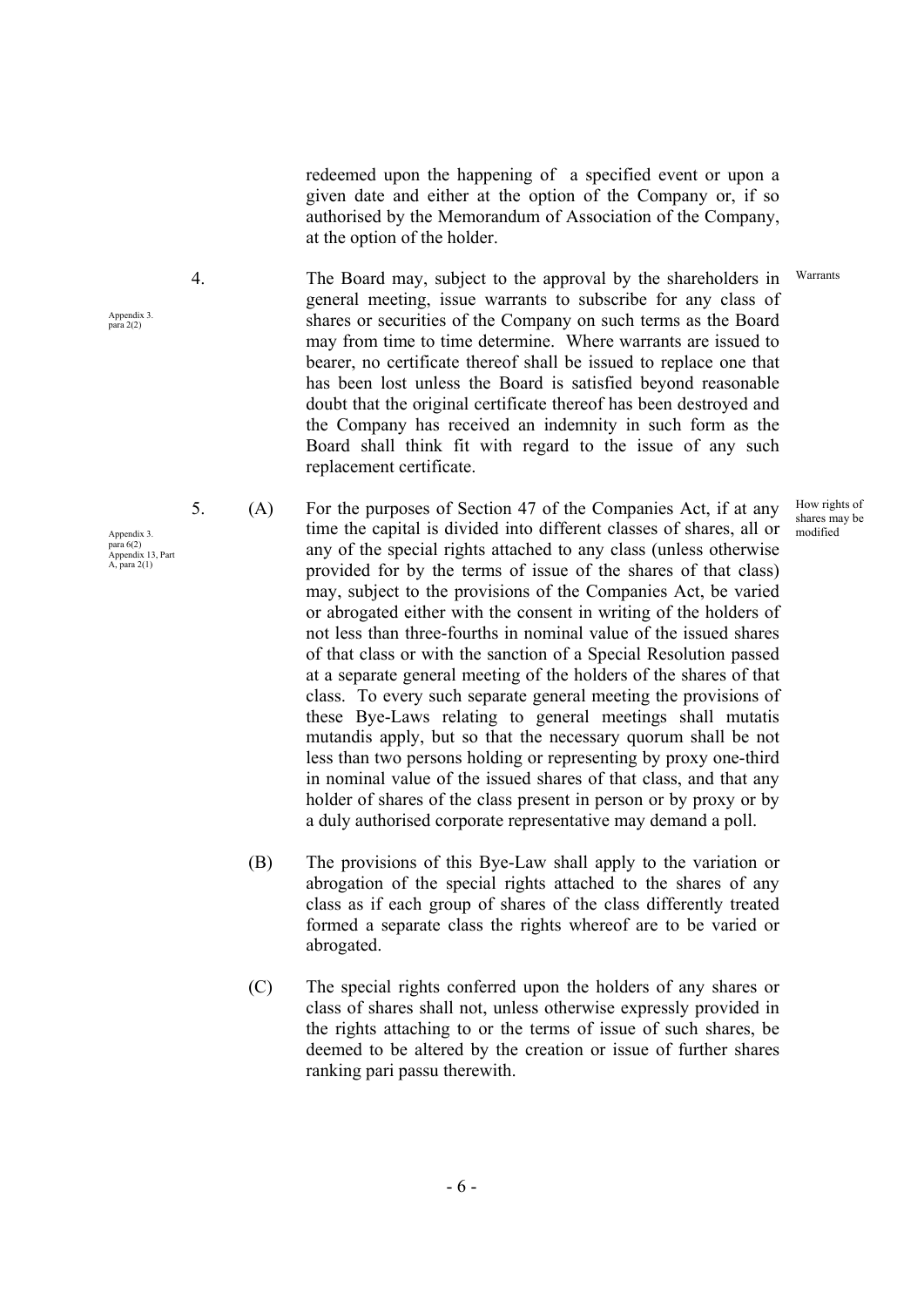#### **SHARES AND INCREASE OF CAPITAL**

Appendix 3. para 9

- 6. (A) The authorized share capital of the Company at the date on which these Bye-Laws come into effect is HK\$200,000,000 divided into 2,000,000,000 shares of HK\$0.10 each.
	- (B) Subject to the Statutes, the power contained in the Memorandum of Association for the Company to purchase or otherwise acquire its shares shall be exercisable by the Board upon such terms and subject to such conditions as it thinks fit.
	- (C) Subject, where applicable, to the rules of any relevant stock exchange, the Company may in accordance with an employees' share scheme approved by the shareholders in general meeting provide money on such terms as the Board thinks fit for the acquisition of fully or partly paid shares in the Company or its holding company. For the purposes of this Bye-Law, an employees' share scheme is a scheme for encouraging or facilitating the holding of shares or debentures in the Company by or for the benefit of bona fide employees or former employees (including, notwithstanding Section 96 of the Companies Act, any such bona fide employee or former employee who is or was also a director) of the Company, a subsidiary of the Company or holding company or a subsidiary of the Company's holding company, or the wives, husbands, widows, widowers or children or step-children under the age of twenty-one of such employees or former employees.
	- (D) Subject, where applicable, to the rules of any relevant stock exchange, the Company, a subsidiary of the Company or holding company or a subsidiary of the Company's holding company may make loans to persons (including, notwithstanding Section 96 of the Companies Act, any such bona fide employee or former employee who is or was also a director) employed in good faith by the Company with a view to enabling those persons to acquire fully or partly paid shares in the Company or its holding company to be held by them by way of beneficial ownership.
	- (E) The conditions subject to which money and loans are provided under paragraphs (C) and (D) of this Bye-Law may include a provision to the effect that when an employee ceases to be employed by the Company, the shares acquired with such financial assistance shall or may be sold to the Company on such terms as the Board thinks fit.
- 7. The Company in general meeting may from time to time, whether or not all the shares for the time being authorised shall have been issued and whether or not all the shares for the time being issued shall have been fully paid up, by Ordinary Power to increase capital

Company to purchase its own shares

Company to finance acquisition of own shares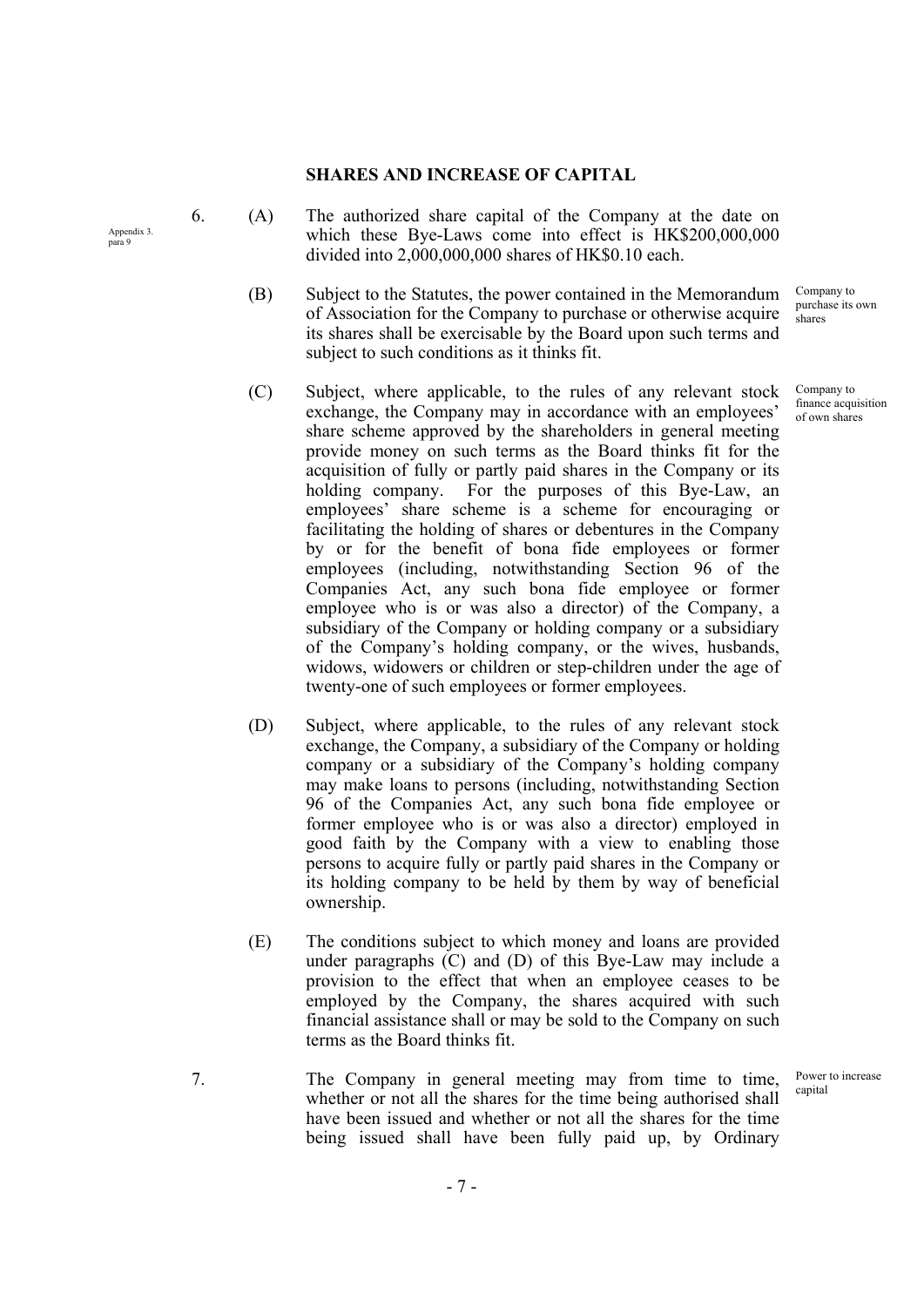Resolution increase its share capital by the creation of new shares, such new capital to be of such amount and to be divided into shares of such class or classes and of such amounts in Hong Kong dollars or United States dollars or such other currency as the shareholders may think fit and as the resolution may prescribe.

- 8. Any new shares shall be issued upon such terms and conditions and with such rights, privileges or restrictions annexed thereto as the general meeting resolving upon the creation thereof shall direct, and if no direction be given, subject to the provisions of the Statutes and of these Bye-Laws, as the Board shall determine; and in particular such shares may be issued with a preferential or qualified right to dividends and in the distribution of assets of the Company and with a special right or without any right of voting.
- 9. The Company may by Ordinary Resolution, before the issue of any new shares, determine that the same, or any of them, shall be offered in the first instance, and either at par or at a premium, to all the existing holders of any class of shares in proportion as nearly as may be to the number of shares of such class held by them respectively, or make any other provisions as to the issue and allotment of such shares, but in default of any such determination or so far as the same shall not extend, such shares may be dealt with as if they formed part of the capital of the Company existing prior to the issue of the same.
- 10. Except so far as otherwise provided by the conditions of issue or by these Bye-Laws, any capital raised by the creation of new shares shall be treated as if it formed part of the original capital of the Company and such shares shall be subject to the provisions contained in these Bye-Laws with reference to the payment of calls and instalments, transfer and transmission, forfeiture, lien, cancellation, surrender, voting and otherwise.
- 11. All unissued shares shall be at the disposal of the Board and it may offer, allot (with or without conferring a right of renunciation), grant options over or otherwise dispose of them to such persons, at such times, for such consideration and generally on such terms as it in its absolute discretion thinks fit, but so that no shares shall be issued at a discount. The Directors shall, as regards any offer or allotment of shares, comply with the provisions of the Companies Act, if and so far as such provisions may be applicable thereto. Neither the Company nor the Board shall be obliged, when making or granting any allotment of, offer of, option over or disposal of shares, to make, or make available, any such offer, option or shares to shareholders or

On what conditions new shares may be issued

When to be offered to existing shareholders

New shares to form part of original capital

Shares at the disposal of the Board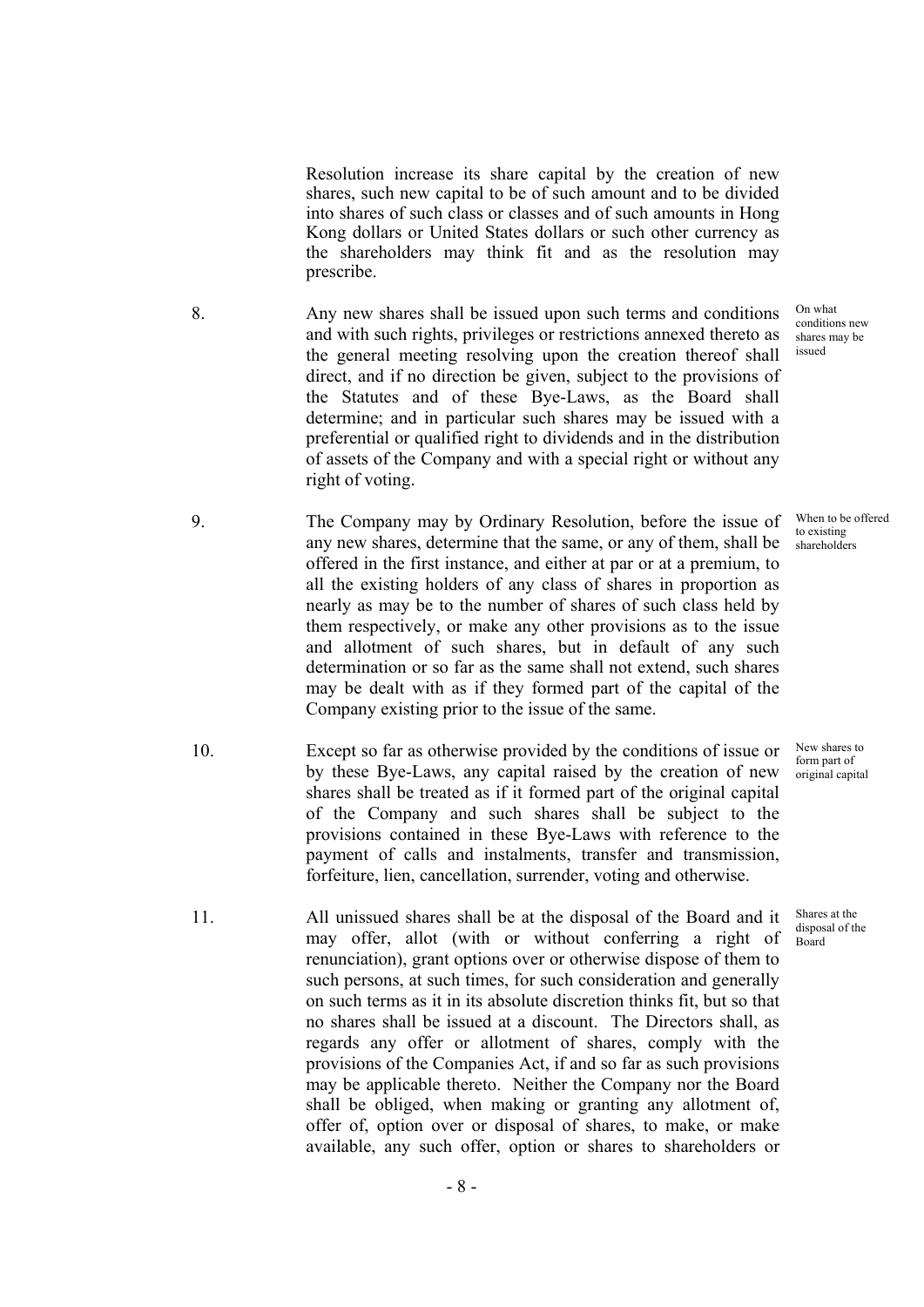others with registered addresses in any particular territory or territories being a territory or territories where, in the absence of a registration statement or other special formalities, this would or might, in the opinion of the Board, be unlawful or impracticable. Shareholders affected as a result of the foregoing sentence shall not be, or be deemed to be, a separate class of shareholders for any purpose whatsoever.

- 12. The Company may at any time pay a commission to any person for subscribing or agreeing to subscribe (whether absolutely or conditionally) for any shares in the Company or procuring or agreeing to procure subscriptions (whether absolute or conditional) for any shares in the Company, but so that the conditions and requirements of the Companies Act shall be observed and complied with, and in each case the commission shall not exceed ten per cent. of the price at which the shares are issued.
- 13. Except as otherwise expressly provided by these Bye-Laws or as required by law or as ordered by a court of competent jurisdiction, no person shall be recognised by the Company as holding any share upon any trust and, except as aforesaid, the Company shall not be bound by or be compelled in any way to recognise (even when having notice thereof) any equitable, contingent, future or partial interest in any share or any interest in any fractional part of a share or any other right or claim to or in respect of any shares except an absolute right to the entirety thereof of the registered holder.

## **REGISTER OF SHAREHOLDERS AND SHARE CERTIFICATES**

- 14. (A) The Board shall cause to be kept a register of the shareholders and there shall be entered therein the particulars required under the Companies Act.
	- (B) Subject to the provisions of the Companies Act, if the Board considers it necessary or appropriate, the Company may establish and maintain a local or branch register at such location outside Bermuda as the Board thinks fit and, while the issued share capital of the Company is, with the consent of the Board, listed on any stock exchange in the Relevant Territory, the Company shall keep a branch register in the Relevant Territory.
- 15. Every person whose name is entered as a shareholder in the register shall be entitled without payment to receive within two months after allotment or lodgment of a transfer (or within such other period as the conditions of issue shall provide or, such Share certificates

- 9 -

Company may pay commission

Company not to recognise trusts in respect of shares

Share register

Local or branch register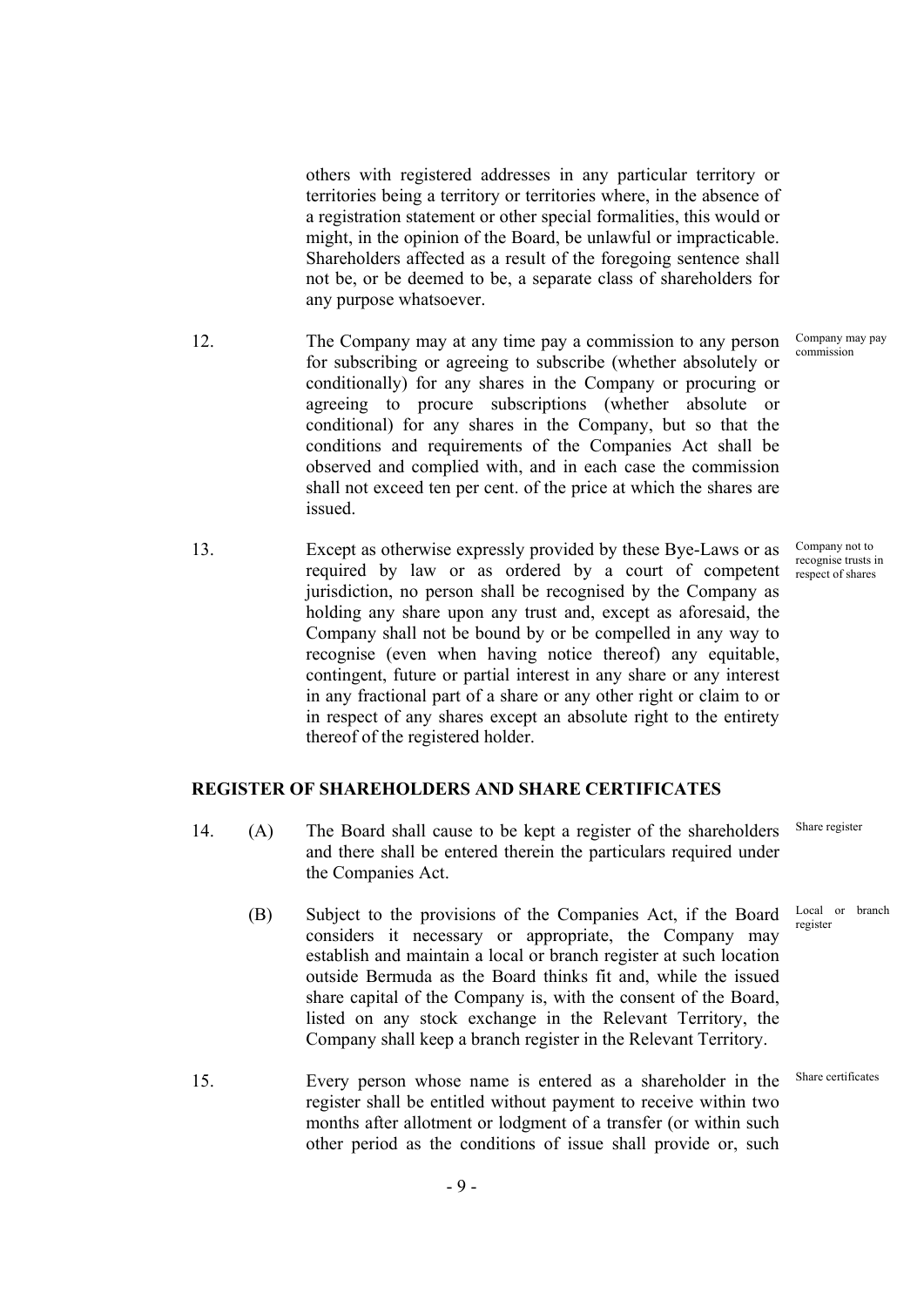shorter period as such stock exchange may from time to time prescribe) one certificate for all his shares, or, if he shall so request, in a case where the allotment or transfer is of a number of shares in excess of the number for the time being forming a stock exchange board lot for the purposes of the stock exchange on which the shares are listed, upon payment, in the case of a transfer, of such sum (not exceeding in the case of any share capital listed on a stock exchange in the Relevant Territory, HK\$2.50 or such greater sum as such stock exchange may from time to time permit, and in the case of any other shares, such sum in such currency as the Board may from time to time determine to be reasonable in the territory in which the relevant register is situate, or otherwise such other sum as the Company may by Ordinary Resolution determine) for every certificate after the first as the Board may from time to time determine, such number of certificates for shares in stock exchange board lots or multiples thereof as he shall request and one for the balance (if any) of the shares in question, provided that in respect of a share or shares held jointly by several persons the Company shall not be bound to issue a certificate or certificates to each such person, and the issue and delivery of a certificate or certificates to one of the joint holders shall be sufficient delivery to all such holders.

- 16. Every certificate for shares, warrants or debentures or representing any other form of securities of the Company shall be issued under the Seal of the Company, which for this purpose may be a Securities Seal. Share certificates to be sealed
- 17. Every share certificate hereafter issued shall specify the number and class of shares in respect of which it is issued and the amount paid thereon and may otherwise be in such form as the Board may from time to time prescribe. A share certificate shall relate to only one class of shares.
	- (A) The Company shall not be bound to register more than four persons as joint holders of any share.
	- (B) If any share shall stand in the names of two or more persons, the person first named in the register shall be deemed the sole holder thereof as regards service of notice and, subject to the provisions of these Bye-Laws, all or any other matter connected with the Company, except the transfer of the shares.
- 19. If a share certificate is defaced, lost or destroyed, it may be replaced on payment of such fee, if any, (not exceeding, in the case of any share capital listed on a stock exchange in the Relevant Territory, HK\$2.50 or such greater sum as such stock

Appendix 3.  $18$ .

Share certificate to specify number and class of shares

Joint holders

Replacement of share certificates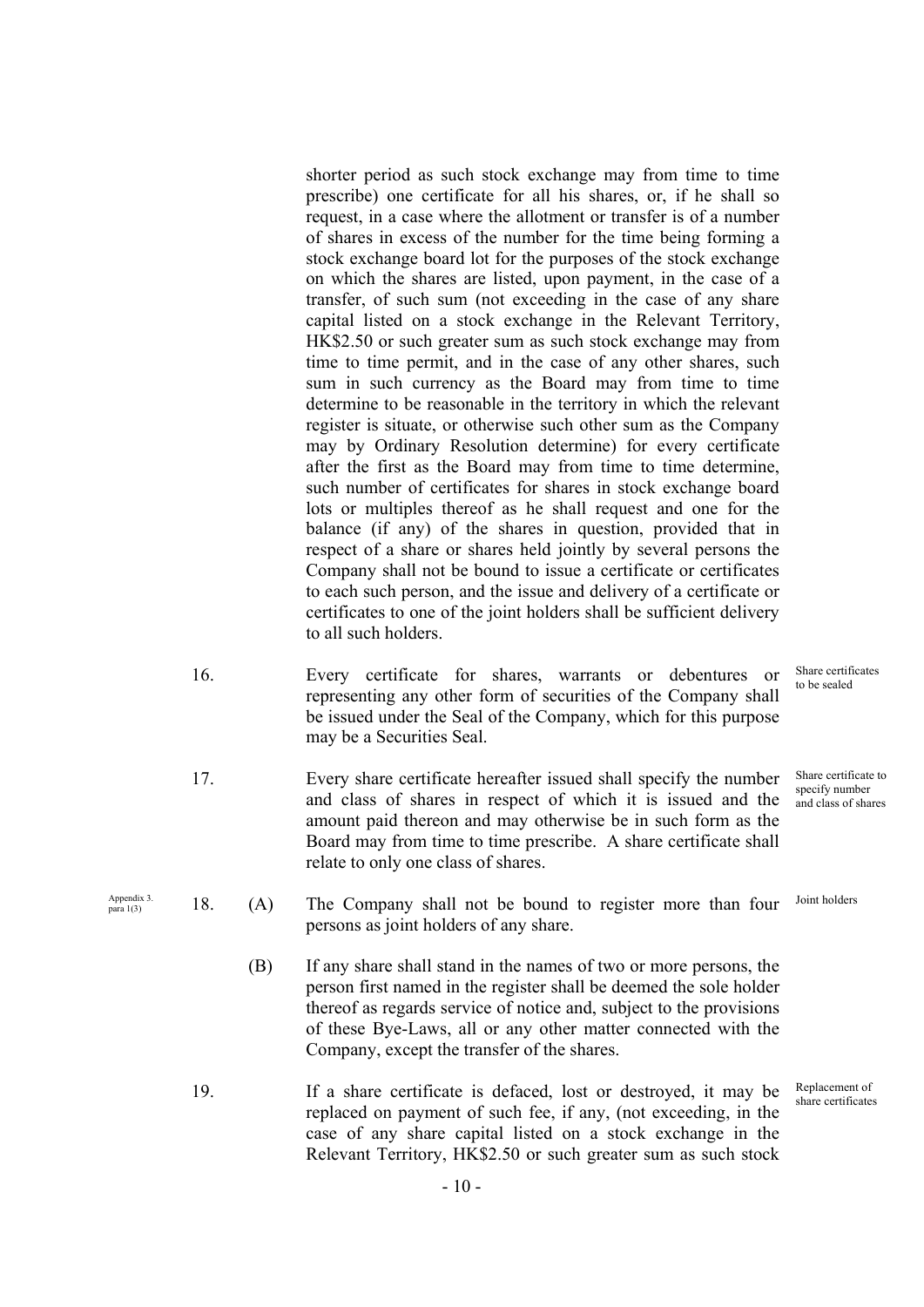exchange may from time to time permit, and, in the case of any other capital, such sum in such currency as the Board may from time to time determine to be reasonable in the territory in which the relevant register is situate, or otherwise such sum as the Company may by Ordinary Resolution determine) as the Board shall from time to time determine and on such terms and conditions, if any, as to publication of notices, evidence and indemnity as the Board thinks fit and in the case of wearing out or defacement, after delivery up of the old certificate. In the case of destruction or loss, the person to whom such replacement certificate is given shall also bear and pay to the Company any exceptional costs and the reasonable out-of-pocket expenses incidental to the investigation by the Company of the evidence of such destruction or loss and of such indemnity.

#### **LIEN**

Company's lien

20. The Company shall have a first and paramount lien and charge on every share (not being a fully paid up share) for all moneys, whether presently payable or not, called or payable at a fixed time in respect of such share. The Company shall also have a first and paramount lien and charge on all shares (other than fully paid up shares) standing registered in the name of a shareholder, whether singly or jointly with any other person or persons, for all the debts and liabilities of such shareholders or his estate to the Company and whether the same shall have been incurred before or after notice to the Company of any equitable or other interest of any person other than such shareholder, and whether the period for the payment or discharge of the same shall have actually arrived or not, and notwithstanding that the same are joint debts or liabilities of such shareholder or his estate and any other person, whether a shareholder of the Company or not. The Company's lien (if any) on a share shall extend to all dividends and bonuses declared in respect thereof. The Board may at any time either generally or in any particular case waive any lien that has arisen, or declare any share to be exempt wholly or partially from the provisions of this Bye-Law.

21. The Company may sell, in such manner as the Board thinks fit, any shares on which the Company has a lien, but no sale shall be made unless some sum in respect of which the lien exists is presently payable or the liability or engagement in respect of which such lien exists is liable to be presently fulfilled or discharged, nor until the expiration of fourteen days after a notice in writing, stating and demanding payment of the sum presently payable or specifying the liability or engagement and demanding fulfillment or discharge thereof and giving notice of Sale of shares subject to lien

Appendix 3. para 1(2)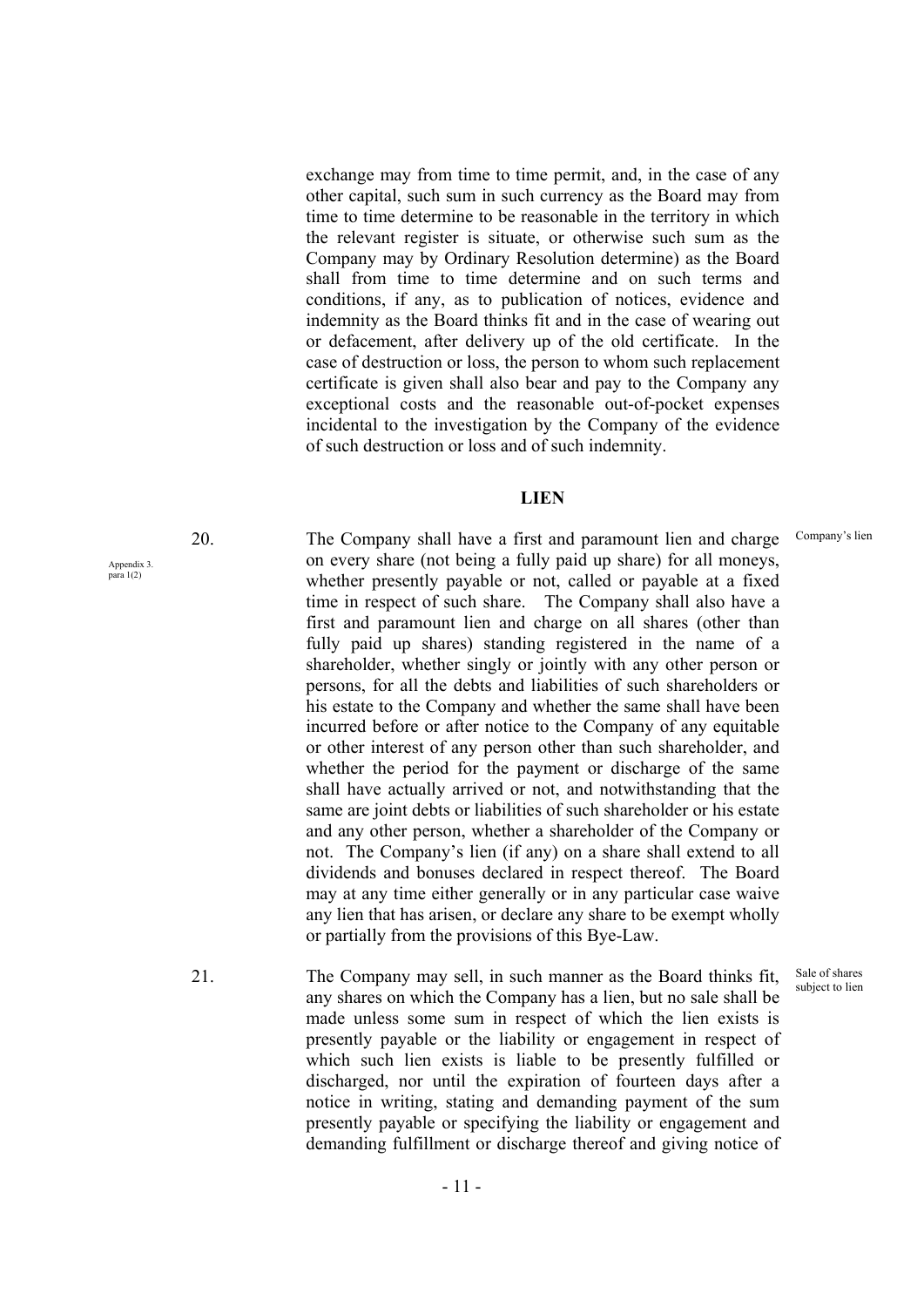intention to sell in default, shall have been given to the registered holder for the time being of the shares or the person entitled to the shares by reason of such holder's death, bankruptcy or winding-up.

22. The net proceeds of such sale after the payment of the costs of such sale shall be applied in or towards payment or satisfaction of the debt or liability or engagement in respect whereof the lien exists, so far as the same is presently payable, and any residue shall (subject to a like lien for debts or liabilities not presently payable as existed upon the shares prior to the sale) be paid to the person entitled to the shares at the time of the sale. For the purpose of giving effect to any such sale, the Board may authorise some person to transfer the shares sold to the purchaser thereof and may enter the purchaser's name in the register as holder of the shares, and the purchaser shall not be bound to see to the application of the purchase money, nor shall his title to the shares be affected by any irregularity or invalidity in the proceedings in relating to the sale.

## **CALLS ON SHARES**

| 23. | The Board may from time to time make such calls as it may<br>think fit upon the shareholders in respect of any moneys unpaid<br>on the shares held by them respectively (whether on account of<br>the nominal value of shares or by way of premium) and not by<br>the conditions of issue or allotment thereof made payable at a<br>fixed time. A call may be made payable either in one sum or by<br>instalments. | Calls/instalments                               |
|-----|--------------------------------------------------------------------------------------------------------------------------------------------------------------------------------------------------------------------------------------------------------------------------------------------------------------------------------------------------------------------------------------------------------------------|-------------------------------------------------|
| 24. | Fourteen days' notice at least of any call shall be given<br>specifying the time and place of payment and to whom such call<br>shall be paid.                                                                                                                                                                                                                                                                      | Notice of call                                  |
| 25. | A copy of the notice referred to in Bye-Law 24 shall be sent to<br>shareholders in the manner in which notices may be sent to<br>shareholders by the Company as herein provided.                                                                                                                                                                                                                                   | Copy of notice to<br>be sent to<br>shareholders |
| 26. | In addition to the giving of notice in accordance with Bye-Law<br>25, notice of the person appointed to receive payment of every<br>call and of the times and places appointed for payment may be<br>given to the shareholders by notice to be published at least once<br>in the Newspapers.                                                                                                                       | Notice of call may<br>be given                  |
| 27. | Every shareholder upon whom a call is made shall pay the<br>amount of every call so made on him to the person and at the<br>time or times and place or places as the Board shall appoint.                                                                                                                                                                                                                          | Time and place for<br>payment of call           |

- 12 -

Application of proceeds of sale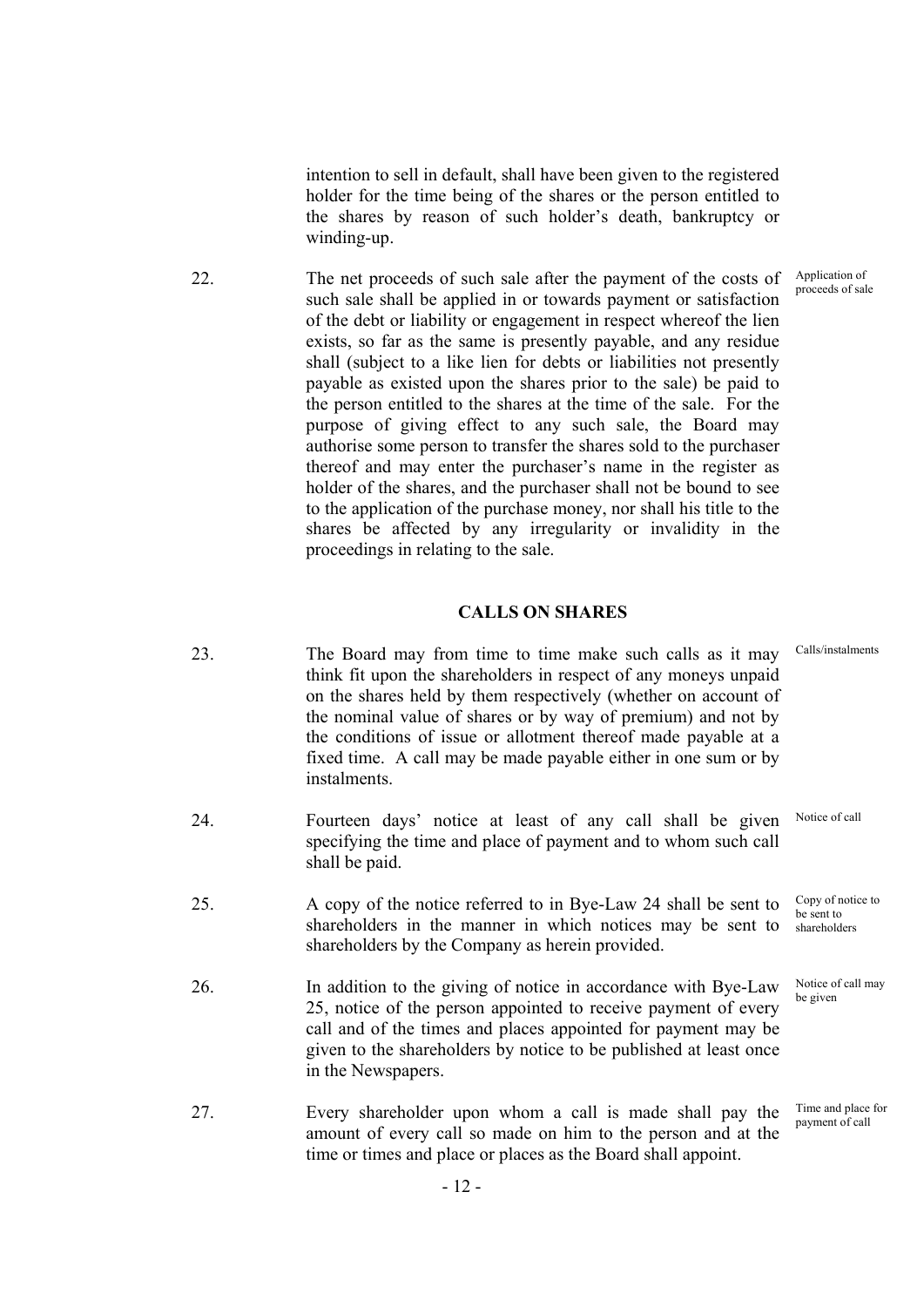| 28. | A call shall be deemed to have been made at the time when the<br>resolution of the Board authorising such call was passed.                                                                                                                                                                                                                                                                                                                                  | When call deemed<br>to have been made            |
|-----|-------------------------------------------------------------------------------------------------------------------------------------------------------------------------------------------------------------------------------------------------------------------------------------------------------------------------------------------------------------------------------------------------------------------------------------------------------------|--------------------------------------------------|
| 29. | The joint holders of a share shall be severally as well as jointly<br>liable for the payment of all calls and instalments due in respect<br>of such share or other moneys due in respect thereof.                                                                                                                                                                                                                                                           | Liability of joint<br>holders                    |
| 30. | The Board may from time to time at its discretion extend the<br>time fixed for any call, and may extend such time as regards all<br>or any of the shareholders whom due to residence outside the<br>Relevant Territory or other cause the Board may deem entitled to<br>any such extension but no shareholder shall be entitled to any<br>such extension except as a matter of grace and favour.                                                            | Board may extend<br>time fixed for call          |
| 31. | If the sum payable in respect of any call or instalments is not<br>paid on or before the day appointed for payment thereof, the<br>person or persons from whom the sum is due shall pay interest<br>on the same at such rate not exceeding twenty per cent. per<br>annum as the Board shall fix from the day appointed for the<br>payment thereof to the time of the actual payment, but the Board<br>may waive payment of such interest wholly or in part. | Interest on unpaid<br>calls                      |
| 32. | No shareholder shall be entitled to receive any dividend or bonus<br>or to be present and vote (save as proxy for another shareholder)<br>at any general meeting, either personally, or (save as proxy for<br>another shareholder) by proxy or by a duly authorised corporate<br>representative, or be reckoned in a quorum, or to exercise any<br>other privilege as a shareholder until all calls or instalments due                                      | Suspension of<br>privileges while<br>call unpaid |

from him to the Company, whether alone or jointly with any other person, together with interest and expenses (if any) shall

> Evidence in action for call

Sums payable on allotment deemed

33. On the trial or hearing of any action or other proceedings for the recovery of any money due for any call, it shall be sufficient to prove that the name of the shareholder sued is entered in the register as the holder, or one of the holders, of the shares in respect of which such debt accrued; that the resolution of the Board making the call has been duly recorded in the minute book of the Board; and that notice of such call was duly given to the shareholder sued, in pursuance of these Bye-Laws; and it shall not be necessary to prove the appointment of the Board who made such call, nor any other matters whatsoever, but the proof of the matters aforesaid shall be conclusive evidence of the debt.

have been paid.

34. Any sum which by the terms of allotment of a share is made payable upon allotment or at any fixed date, whether on account a call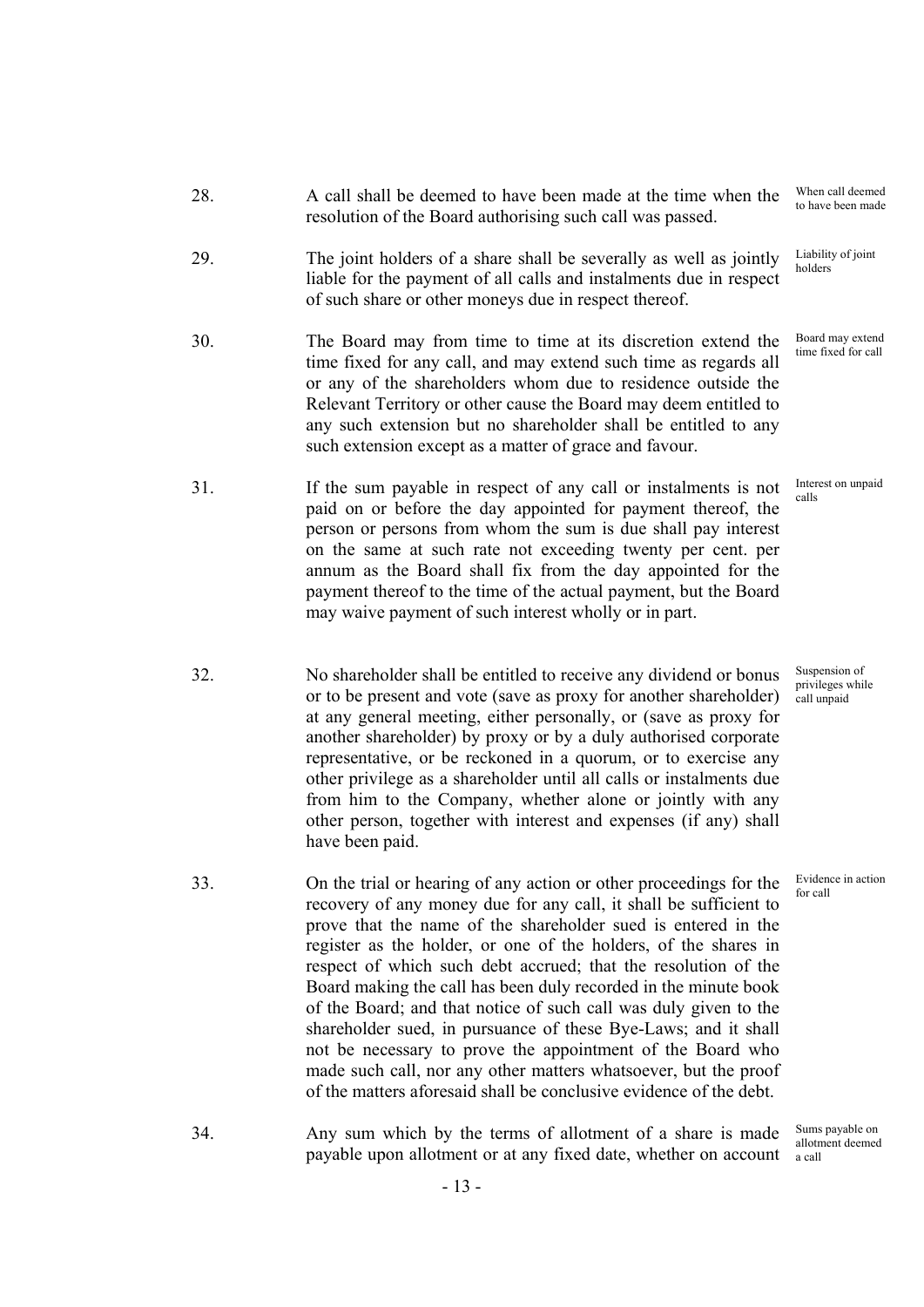of the nominal value of the share and/or by way of premium, shall for all purposes of these Bye-Laws be deemed to be a call duly made, notified, and payable on the date fixed for payment, and in case of non-payment all the relevant provisions of these Bye-Laws as to payment of interest and expenses, forfeiture and the like, shall apply as if such sums had become payable by virtue of a call duly made and notified. The Board may on the issue of shares differentiate between the allottees or holders as to the amount of calls to be paid and the time of payment.

Appendix 3. para 3(1) 35. The Board may, if it thinks fit, receive from any shareholder willing to advance the same, and either in money or money's worth, all or any part of the money uncalled and unpaid or instalments payable upon any shares held by him, and in respect of all or any of the moneys so advanced the Company may pay interest at such rate (if any) not exceeding twenty per cent. per annum as the Board may decide but a payment in advance of a call shall not entitle the shareholder to receive any dividend or to exercise any other rights or privileges as a shareholder in respect of the share or the due portion of the shares upon which payment has been advanced by such shareholder before it is called up. The Board may at any time repay the amount so advanced upon giving to such shareholder not less than one month's notice in writing of their intention in that behalf, unless before the expiration of such notice the amount so advanced shall have been called up on the shares in respect of which it was advanced.

#### **TRANSFER OF SHARES**

36. Subject to the Companies Act, all transfers of shares may be effected by transfer in writing in the usual or common form or in such other form as the Board may accept and may be under hand or by means of mechanically imprinted signatures or such other manner as the Board may from time to time approve.

Appendix 3.  $37.$ The instrument of transfer of any share shall be executed by or on behalf of the transferor and by or on behalf of the transferee provided that the Board may dispense with the execution of the instrument of transfer by the transferee in any case in which it thinks fit, in its absolute discretion, to do so. The transferor shall be deemed to remain the holder of the share until the name of the transferee is entered in the register in respect thereof. Nothing in these Bye-Laws shall preclude the Board from recognizing a renunciation of the allotment or provisional allotment of any share by the allottee in favour of some other person.

Shares may be issued subject to different conditions as to calls, etc.

Payment of calls in advance

Form of transfer

Execution of transfer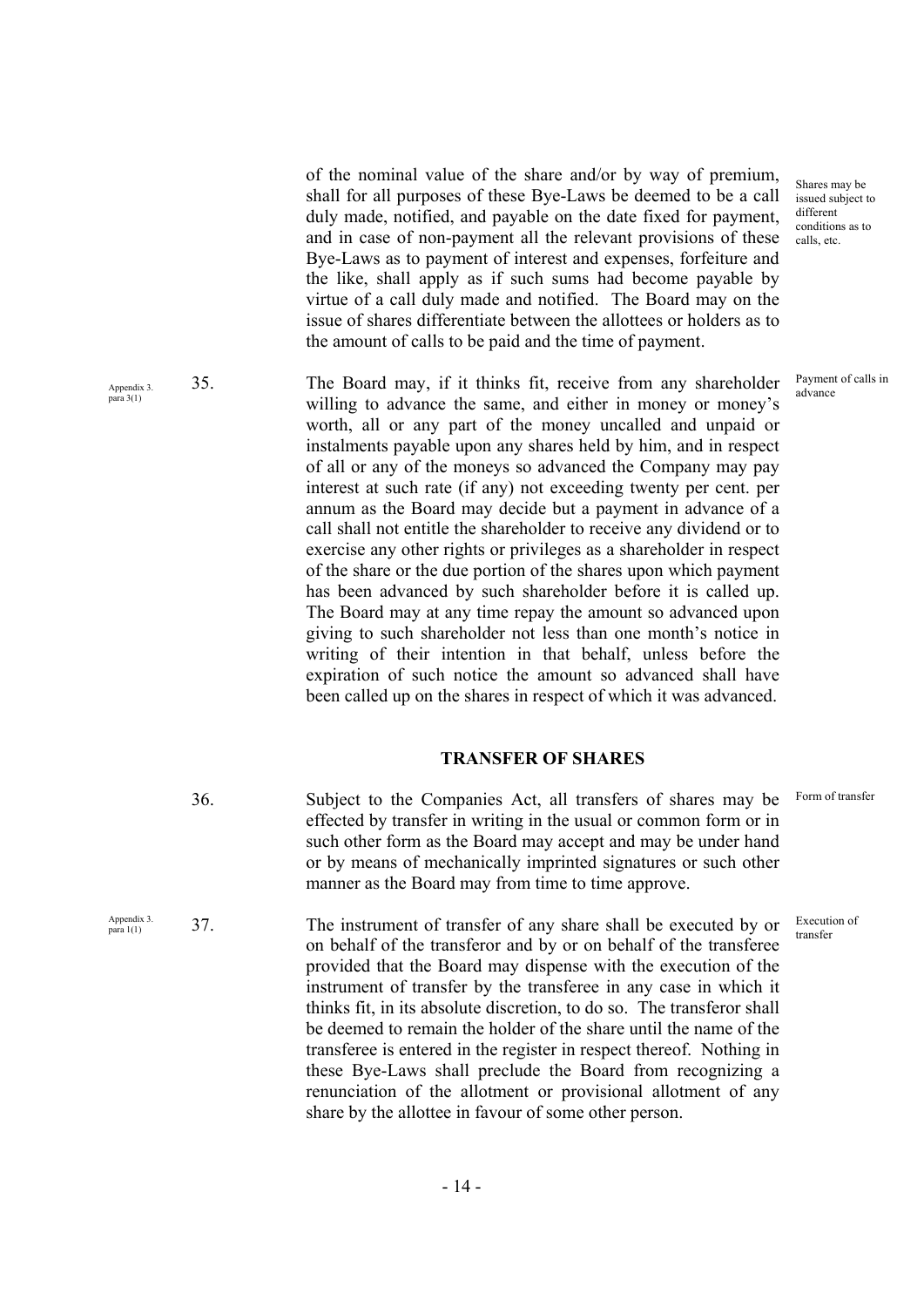Shares registered on principal register, branch register, etc.

- 38. (A) The Board may, in its absolute discretion, at any time and from time to time transfer any share upon the Principal Register to any branch register or any share on any branch register to the Principal Register or any other branch register.
	- (B) Unless the Board otherwise agrees (which agreement may be on such terms and subject to such conditions as the Board in its absolute discretion may from time to time stipulate, and which agreement it shall, without giving any reason therefor, be entitled in its absolute discretion to give or withhold) no shares on the Principal Register shall be transferred to any branch register nor shall shares on any branch register be transferred to the Principal Register or any other branch register and all transfers and other documents of title shall be lodged for registration, and registered, in the case of any shares on a branch register, at the relevant Registration Office, and, in the case of any shares on the Principal Register, at the Transfer Office. Unless the Board otherwise agrees, all transfers and other documents of title shall be lodged for registration with, and registered at, the relevant Registration Office.
	- (C) Notwithstanding anything contained in this Bye-Law, the Company shall as soon as practicable and on a regular basis record in the Principal Register all transfers of shares effected on any branch register and shall at all times maintain the Principal Register in all respects in accordance with the Companies Act.
- 39. The Board may, in its absolute discretion, and without assigning any reason, refuse to register a transfer of any share (not being a fully paid up share) to a person of whom it does not approve or any share issued under any share option scheme for employees upon which a restriction on transfer imposed thereby still subsists, and it may also refuse to register a transfer of any share (whether fully paid up or not) to more than four joint holders or a transfer of any shares (not being a fully paid up share) on which the Company has a lien.
- 40. The Board may also decline to recognise any instrument of transfer unless: transfer
	- $(i)$  such sum, if any, (not exceeding, in the case of any share capital listed on a stock exchange in the Relevant Territory, HK\$2.50 or such greater sum as such stock exchange may from time to time permit, and, in the case of any other capital, such sum in such currency as the Board may from time to time determine to be reasonable in the territory in which the relevant register is situate, or otherwise such sum as the Company may by Ordinary Resolution determine) as the Board shall from time to time

Appendix 3.<br>para 1(1)

Board may refuse to register a transfer

Requirements as to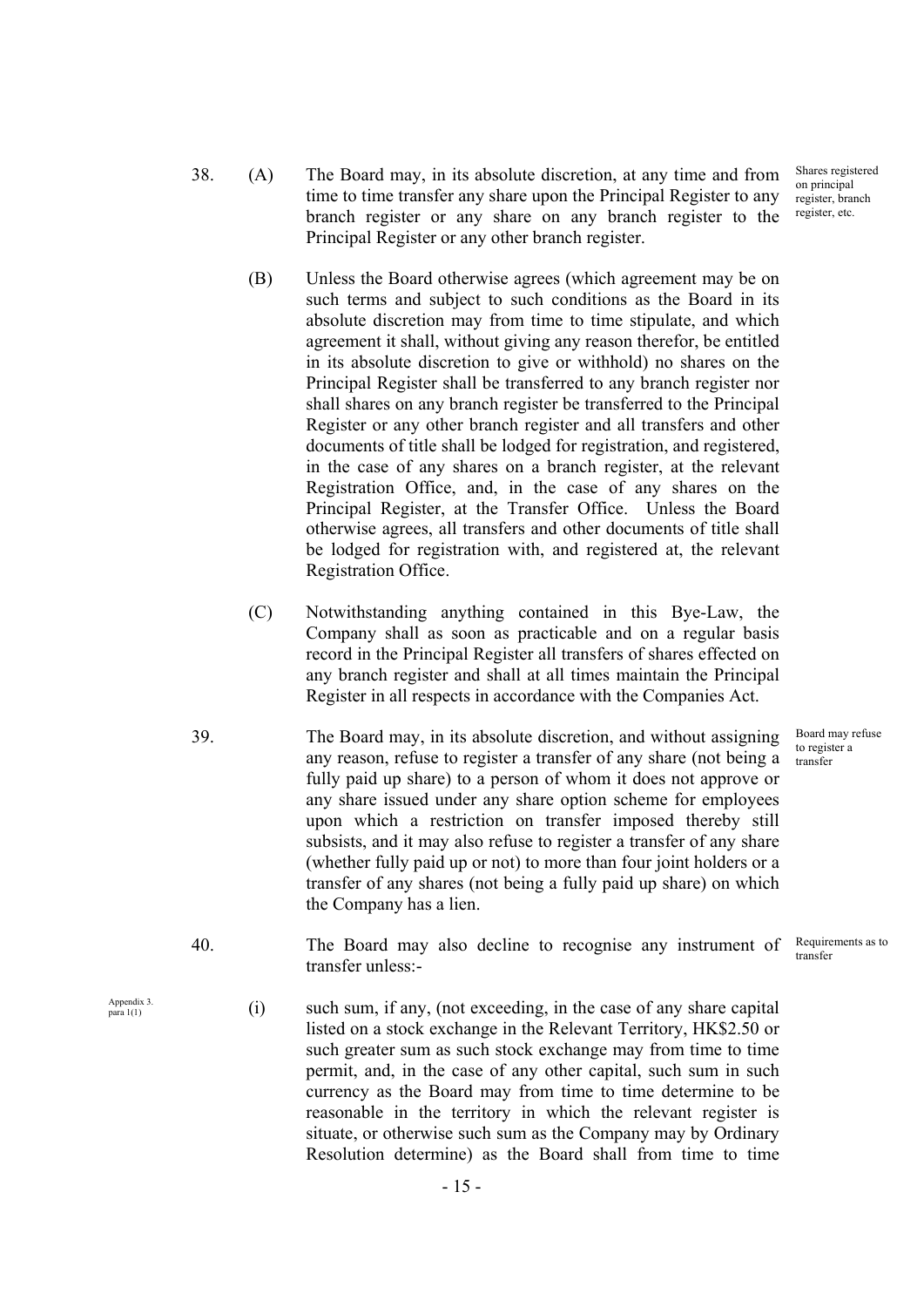determine is paid to the Company in respect thereof has been paid;

- (ii) the instrument of transfer is lodged at the relevant Registration Office or, as the case may be, the Transfer Office accompanied by the certificate of the shares to which it relates, and such other evidence as the Board may reasonably require to show the right of the transferor to make the transfer (and, if the instrument of transfer is executed by some other person on his behalf, the authority of that person so to do);
- (iii) the instrument of transfer is in respect of only one class of share;
- (iv) the shares concerned are free of any lien in favour of the Company;
- (v) if applicable, the instrument of transfer is properly stamped; and
- (vi) where applicable, the permission of the Bermuda Monetary Authority with respect thereto has been obtained.
- 41. No transfer of any shares (not being a fully paid up share) shall be made to an infant or to a person of unsound mind or under other legal disability. No transfer to an infant
- 42. If the Board shall refuse to register a transfer of any share, it shall, within two months after the date on which the transfer was lodged with the Company, send to each of the transferor and the transferee notice of such refusal. Notice of refusal
- 43. Upon every transfer of shares the certificate held by the transferor shall be given up to be cancelled, and shall forthwith be cancelled accordingly, and a new certificate shall be issued without charge to the transferee in respect of the shares transferred to him, and if any of the shares included in the certificate so given up shall be retained by the transferor a new certificate in respect thereof shall be issued to him without charge. The Company shall also retain the instrument of transfer. Certificate to be given up on transfer
- 44. The registration of transfers may be suspended and the register closed on giving notice by advertisement in an appointed newspaper and in the Newspapers at such times and for such periods as the Board may from time to time determine and either generally or in respect of any class of shares. The register shall not be closed for more than thirty days in any year.

When transfer books and register may be closed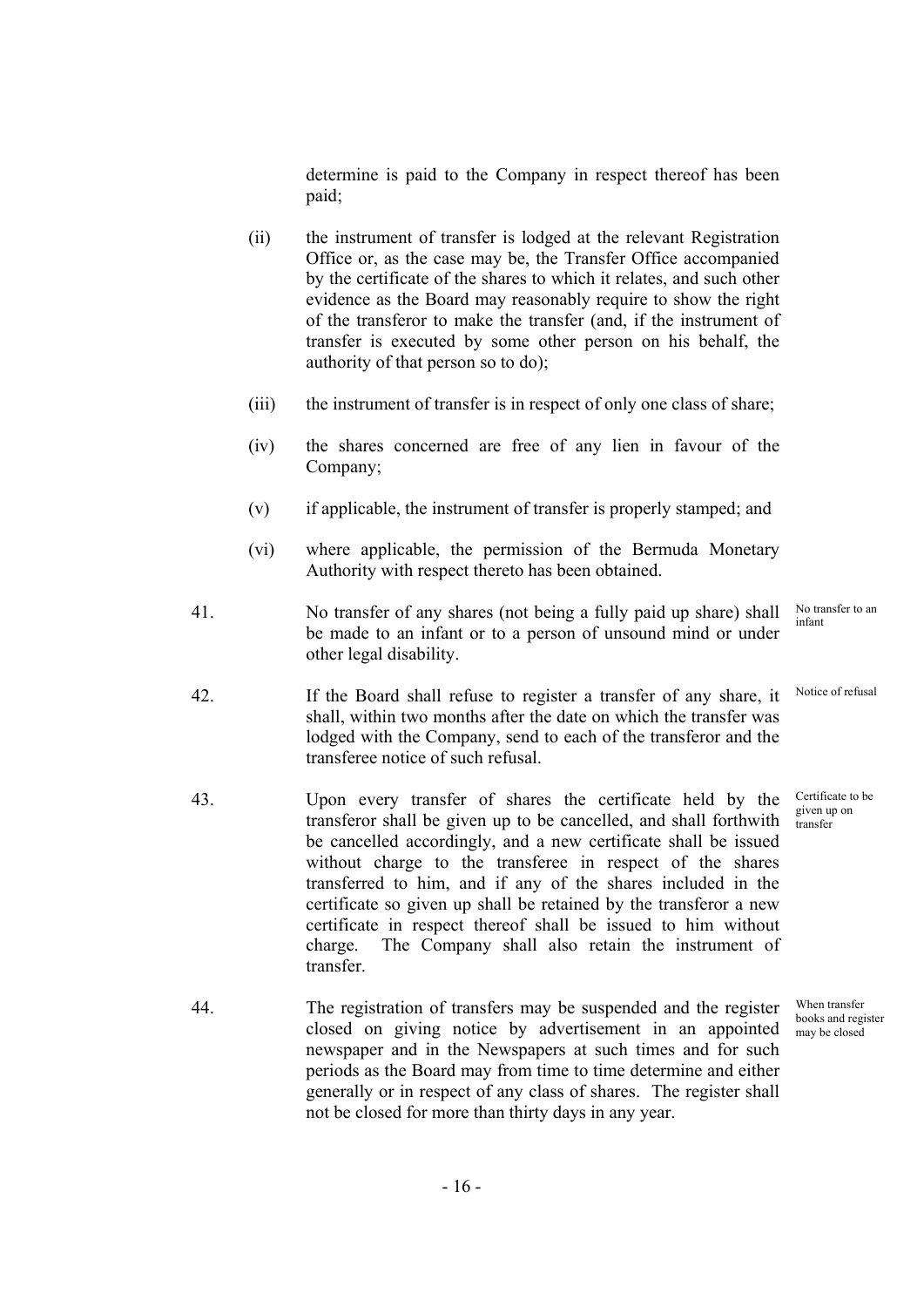#### **TRANSMISSION OF SHARES**

- 45. In the case of the death of a shareholder, the survivor or survivors where the deceased was a joint holder, and the legal personal representatives of the deceased where he was a sole or only surviving holder, shall be the only persons recognised by the Company as having any title to his interest in the shares; but nothing herein contained shall release the estate of a deceased holder (whether sole or joint) from any liability in respect of any share solely or jointly held by him. Deaths of registered holder or of joint holder of shares
- 46. Any person becoming entitled to a share in consequence of the death or bankruptcy or winding-up of a shareholder may, upon such evidence as to his title being produced as may from time to time be required by the Board, and subject as hereinafter provided, elect either to be registered himself as holder of the share or to have some person nominated by him registered as the transferee thereof. trustees in bankruptcy
- 47. If the person becoming entitled to a share pursuant to Bye-Law 46 shall elect to be registered himself, as the holder of such share he shall deliver or send to the Company a notice in writing signed by him at (unless the Board otherwise agrees) the Registration Office, stating that he so elects. If he shall elect to have his nominee registered, he shall testify his election by executing a transfer of such shares to his nominee. All the limitations, restrictions and provisions of these presents relating to the right to transfer and the registration of transfers of shares shall be applicable to any such notice or transfer as aforesaid as if the death, bankruptcy or winding-up of the shareholder had not occurred and the notice or transfer were a transfer executed by such shareholder.
- 48. A person becoming entitled to a share by reason of the death, bankruptcy or winding-up of the holder shall be entitled to the same dividends and other advantages to which he would be entitled if he were the registered holder of the share. However, the Board may, if it thinks fit, withhold the payment of any dividend payable or other advantages in respect of such share until such person shall become the registered holder of the share or shall have effectually transferred such share, but, subject to the requirements of Bye-Law 77 being met, such a person may vote at general meetings of the Company.

# Registration of personal representatives and

Notice of election to be registered and registration of nominee

Retention of dividends, etc. until transfer or transmission of shares of a deceased or bankrupt shareholder

#### **FORFEITURE OF SHARES**

49. If a shareholder fails to pay any call or instalment of a call on the day appointed for payment thereof, the Board may, at any time

If call or instalment not paid notice may be given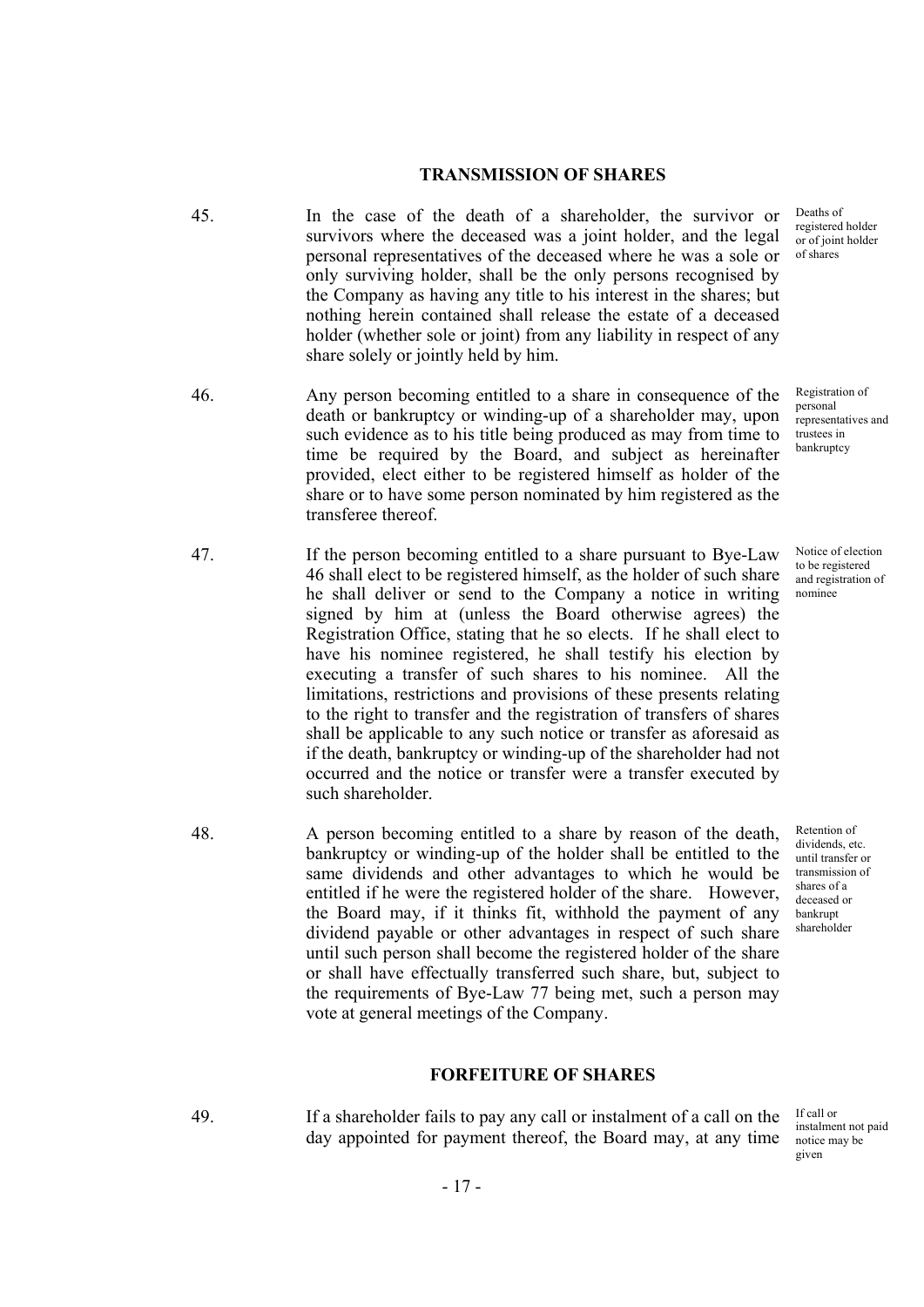thereafter during such time as any part of the call or instalment remains unpaid, without prejudice to the provisions of Bye-Law 32, serve a notice on him requiring payment of so much of the call or instalment as is unpaid, together with any interest which may have accrued and which may thereafter accrue up to the date of actual payment.

- 50. The notice shall name a further day (not earlier than the expiration of fourteen days from the date of the notice) on or before which the payment required by the notice is to be made, and it shall also name the place where payment is to be made, such place being either the Registered Office or a Registration Office. The notice shall also state that, in the event of nonpayment at or before the time appointed, the shares in respect of which the call was made will be liable to be forfeited. of call
- 51. If the requirements of any such notice as aforesaid are not complied with, any share in respect of which the notice has been given may at any time thereafter, before the payment required by the notice has been made, be forfeited by a resolution of the Board to that effect. Such forfeiture shall include all dividends and bonuses declared in respect of the forfeited share and not actually paid before the forfeiture. The Directors may accept the surrender of any shares liable to be forfeited hereunder and in such cases references in these Bye-Laws to forfeiture shall include surrender.
- 52. Any share so forfeited shall be deemed to be the property of the Company, and may be sold or otherwise disposed of on such terms and in such manner as the Board thinks fit and at any time before a sale or disposition the forfeiture may be cancelled on such terms as the Board thinks fit.
- 53. A person whose shares have been forfeited shall cease to be a shareholder in respect of the forfeited shares, but shall, notwithstanding, remain liable to pay to the Company all moneys which, at the date of forfeiture, were payable by him to the Company in respect of the forfeited shares, together with (if the Board shall in its discretion so require) interest thereon from the date of forfeiture until the date of actual payment at such rate not exceeding twenty per cent. per annum as the Board may prescribe, and the Board may enforce the payment thereof if it thinks fit, and without any deduction or allowance for the value of the shares at the date of forfeiture, but his liability shall cease if and when the Company shall have received payment in full of all such moneys in respect of the shares. For the purposes of this Bye-Law any sum which by the terms of issue of a share, is payable thereon at a fixed time which is subsequent to the date

Content of notice

If notice not complied with shares may be forfeited

Forfeited shares to become property of Company

Arrears to be paid notwithstanding forfeiture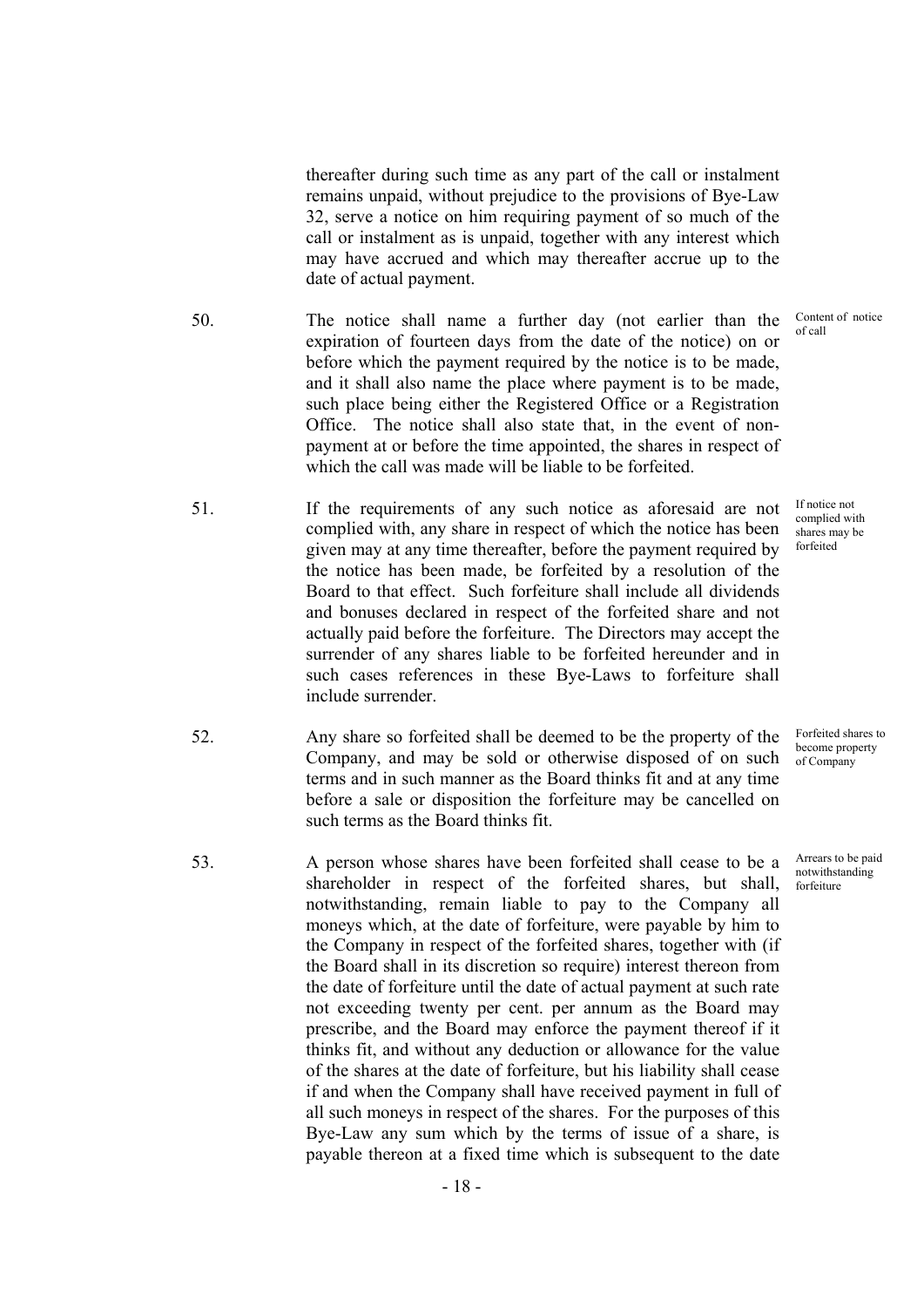of forfeiture, whether on account of the nominal value of the share or by way of premium, shall notwithstanding that such time has not yet arrived be deemed to be payable at the date of forfeiture, and the same shall become due and payable immediately upon the forfeiture, but interest thereon shall only be payable in respect of any period between the said fixed time and the date of actual payment.

- 54. A statutory declaration in writing that the declarant is a Director or the Secretary of the Company, and that a share in the Company has been duly forfeited or surrendered on a date stated in the declaration, shall be conclusive evidence of the facts therein stated as against all persons claiming to be entitled to the share. The Company may receive the consideration, if any, given for the share on any sale or disposition thereof and may execute a transfer of the share in favour of the person to whom the share is sold or disposed of and he shall thereupon be registered as the holder of the share, and shall not be bound to see to the application of the purchase money, if any, nor shall his title to the share be affected by any irregularity or invalidity in the proceedings in reference to the forfeiture, sale or disposal of the share.
	- 55. When any share shall have been forfeited, notice of the forfeiture shall be given to the shareholder in whose name it stood immediately prior to the forfeiture, and an entry of the forfeiture, with the date thereof, shall forthwith be made in the register, but no forfeiture shall be in any manner invalidated by any omission or neglect to give such notice or make any such entry.
	- 56. Notwithstanding any such forfeiture as aforesaid the Board may at any time, before any shares so forfeited shall have been sold, re-allotted or otherwise disposed of, cancel the forfeiture on such terms as the Board thinks fit or permit the shares so forfeited to be bought back or redeemed upon the terms of payment of all calls and interest due upon and expenses incurred in respect of the shares, and upon such further terms (if any) as it thinks fit.
	- 57. The forfeiture of a share shall not prejudice the right of the Company to any call already made or instalment payment thereon.
	- 58. (A) The provisions of these Bye-Laws as to forfeiture shall apply in the case of non-payment of any sum which, by terms of issue of a share, becomes payable at a fixed time, whether on account of the nominal value of the share or by way of premium, as if the same had been payable by virtue of a call duly made and notified.

Evidence of forfeiture and transfer of forfeited share

Notice after forfeiture

Power to redeem forfeited shares

Forfeiture for nonpayment of any sum due on shares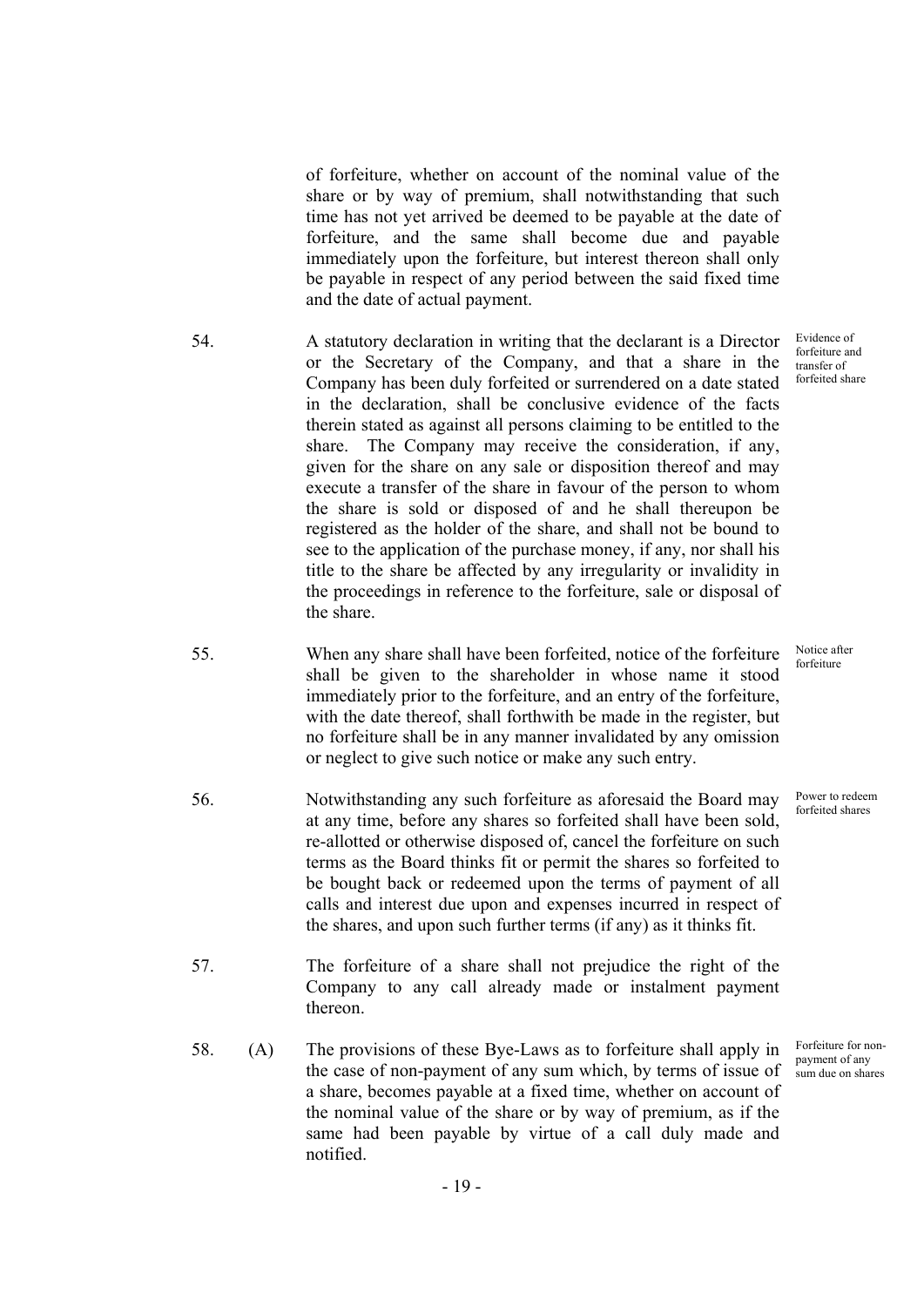(B) In the event of a forfeiture of shares the shareholder shall be bound to deliver and shall forthwith deliver to the Company the certificate or certificates held by him for the shares so forfeited and in any event the certificates representing shares so forfeited shall be void and of no further effect.

#### **ALTERATION OF CAPITAL**

- 59. (A) The Company may from time to time by Ordinary Resolution:-
	- (i) increase its capital as provided by Bye-Law 7;
	- (ii) consolidate or divide all or any of its share capital into shares of larger amount than its existing shares; and on any consolidation of fully paid shares into shares of larger amount, the Board may settle any difficulty which may arise as it thinks expedient and in particular (but without prejudice to the generality of the foregoing) may as between the holders of shares to be consolidated determine which particular shares are to be consolidated into a consolidated share, and if it shall happen that any person shall become entitled to fractions of a consolidated share or shares, such fractions may be sold by some person appointed by the Board for that purpose and the person so appointed may transfer the shares so sold to the purchaser thereof and the validity of such transfer shall not be questioned, and so that the net proceeds of such sale (after deduction of the expenses of such sale) may either be distributed among the persons who would otherwise be entitled to a fraction or fractions of a consolidated share or shares rateably in accordance with their rights and interest or may be paid to the Company for the Company's benefit;
	- (iii) divide its shares into several classes and attach thereto respectively any preferential, deferred, qualified or special rights, privileges or conditions;
	- (iv) sub-divide its shares or any of them into shares of smaller amount than is fixed by the Memorandum of Association, subject nevertheless to the provisions of the Companies Act, and so that the resolution whereby any share is subdivided may determine that, as between the holders of the shares resulting from such sub-division, one or more of the shares may have any such preferred or other special rights over, or may have such deferred rights or be subject to any such restrictions as compared with the others as the

Increase in capital, consolidation and division of capital and sub-division, cancellation of shares and redenomination etc.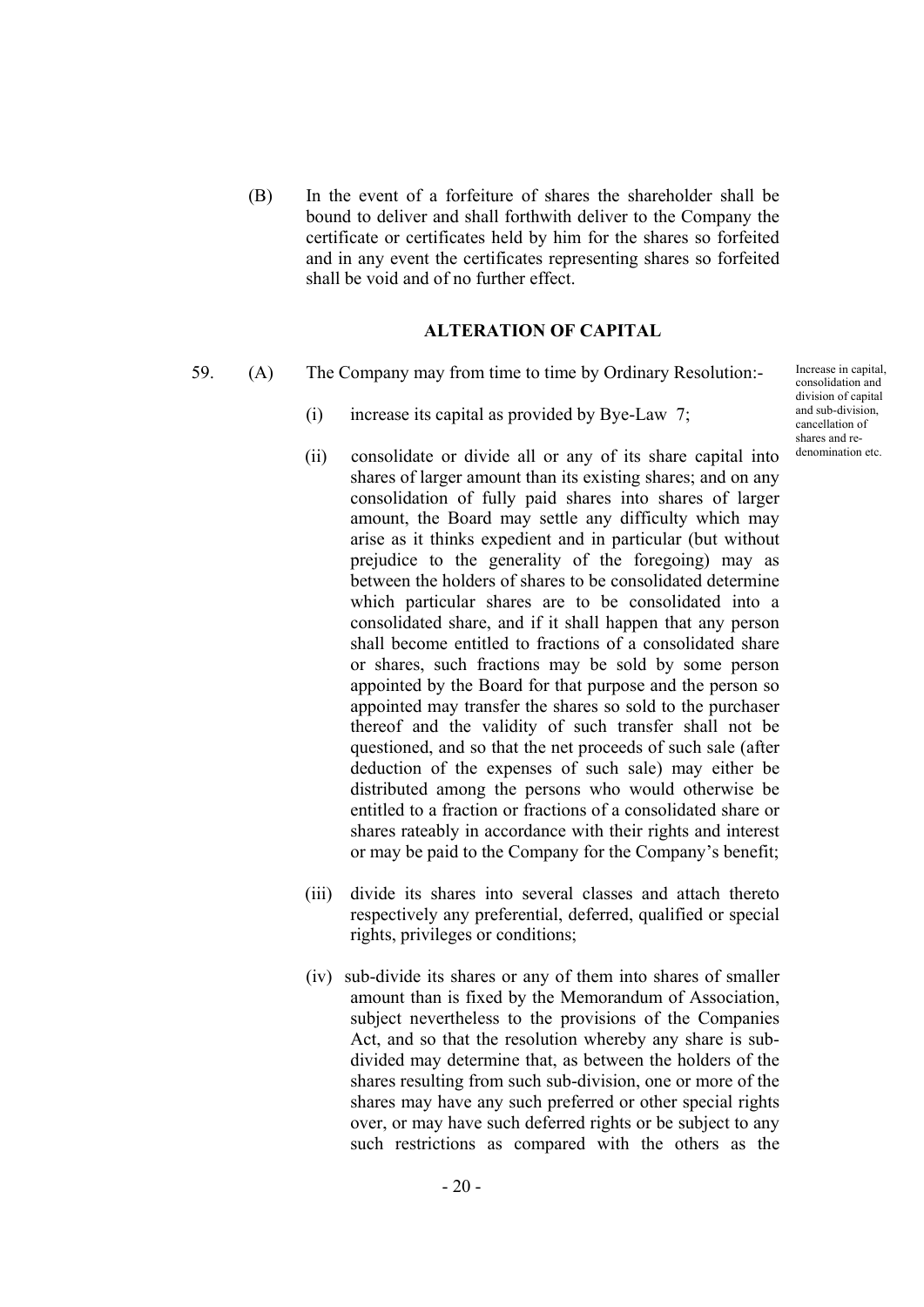Company has power to attach to unissued or new shares;

- (v) cancel any shares which at the date of the passing of the resolution have not been taken or agreed to be taken by any person, and diminish the amount of its share capital by the amount of the shares so cancelled;
- (vi) make provision for the issue and allotment of shares which do not carry any voting rights; and
- (vii) change the currency denomination of its share capital.
- (B) The Company may by Special Resolution reduce its share capital, any capital redemption reserve fund or any share premium account or other undistributable reserve in any manner authorised and subject to any conditions prescribed by law. Reduction of capital

## **GENERAL MEETINGS**

- 60. (A) The Company shall in each year hold a general meeting as its annual general meeting in addition to any other meeting in that year and shall specify the meeting as such in the notice calling it; and not more than fifteen months shall elapse between the date of one annual general meeting of the Company and that of the next. The annual general meeting shall be held in the Relevant Territory or elsewhere as may be determined by the Board and at such time and place as the Board shall appoint. A meeting of the shareholders or any class thereof may be held by means of such telephone, electronic or other communication facilities as permit all persons participating in the meeting to communicate with each other simultaneously and instantaneously, and participation in such a meeting shall constitute presence in person at such meeting. be held
	- (B) Save where a general meeting is required by the Companies Act, a resolution in writing signed (in such manner as to indicate, expressly or impliedly, unconditional approval) by or on behalf of all persons for the time being entitled to receive notice of and to attend and vote at general meetings of the Company shall, for the purposes of these Bye-Laws, be treated as an Ordinary Resolution duly passed at a general meeting of the Company and, where relevant, as a Special Resolution so passed. Any such resolution shall be deemed to have been passed at a meeting held on the date on which it was signed by the last shareholder to sign, and where the resolution states a date as being the date of his signature thereof by any shareholder the statement shall be prima facie evidence that it was signed by him on that date.

Appendix 13, Part A para 4(2)

When annual general meeting to

Written Resolutions of Shareholders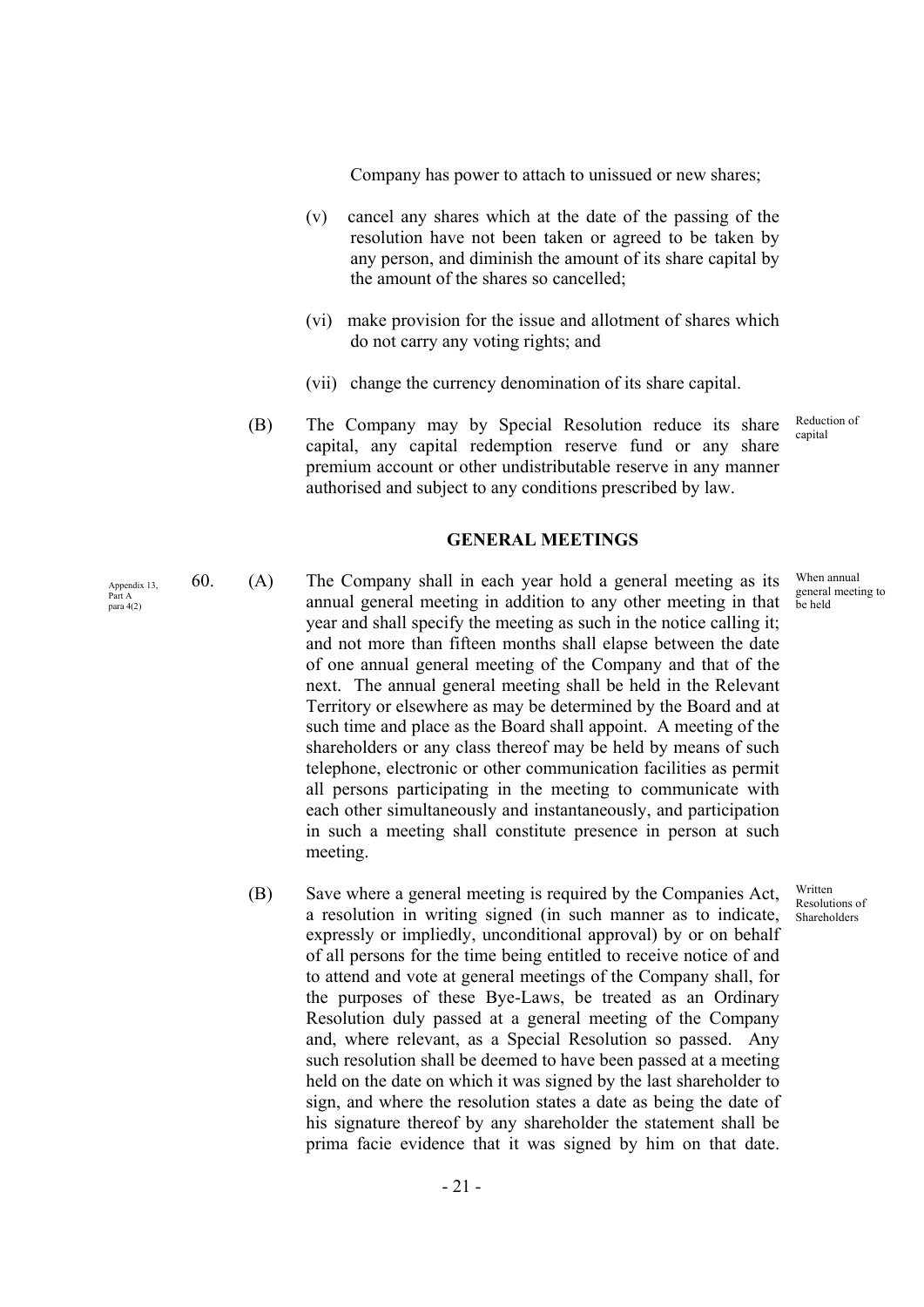Such a resolution may consist of several documents in the like form each signed by one or more relevant shareholders.

- 61. All general meetings other than annual general meetings shall be called special general meetings. Special general meeting
- 62. The Board may, whenever it thinks fit, convene a special general meeting, and special general meetings shall also be convened on requisition, as provided by the Companies Act, and, in default, may be convened by the requisitionists. Convening of special general meeting
- 63. An annual general meeting (whether for the passing of a special resolution and/or an ordinary resolution) shall be called by not less than twenty business days' notice or twenty-one days' notice (whichever is longer) in writing at the least and a special general meeting called for the passing of a special resolution shall be called by twenty-one days' notice in writing at the least, and a general meeting of the Company (other than an annual general meeting or a meeting for the passing of a special resolution) shall be called by ten business days' notice or fourteen days' notice (whichever is longer) in writing at the least. Subject to the requirements of the Listing Rules, the notice shall be exclusive of the day on which it is served or deemed to be served and of the day for which it is given, and shall specify the place, the day and the hour of meeting and, in case of special business, the general nature of that business, and shall be given, in the manner hereinafter mentioned or in such other manner, if any, as may be prescribed by the Company in general meeting, to such persons as are, under these Bye-Laws, entitled to receive such notices from the Company, provided that, subject to the provisions of the Companies Act, a meeting of the Company shall notwithstanding that it is called by shorter notice than that specified in this Bye-Law be deemed to have been duly called if it is so agreed: Notice of meetings
	- (a) in the case of a meeting called as an annual general meeting, by all the shareholders entitled to attend and vote thereat; and
	- (b) in the case of any other meeting, by a majority in number of the shareholders having the right to attend and vote at the meeting, being a majority together holding not less than ninety-five per cent (95%) in nominal value of the issued shares giving that right.
- 64. (A) The accidental omission to give any notice to, or the non-receipt of any notice by, any person entitled to receive notice shall not invalidate any resolution passed or any proceedings at any such meeting. notice

Omission to give

(B) In the case where instruments of proxy are sent out with any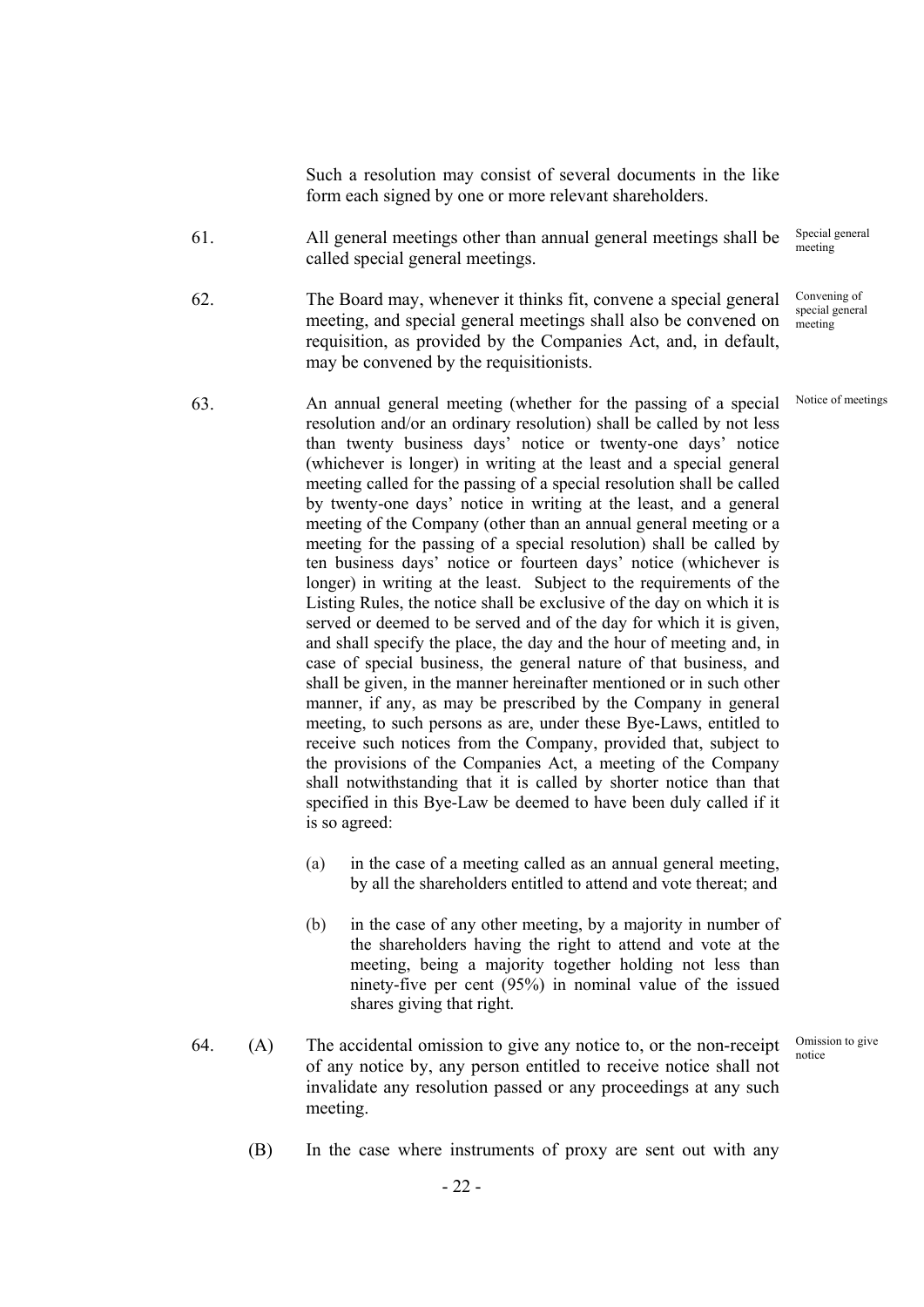notice, the accidental omission to send such instrument of proxy to, or the non-receipt of such instrument of proxy by, any person entitled to receive notice of the relevant meeting shall not invalidate any resolution passed or any proceeding at any such meeting.

#### **PROCEEDINGS AT GENERAL MEETINGS**

- 65. All business shall be deemed special that is transacted at a special general meeting, and also all business that is transacted at an annual general meeting with the exception of sanctioning dividends, the reading, considering and adopting of the accounts and balance sheet and the reports of the Directors and Auditors and other documents required to be annexed to the balance sheet, the election of Directors and appointment of Auditors and other officers in the place of those retiring, the fixing of the remuneration of the Auditors, and the voting of ordinary or extra or special remuneration to the Directors.
- 66. For all purposes the quorum for a general meeting shall be two shareholders present in person or by a duly authorised corporate representative or by proxy and entitled to vote. No business shall be transacted at any general meeting unless the requisite quorum shall be present at the commencement of the meeting.
- 67. If within fifteen minutes from the time appointed for the meeting a quorum is not present, the meeting, if convened upon the requisition of shareholders, shall be dissolved, but in any other case it shall stand adjourned to the same day in the next week and at such time and place as shall be decided by the Board.
- 68. The Chairman (if any) of the Board or, if he is absent or declines to take the chair at such meeting, the Deputy Chairman (if any) shall take the chair at every general meeting, or, if there be no such Chairman or Deputy Chairman, or, if at any general meeting neither of such Chairman or Deputy Chairman is present within fifteen minutes after the time appointed for holding such meeting, or both such persons decline to take the chair at such meeting, the Directors present shall choose one of their number as Chairman, and if no Director be present or if all the Directors present decline to take the chair or if the Chairman chosen shall retire from the chair, then the shareholders present shall choose one of their number to be Chairman.
- 69. The Chairman may, with the consent of any general meeting at which a quorum is present, and shall, if so directed by the meeting, adjourn any meeting from time to time and from place

Special business, business of annual general meeting

Quorum

When if quorum not present meeting to be dissolved and when to be adjourned

Chairman of general meeting

Power to adjourn general meeting, business of adjourned meeting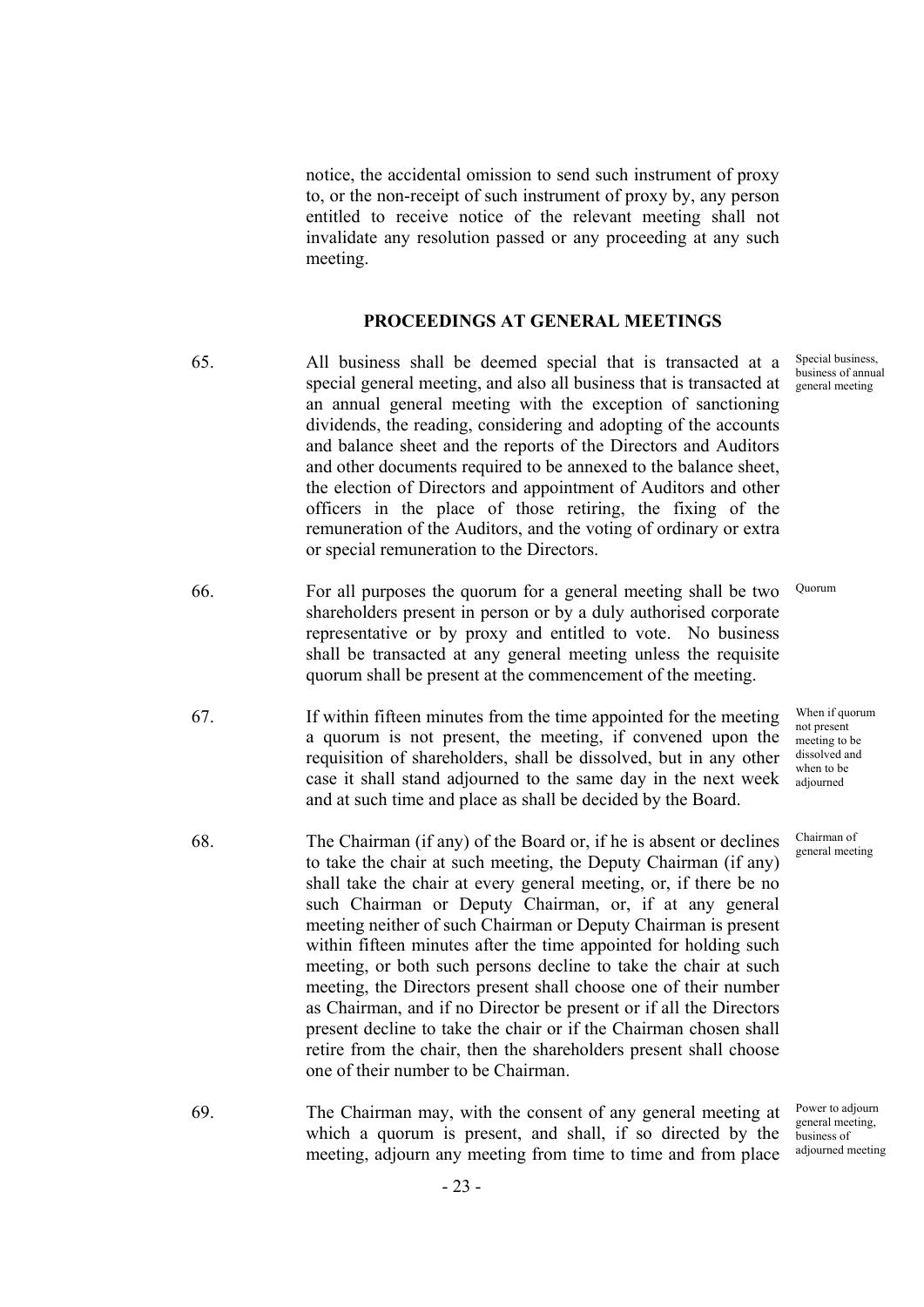to place as the meeting shall determine. Whenever a meeting is adjourned for fourteen days or more, at least seven days' notice, specifying the place, the day and the hour of the adjourned meeting shall be given in the same manner as in the case of an original meeting but it shall not be necessary to specify in such notice the nature of the business to be transacted at the adjourned meeting. Save as aforesaid, no shareholder shall be entitled to any notice of an adjournment or of the business to be transacted at an adjourned meeting. No business shall be transacted at an adjourned meeting other than the business which might have been transacted at the meeting from which the adjournment took place.

70. At any general meeting a resolution put to the vote of the meeting shall be decided on a show of hands unless voting by way of poll is required by the Listing Rules or a poll is (before or on the declaration of the result of the show of hands or on the withdrawal of any other demand for a poll) demanded:-

What is to be evidence of the passing of a resolution where poll not demanded

- (i) by the Chairman of the meeting; or
- (ii) by at least three shareholders present in person or by a duly authorised corporate representative or by proxy for the time being entitled to vote at the meeting; or
- (iii) by any shareholder or shareholders present in person or by a duly authorised corporate representative or by proxy and representing not less than one-tenth of the total voting rights of all the shareholders having the right to vote at the meeting; or
- (iv) by any shareholder or shareholders present in person or by a duly authorised corporate representative or by proxy and holding shares in the Company conferring a right to vote at the meeting being shares on which an aggregate sum has been paid up equal to not less than one-tenth of the total sum paid up on all the shares conferring that right.

 Unless a poll be so demanded and the demand is not withdrawn, a declaration by the Chairman that a resolution has on a show of hands been carried or carried unanimously, or by a particular majority, or lost, and an entry to that effect in the book containing the minutes of the proceedings of the Company shall be conclusive evidence of the fact without proof of the number or proportion of the votes recorded in favour or against such resolution.

70A. In case any vote of shareholders at a general meeting that is required by the Listing Rules to be taken by poll, the Company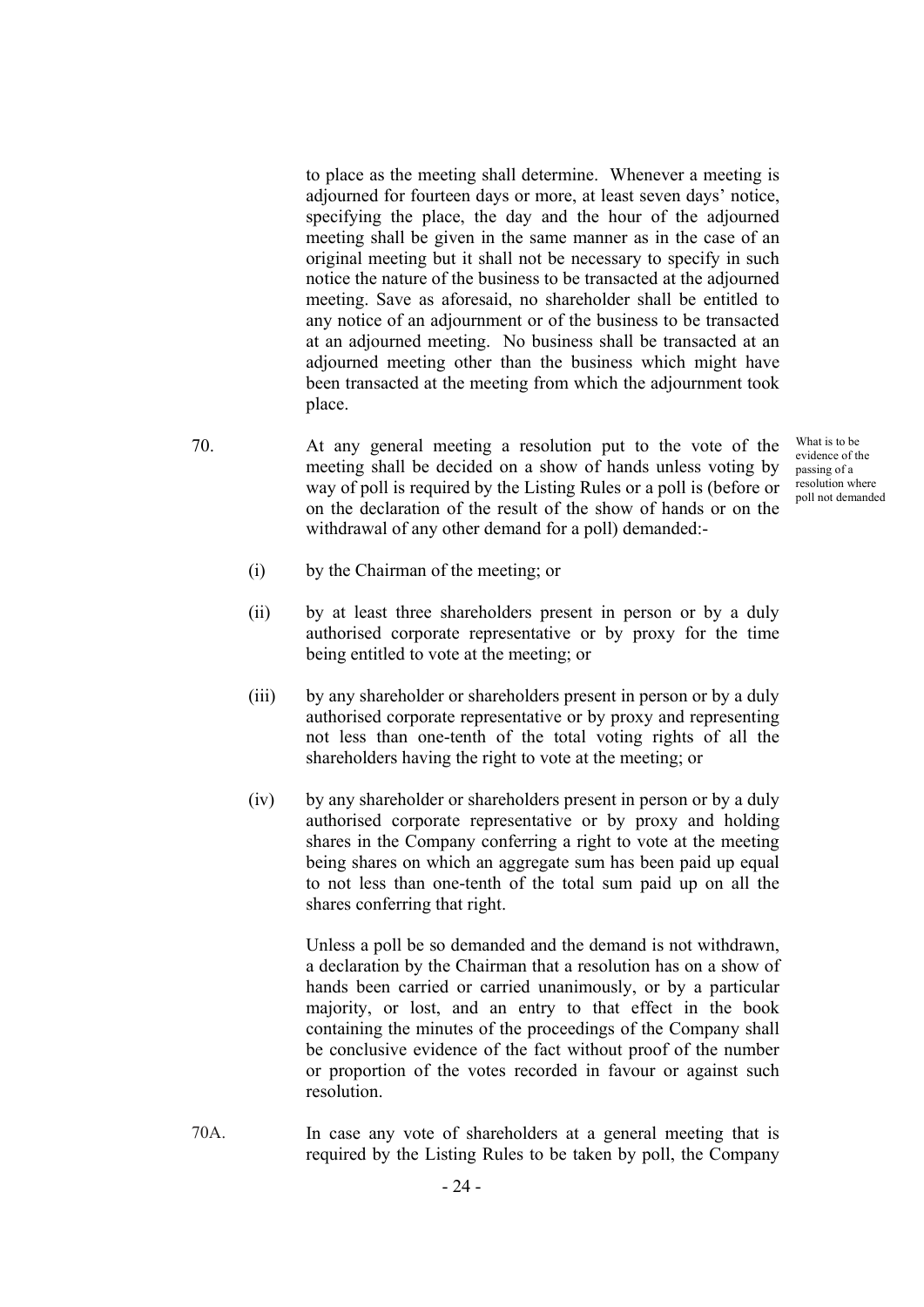must announce the results of the poll in the manner prescribed under the Listing Rules.

- 71. If a poll is demanded as aforesaid, it shall (subject as provided in Bye-Law 72) be taken in such manner (including the use of ballot or voting papers or tickets) and at such time and place, not being more than thirty days from the date of the meeting or adjourned meeting at which the poll was demanded, as the Chairman directs. No notice need be given of a poll not taken immediately. The result of the poll shall be deemed to be the resolution of the meeting at which the poll was demanded. The demand for a poll may be withdrawn, with the consent of the Chairman, at any time before the close of the meeting at which the poll was demanded or the taking hands of the poll, whichever is the earlier. Poll
- 72. Any poll duly demanded on the election of a Chairman of a meeting or on any question of adjournment shall be taken at the meeting and without adjournment.
- 73. In the case of an equality of votes, whether on a show of hands or on a poll, the Chairman of the meeting at which the show of hands takes place or at which the poll is demanded, shall be entitled to a second or casting vote. In case of any dispute as to the admission or rejection of any vote the Chairman shall determine the same, and such determination shall be final and conclusive.
- 74. The demand for a poll shall not prevent the continuance of a meeting for the transaction of any business other than the question on which a poll has been demanded.
- 75. For the purposes of section 106 of the Companies Act, a Special Resolution of the Company, and of any relevant class of shareholders, shall be required to approve any amalgamation agreement as referred to in that section.

## **VOTES OF SHAREHOLDERS**

76. Subject to any special rights, privileges or restrictions as to voting for the time being attached to any class or classes of shares, at any general meeting on a show of hands every shareholder who is present in person or by a duly authorised corporate representatives shall have one vote, and on a poll every shareholder present in person or by a duly authorised corporate representative or by proxy, shall have one vote for every share of which he is the holder which is fully paid up or credited as fully

Chairman to have casting vote

Business may proceed notwithstanding demand for poll

Approval of amalgamation agreement

Votes of shareholders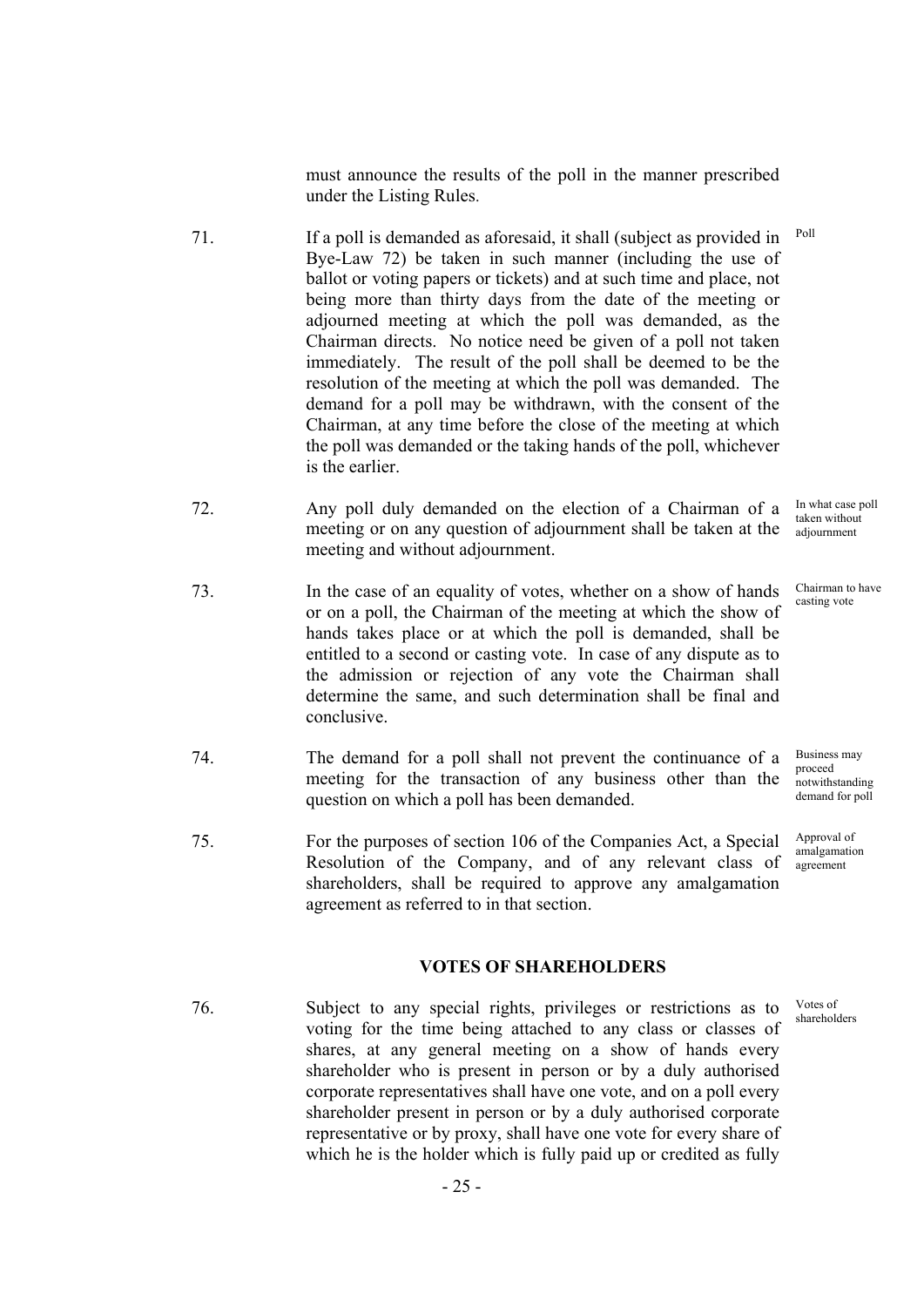paid up (but so that no amount paid up or credited as paid up on a share in advance of calls or instalments shall be treated for the purposes of this Bye-Law as paid up on the share). On a poll a shareholder entitled to more than one vote need not use all his votes or cast his votes in the same way.

- 76A. Where any shareholder is, under the Listing Rules, required to abstain from voting on any particular resolution or restricted to voting only or against any particular resolution, any votes cast by or on behalf of such shareholder in contravention of such requirement or restriction shall not be counted.
- 77. Any person entitled under Bye-Law 46 to be registered as the holder of any shares may vote at any general meeting in respect thereof in the same manner as if he were the registered holder of such shares, provided that at least 48 hours before the time of the holding of the meeting or adjourned meeting (as the case may be) at which he proposes to vote, he shall satisfy the Board of his right to be registered as the holder of such shares or the Board shall have previously admitted his right to vote at such meeting in respect thereof.
- 78. Where there are joint registered holders of any share, any one of such persons may vote at any meeting, either personally or by proxy, in respect of such share as if he were solely entitled thereto; but if more than one of such joint holders be present at any meeting personally or by proxy, that one of the said persons so present whose name stands first on the register in respect of such share shall alone be entitled to vote in respect thereof. Several executors or administrators of a deceased shareholder in whose name any share stands shall for the purposes of this Bye-Law be deemed joint holders thereof.
- 79. A shareholder of unsound mind or in respect of whom an order has been made by any court having jurisdiction in lunacy may vote, whether on a show of hands or on a poll, by his committee, receiver, curator bonis or other person in the nature of a committee, receiver or curator bonis appointed by that court, and any such committee, receiver, curator bonis or other person may on a poll vote by proxy. Evidence to the satisfaction of the Board of the authority of the person claiming to exercise the right to vote shall be delivered to such place or one of such places (if any) as is specified in accordance with these Bye-Laws for the deposit of instruments of proxy or, if no place is specified, at the Registration Office.
- 80. (A) Save as expressly provided in these Bye-Laws, no person other than a shareholder duly registered and who shall have paid Qualification for voting

Votes in respect of deceased and bankrupt shareholders

Joint holders

Votes of shareholder of unsound mind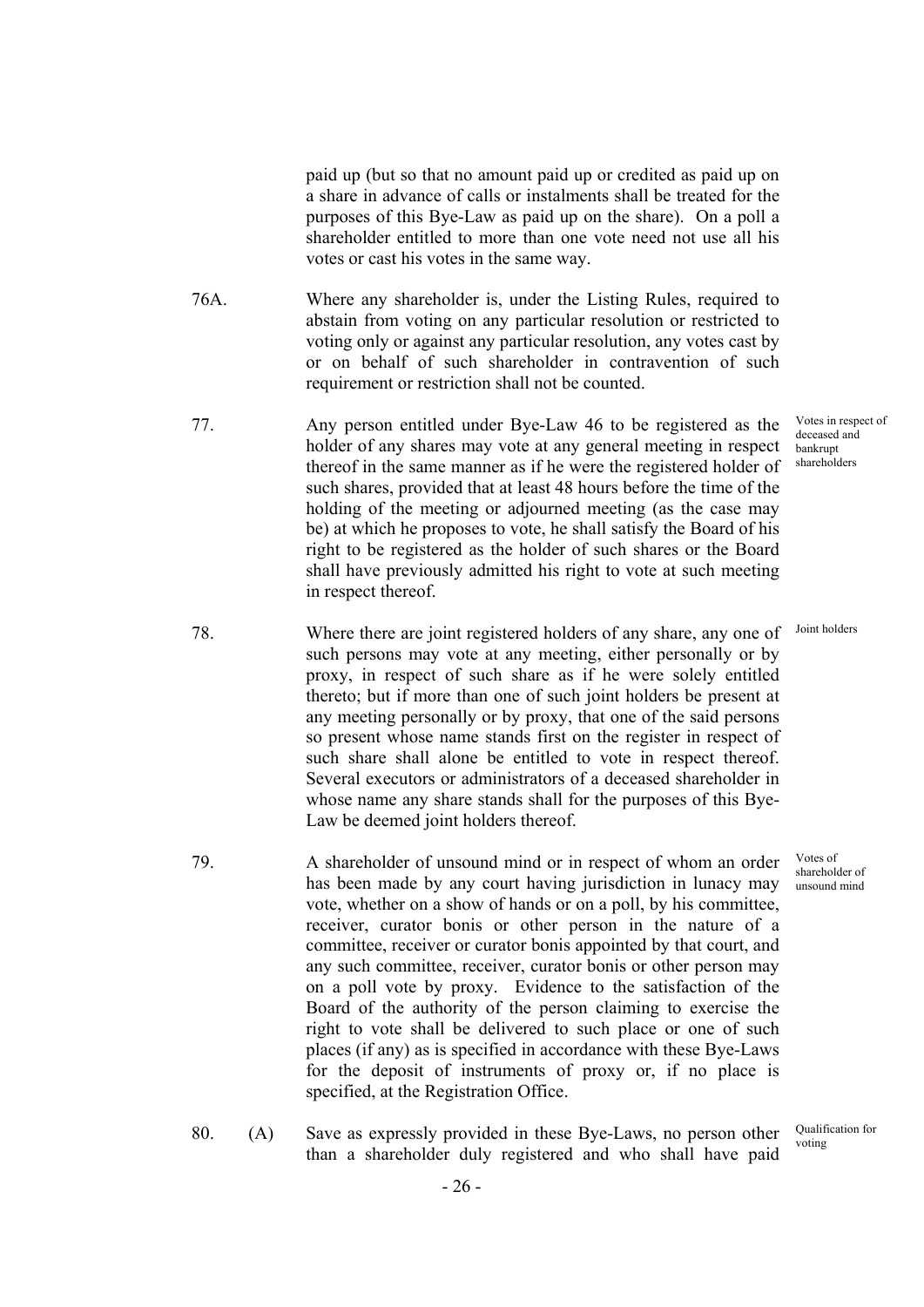everything for the time being due from him payable to the Company in respect of his shares shall be entitled to be present or to vote (save as proxy for another shareholder) either personally or by proxy or to be reckoned in a quorum (save as proxy for another shareholder), at any general meeting.

 (B) No objection shall be raised to the qualification of any voter except at the meeting or adjourned meeting at which the vote objected to is given or tendered, and every vote not disallowed at such meeting shall be valid for all purposes. Any such objection made in due time shall be referred to the Chairman, whose decision shall be final and conclusive. Objections to vote

- Appendix 13.  $81.$ Part A para 2(2) Any shareholder of the Company entitled to attend and vote at a meeting of the Company or a meeting of the holders of any class of shares in the Company shall be entitled to appoint another person as his proxy to attend and vote instead of him. On a vote on a show of hands, only a member present in person or by a duly authorised corporate representative may vote. On a poll votes may be given either personally or by a duly authorised corporate representative or by proxy. A shareholder who is the holder of two or more shares may appoint more than one proxy to attend on the same occasion. A proxy need not be a shareholder. In addition, a proxy or proxies representing either an individual shareholder or a shareholder which is a corporation, shall be entitled to exercise the same powers on behalf of the shareholder which he or they represent as such shareholder could exercise, but, not withstanding the generality of the foregoing shall not have the right to vote individually on a show of hands. Proxies
- Appendix 3.  $82.$ The instrument appointing a proxy shall be in writing under the hand of the appointor or of his attorney duly authorised in writing, or if the appointor is a corporation, either under seal or under the hand of an officer or attorney duly authorised. Instrument appointing proxy to be in writing
	- 83. The instrument appointing a proxy and the power of attorney or other authority, if any, under which it is signed or a notarially certified copy of that power or authority shall be deposited at such place or one of such places (if any) as is specified in the notice of meeting or in the instrument of proxy issued by the Company (or, if no place is specified, at the Registration Office) not less than forty-eight hours before the time for holding the meeting or adjourned meeting or poll (as the case may be) at which the person named in such instrument proposes to vote, and in default the instrument of proxy shall not be treated as valid. No instrument appointing a proxy shall be valid after the expiration of twelve months from the date of its execution, Appointment of proxy must be deposited

- 
-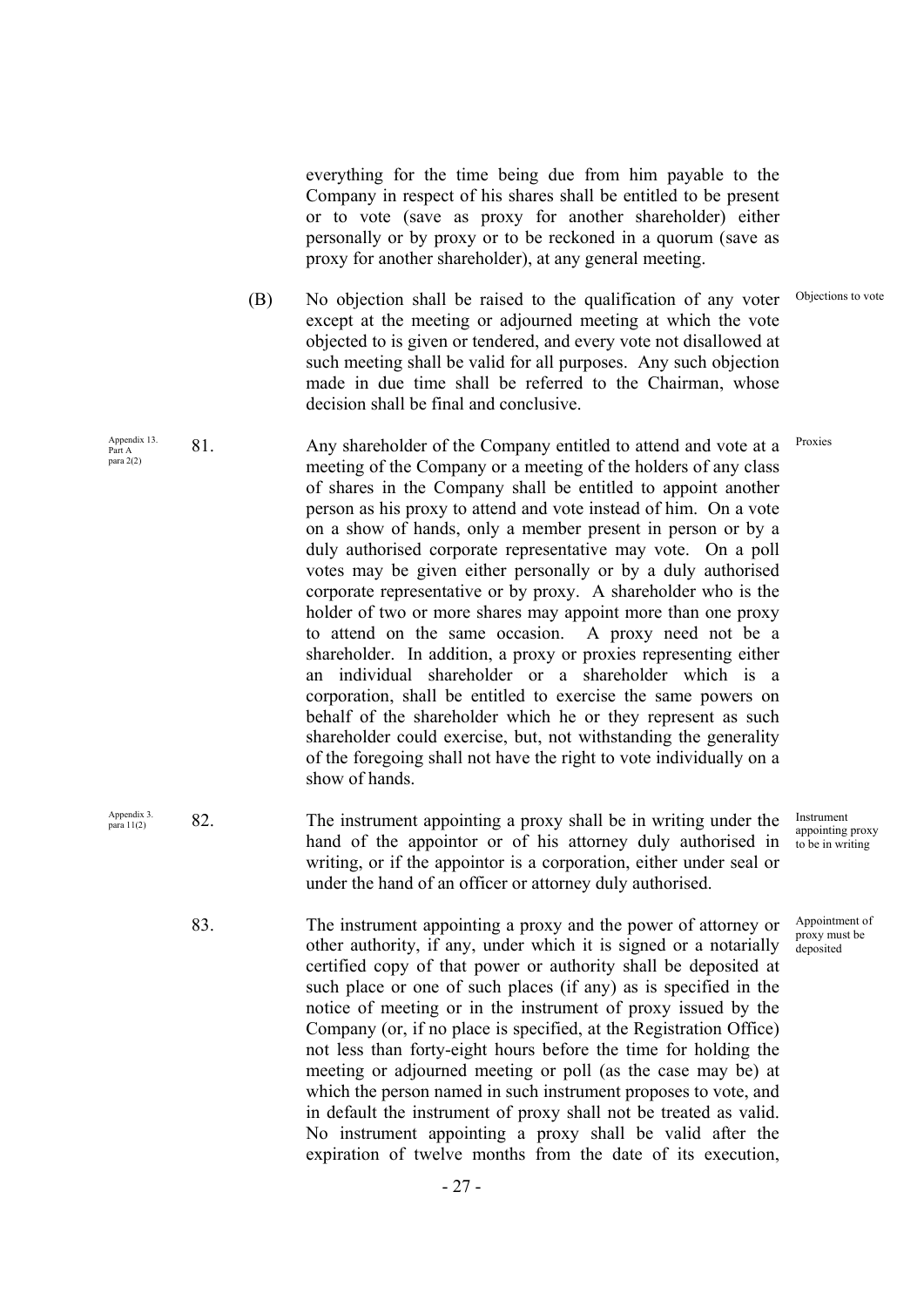except at an adjourned meeting or on a poll demanded at a meeting or an adjourned meeting in a case where the meeting was originally held within twelve months from such date. Delivery of an instrument appointing a proxy shall not preclude a shareholder from attending and voting in person at the meeting or upon the poll concerned and, in such event, the instrument appointing a proxy shall be deemed to be revoked.

- 84. Every instrument of proxy, whether for a specified meeting or otherwise, shall be in such form as the Board may from time to time approve. Form of proxy
- Appendix 3.  $85.$ The instrument appointing a proxy to vote at a general meeting shall: (i) be deemed to confer authority upon the proxy to demand or join in demanding a poll and to vote on any resolution (or amendment thereto) put to the meeting for which it is given as the proxy thinks fit. Provided that any form issued to a shareholder for use by him for appointing a proxy to attend and vote at a special general meeting or at an annual general meeting at which any business is to be transacted shall be such as to enable the shareholder, according to his intentions, to instruct the proxy to vote in favour of or against (or, in default of instructions, to exercise his discretion in respect of) each resolution dealing with any such business; and (ii) unless the contrary is stated therein, be valid as well for any adjournment of the meeting as for the meeting to which it relates.
	- 86. A vote given in accordance with the terms an instrument of proxy or power of attorney or by a duly authorised corporate representative of a corporation shall be valid notwithstanding the previous death or insanity of the principal or revocation of the proxy or power of attorney or other authority under which the proxy was executed or the transfer of the share in respect of which the proxy is given, provided that no intimation in writing of such death, insanity, revocation or transfer as aforesaid shall have been received by the Company at its Registration Office, or at such other place as is referred to in Bye-Law 83, at least two hours before the commencement of the meeting or adjourned meeting at which the proxy is used.
	- 87. (A) Any corporation which is a shareholder of the Company may, by resolution of its directors or other governing body or by power of attorney, authorise such person or persons as it thinks fit to act as its corporate representative or representatives at any meeting of the Company or at any meeting of any class of shareholders of the Company provided that, if more than one person is so authorised, the authority shall specify the number and class of shares held by the relevant shareholder in respect of which each

Authority under instrument appointing proxy

When vote by proxy valid though authority revoked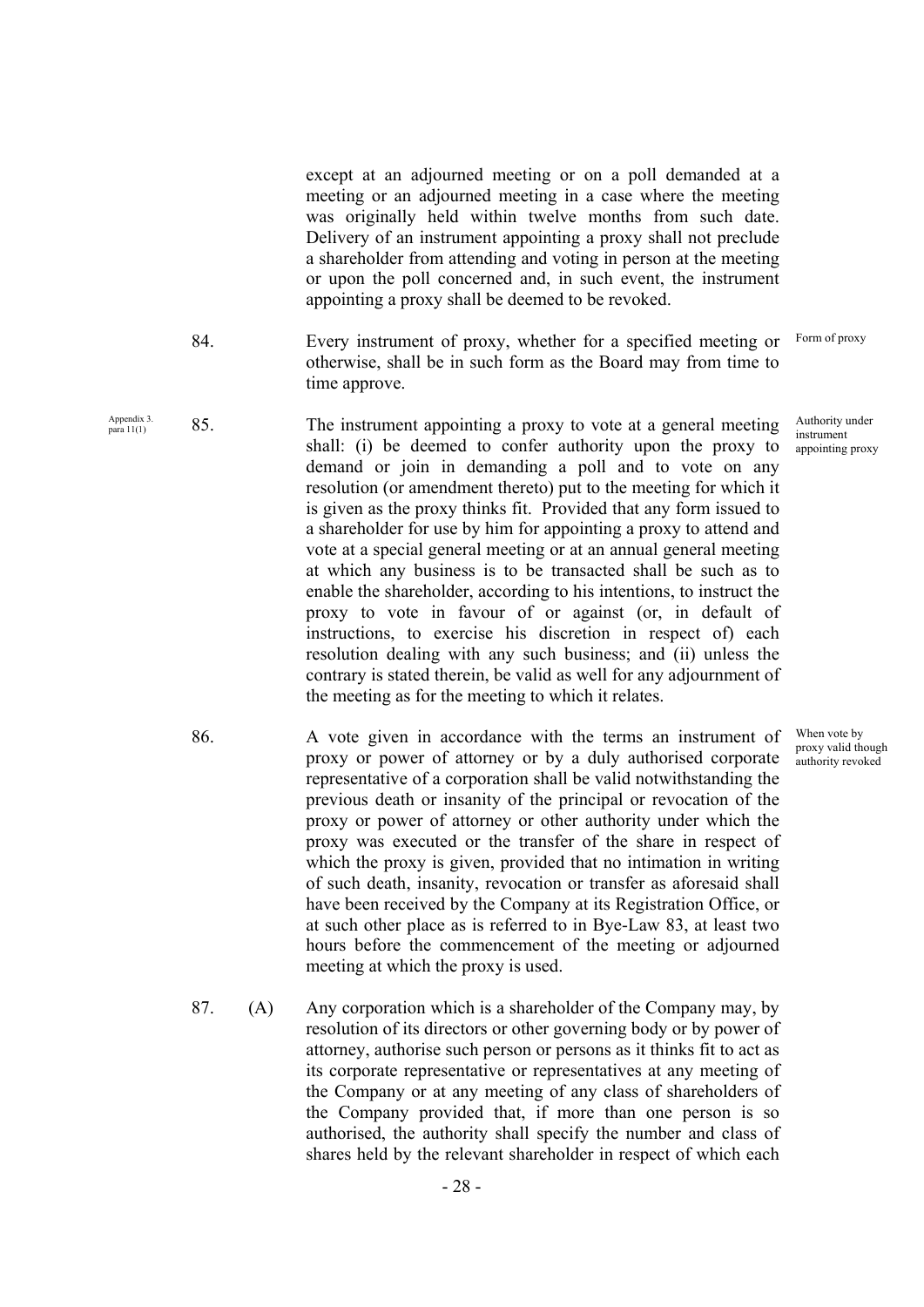such person is authorised to act as such corporate representative. A person so appointed shall be entitled to exercise the same rights and powers on behalf of the corporation (or its nominee) which he represents as that corporation (or its nominee) could exercise as if such person was an individual shareholder including the right to vote individually on a show of hands notwithstanding the provisions of Bye-laws 76 and 81. The number of persons a corporation may authorise to act as its corporate representative or representatives shall not exceed the number of shares held by that corporation (or its nominee), being shares in respect of which there is an entitlement to attend and vote at the relevant meeting.

 (B) If a Clearing House (or its nominee) is a shareholder of the Company, it may appoint such person or persons as it thinks fit to act as its proxy or proxies or as its corporate representative or representatives, at any meeting of the Company or at any meeting of any class of shareholders of the Company provided that, if more than one proxy or corporate representative is so appointed, the appointment shall specify the number and class of shares in respect of which each such proxy or corporate representative is so appointed. A person so appointed under the provisions of this Bye-Law shall be entitled to exercise the same rights and powers on behalf of the Clearing House (or its nominee) which he represents as that Clearing House (or its nominee) could exercise as if such person was an individual shareholder including the right to vote individually on a show of hands notwithstanding the provisions of Bye-laws 76 and 81. Notwithstanding anything contained in these Bye-laws, where more than one proxy is appointed by a Clearing House (or its nominee) each such proxy shall be entitled to one vote only on a show of hands.

#### **REGISTERED OFFICE**

88. The Registered Office shall be at such place in Bermuda as the Board shall from time to time appoint. Registered Office

#### **BOARD OF DIRECTORS**

- 89. The number of Directors shall not be less than two. The Company shall keep at the Registered Office a register of its directors and officers in accordance with the Statutes. Constitution of Board
- 90. The Company in general meeting may by Ordinary Resolution elect a person or persons qualified to be Directors to act as Alternate Directors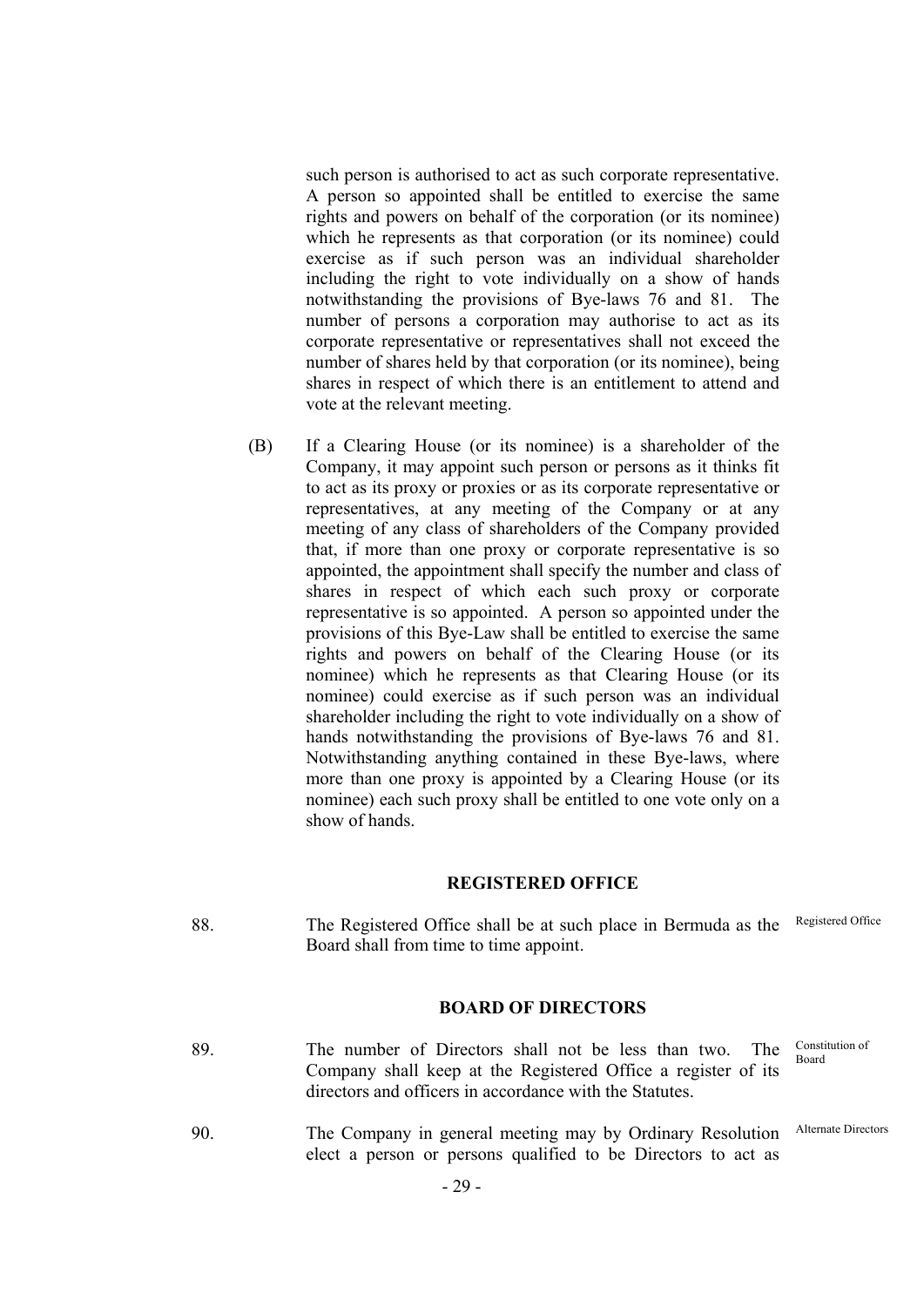Directors in the alternative to any of the Directors of the Company or may authorise the Board to appoint such alternate Directors. Any alternate Director may be removed by the Company in general meeting by Ordinary Resolution and, if appointed by the Board, may be removed by the Board and, subject thereto, the office of alternate Director shall continue until the next annual election of Directors in accordance with Bye-Law 99 or, if earlier, the date on which the relevant Director ceases to be a Director. An alternate Director may also be a Director in his own right and may act as alternate to more than one Director.

- 91. (A) A Director may at any time, by notice in writing signed by him delivered to the Registered Office or to the Head Office or at a meeting of the Board, appoint any person (including another Director) to act as alternate Director in his place during his absence and may in like manner at any time determine such appointment. If such person is not another Director such appointment unless previously approved by the Board shall have effect only upon and subject to being so approved. The appointment of an alternate Director shall determine on the happening of any event which, were he a Director, would cause him to vacate such office or if his appointor ceases to be a Director.
	- (B) An alternate Director shall be entitled to contract and be interested in and benefit from contracts or arrangements or transactions and to be repaid expenses and to be indemnified to the same extent mutatis mutandis as if he were a Director, but he shall not be entitled to receive from the Company in respect of his appointment as alternate Director any remuneration except only such part (if any) of the ordinary remuneration otherwise payable to his appointor as such appointor may by notice in writing to the Company from time to time direct.
	- (C) An alternate Director shall, if his appointor so requests, be entitled to receive notices of meetings of the Board or committees of the Board to the same extent as, but in lieu of, the Director appointing him and shall be entitled to such extent to attend and vote as a Director at any such meeting at which the Director appointing him is not personally present and generally at such meeting to exercise and discharge all the functions, powers and duties of his appointor as a Director and for the purposes of the proceedings at such meeting the provisions of these Bye-Laws shall apply as if he were a Director.
	- (D) Every person acting as an alternate Director shall (except as regards power to appoint an alternate Director and remuneration)

Rights of alternate **Directors**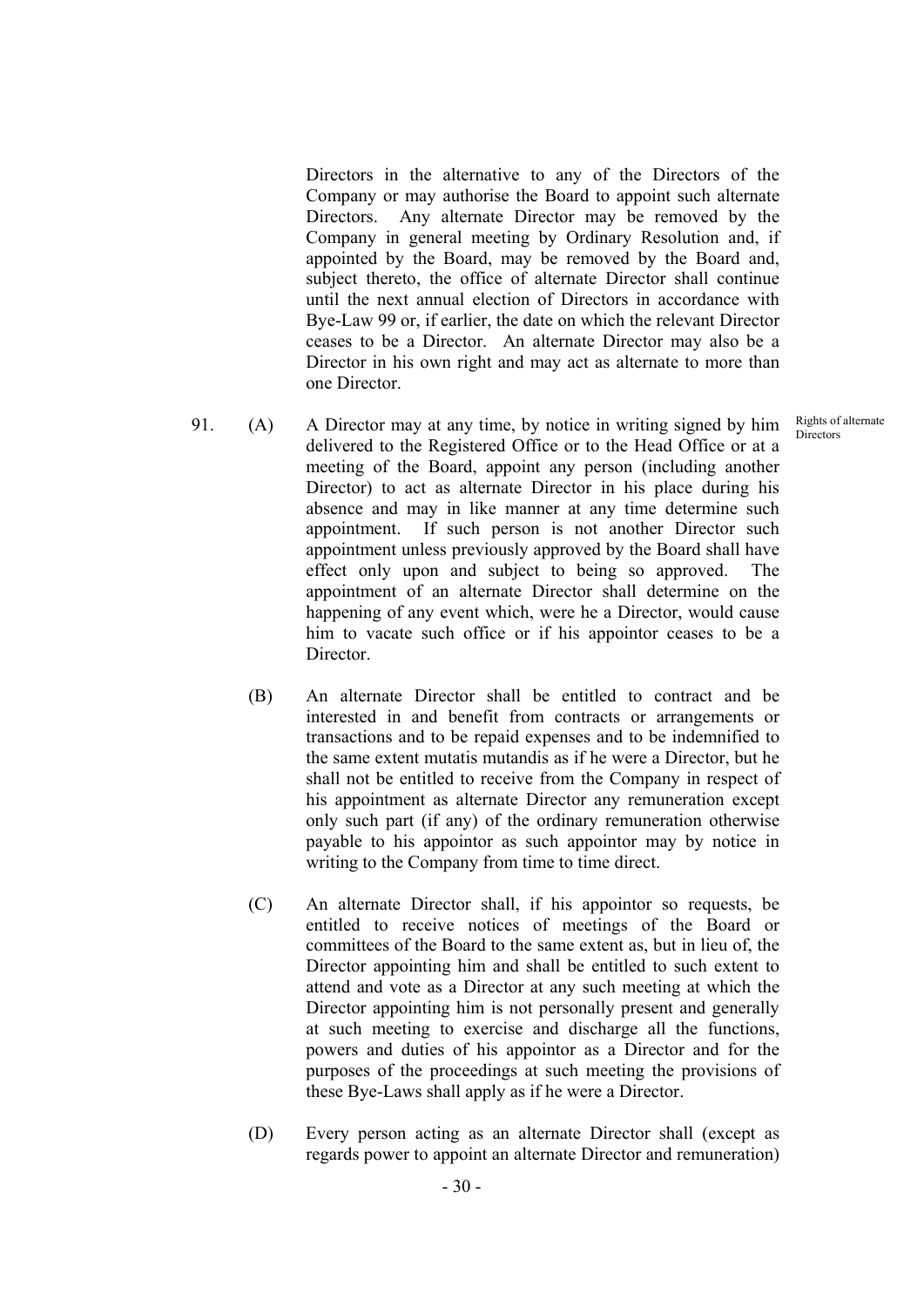be subject in all respects to the provisions of these Bye-Laws relating to Directors and shall alone be responsible to the Company for his acts and defaults and shall not be deemed to be the agent of or for the Director appointing him.

- (E) Every person acting as an alternate Director shall have one vote for each Director for whom he acts as alternate (in addition to his own vote if he is also a Director). The signature of an alternate Director to any resolution in writing of the Board or a committee of the Board shall, unless the notice of his appointment provides to the contrary, be as effective as the signature of his appointor.
- (F) No alternate Director shall by virtue of that position be a director for the purposes of the Companies Act, but shall nevertheless be subject to the provisions of the Companies Act in so far as they relate to the duties and obligations of directors (other than the obligations to hold any qualifying share in the Company) when performing the functions of a Director.
- 92. A Director or an alternate Director shall not be required to hold any qualification shares but shall nevertheless be entitled to attend and speak at all general meetings of the Company and all meetings of any class of shareholders of the Company.
- 93. The Directors shall be entitled to receive by way of remuneration for their services as Directors such sum as shall from time to time be determined by the Company in general meeting, such sum (unless otherwise directed by the resolution by which it is voted) to be divided amongst the Directors in such proportions and in such manner as the Board may agree, or failing agreement, equally, except that in such event any Director holding office for less than the whole of the relevant period in respect of which the remuneration is paid shall only rank in such division in proportion to the time during such period for which he has held office. The foregoing provisions shall not apply to a Director who holds any salaried employment or office in the Company except in the case of sums paid in respect of Directors' fees.
- 94. The Directors shall also be entitled to be repaid all travelling, hotel and other expenses reasonably incurred by them respectively in or about the performance of their duties as Directors, including their expenses of travelling to and from board meetings, committee meetings or general meetings to otherwise incurred whilst engaged in the business of the Company or in the discharge of their duties as Directors.
- 95. The Board may grant special remuneration to any Director who, Special

Attendance at general meetings

Directors' remuneration

Directors' expenses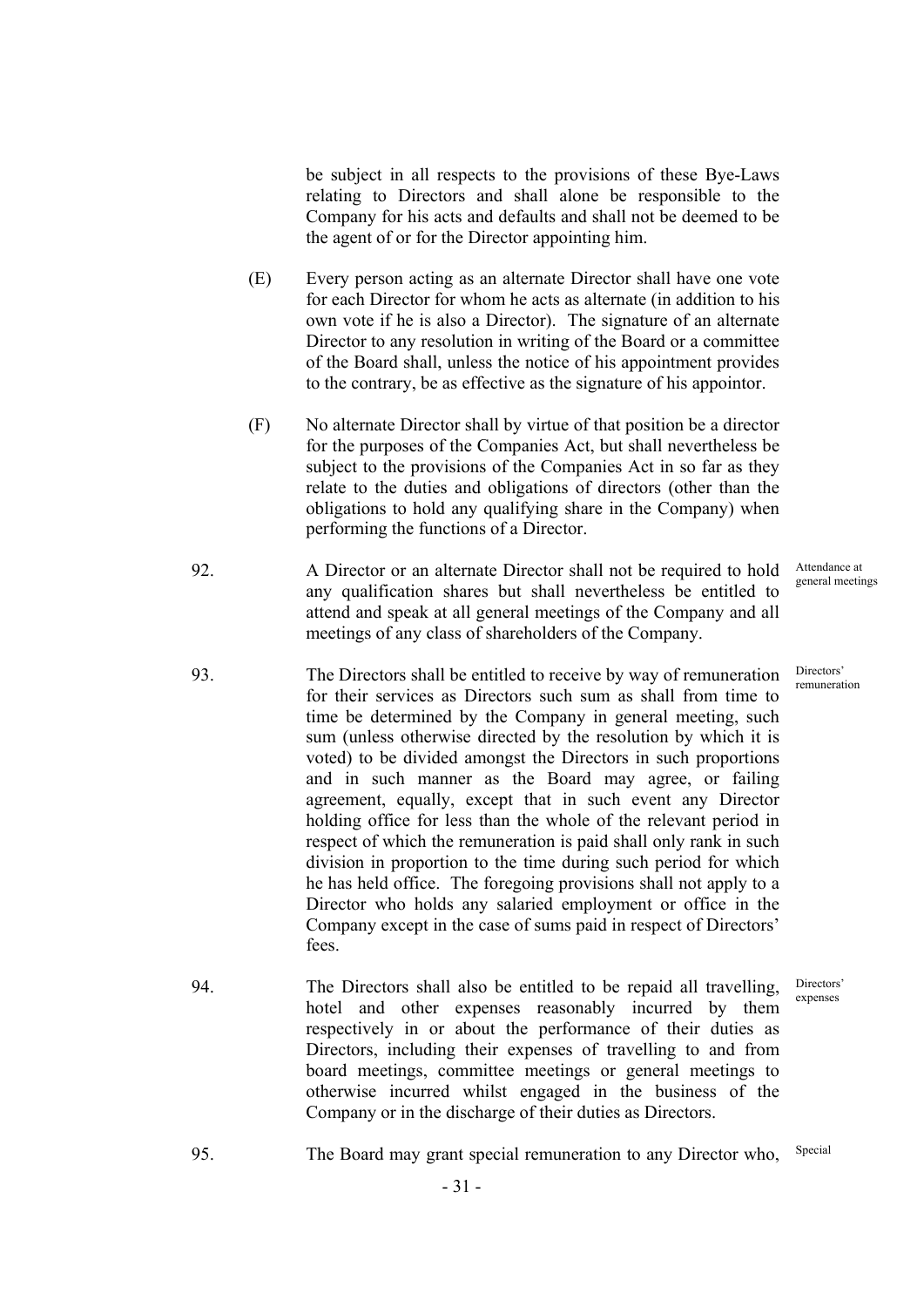being called upon, shall perform any special or extra services to or at the request of the Company. Such special remuneration may be made payable to such Director in addition to or in substitution for his ordinary remuneration as a Director, and may be made payable by way of salary, commission or participation in profits or otherwise as the Board may determine. remuneration

- 96. (A) Notwithstanding Bye-Laws 93, 94 and 95, the remuneration of a Managing Director, Joint Managing Director, Deputy Managing Director or an Executive Director or a Director appointed to any other office in the management of the Company may from time to time be fixed by the Board and may be by way of salary, commission, or participation in profits or otherwise or by all or any of those modes and with such other benefits (including pension and/or gratuity and/or other benefits on retirement) and allowances as the Board may from time to time decide. Such remuneration shall be in addition to his ordinary remuneration as a Director.
- (B) Payments to any Director or past Director of any sum by way of compensation for loss of office or as consideration for or in connection with his retirement from office (not being a payment to which the Director is contractually entitled) must be approved by the Company in general meeting. Payments for compensation for loss of office
- 97. (A) A Director shall vacate his office:- When office of
	- (i) if he becomes bankrupt or has a receiving order made against him or suspends payment or compounds with his creditors generally;
	- (ii) if he becomes a lunatic or of unsound mind;
	- (iii) if he absents himself from the meetings of the Board during a continuous period of six months, without special leave of absence from the Board, and his alternate Director (if any) shall not during such period have attended in his stead, and the Board passes a resolution that he has by reason of such absence vacated his office;
	- (iv) if he becomes prohibited by law from acting as a Director;
	- (v) if by notice in writing delivered to the Company at its Registered Office or at the Head Office he resigns his office;
	- (vi) if he shall be removed from office by an Ordinary Resolution of the Company under Bye-Law 104.

 Appendix 13. Part A para 5

Remuneration of

Managing Directors, etc.

Director to be vacated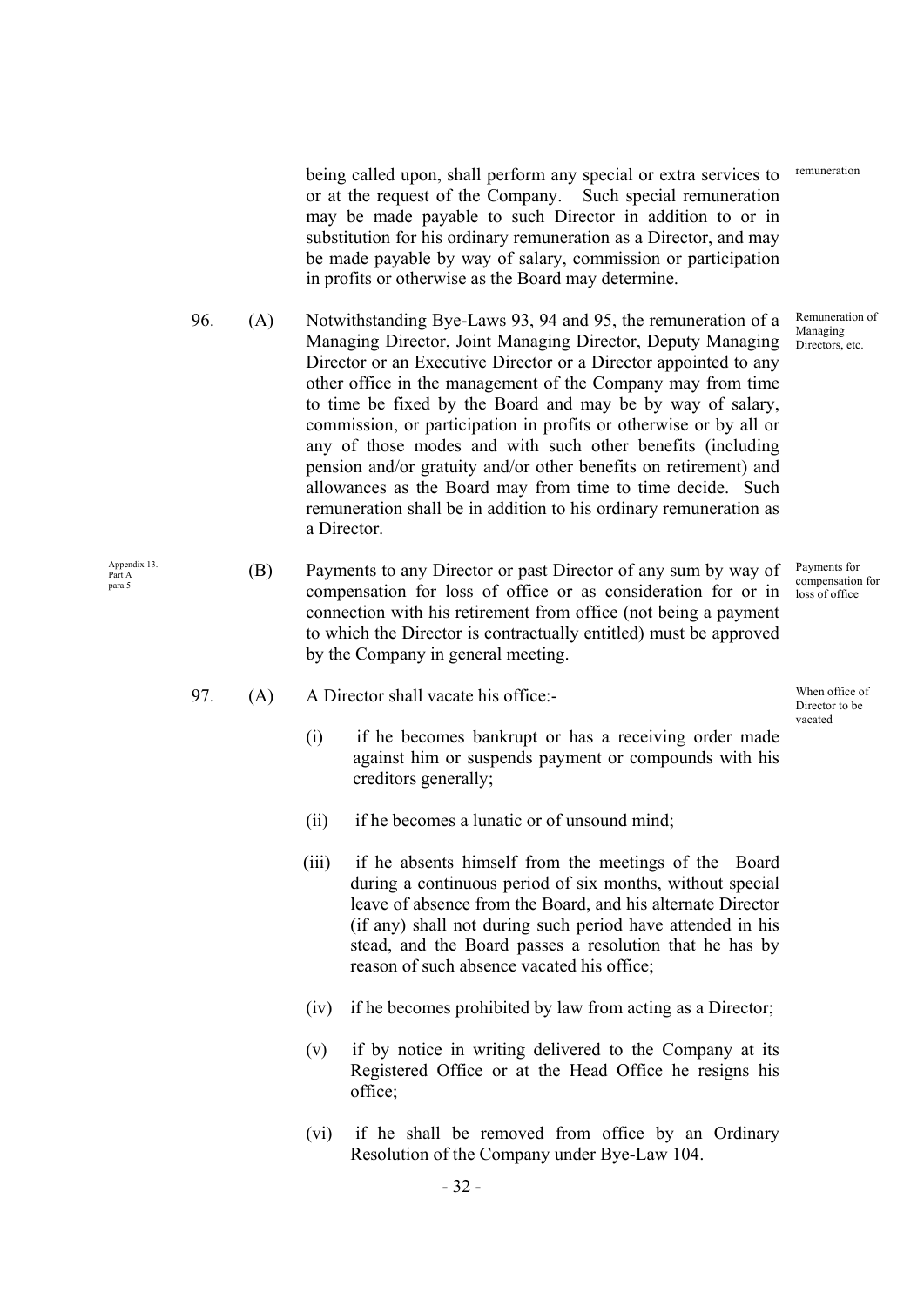- (B) No Director shall be required to vacate office or be ineligible for re-election or re-appointment as a Director, and no person shall be ineligible for appointment as a Director, by reason only of his having attained any particular age.
- 98. (A) Subject to the Companies Act, a Director may hold any other office or place of profit with the Company (except that of Auditors) in conjunction with his office of Director for such period and upon such terms as the Board may determine, and may be paid such extra remuneration therefor (whether by way of salary, commission, participation in profits or otherwise) as the Board may determine, and such extra remuneration shall be in addition to any remuneration provided for, by or pursuant to any other Bye-Law. Directors' interests
	- (B) A Director may act by himself or his firm in a professional capacity for the Company (otherwise than as Auditors) and he or his firm shall be entitled to remuneration for professional services as if he were not a Director.
	- (C) A Director may be or become a director or other officer of, or otherwise interest in, any company promoted by the Company or any other company in which the Company may be interested, and shall not be liable to account to the Company or the shareholders for any remuneration, profit or other benefit received by him as a director or officer of or from his interest in such other company. The Board may also cause the voting power conferred by the shares in any other company held or owned by the Company to be exercised in such manner in all respects as it thinks fit, including the exercise thereof in favour of any resolution appointing the Directors or any of them to be directors or officers of such other company, or voting or providing for the payment of remuneration to the directors or officers of such other company.
	- (D) A Director shall not vote or be counted in the quorum on any resolution of the Board concerning his own appointment as the holder of any office or place of profit with the Company or any other company in which the Company is interested (including the arrangement or variation of the terms thereof, or the termination thereof).
	- (E) Where arrangements are under consideration concerning the appointment (including the arrangement or variation of the terms thereof, or the termination thereof) of two or more Directors to offices or places of profit with the Company or any other company in which the Company is interested, a separate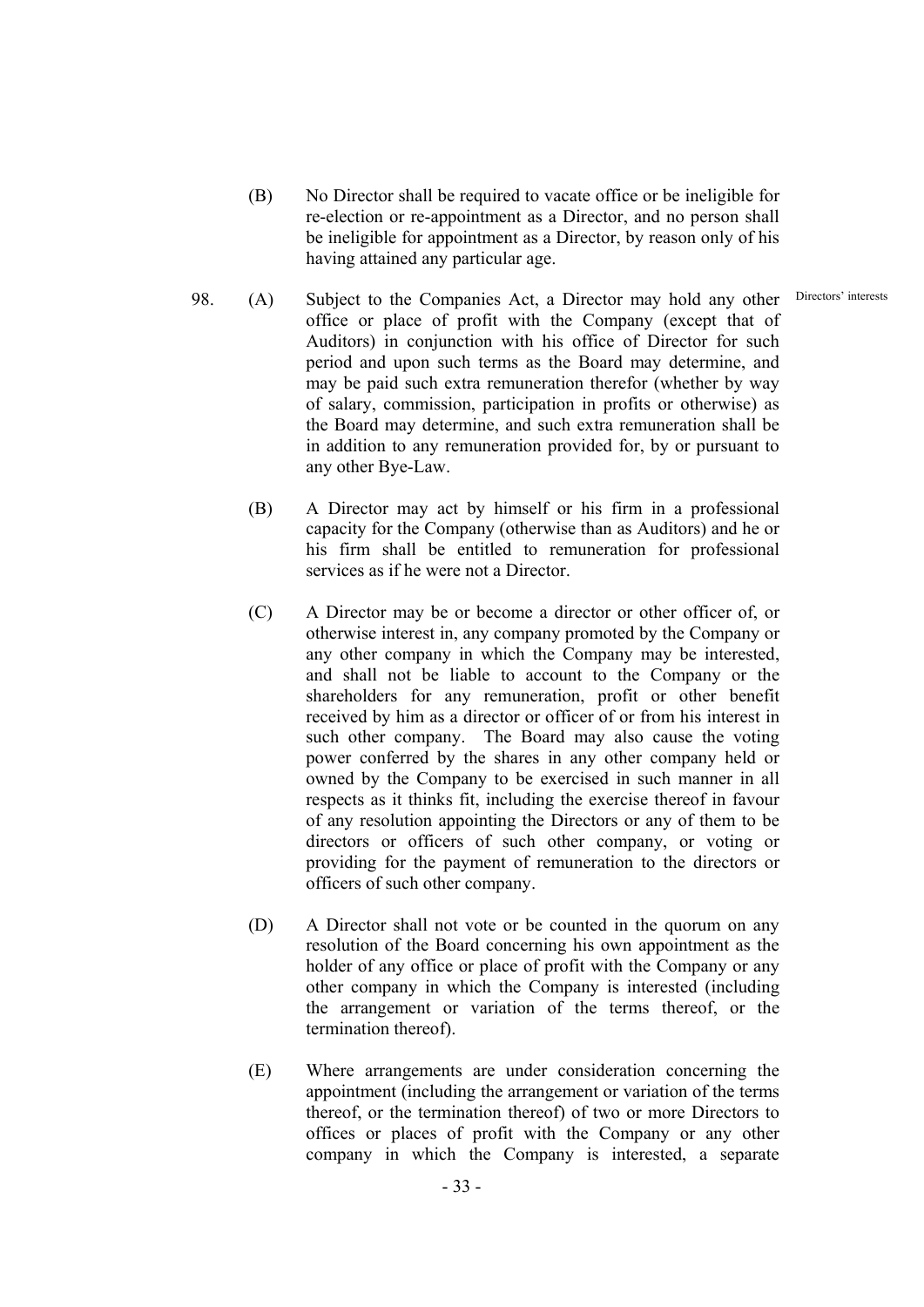resolution may be put in relation to each Director and in such case each of the Directors concerned shall be entitled to vote (and be counted in the quorum) in respect of each resolution except that concerning his own appointment (or the arrangement or variation of the terms thereof, or the termination thereof) and except (in the case of an office or place of profit with any such other company as aforesaid) where the other company is a company in which the Director together with any of his associates owns 5 per cent or more of the issued shares of any class of the equity share capital of such company or of the voting rights of any class of shares of such company;

- (F) Subject to the Companies Act and to the next paragraph of this Bye-Law, no Director or proposed or intended Director shall be disqualified by his office from contracting with the Company, either with regard to his tenure of any office or place of profit or as vendor, purchaser or in any other manner whatever, nor shall any such contract or any other contract or arrangement in which any Director is in any way interested be liable to be avoided, nor shall any Director so contracting or being so interested be liable to account to the Company or the shareholders for any remuneration, profit or other benefits realised by any such contract or arrangement, by reason only of such Director holding that office or the fiduciary relationship thereby established.
- (G) A Director who to his knowledge is in any way, whether directly or indirectly, interested in a contract or arrangement or proposed contract or arrangement with the Company shall declare the nature of his interest at the meeting of the Board at which the question of entering into the contract or arrangement is first taken into consideration, if he knows his interest then exists, or in any other case at the first meeting of the Board after he knows that he is or has become so interested. For the purposes of this Bye-Law, a general notice to the Board by a Director to the effect that (a) he is a shareholder of a specified company or firm and is to be regarded as interested in any contract or arrangement which may after the date of the notice be made with that company or firm or (b) he is to be regarded as interested in any contract or arrangement which may after the date of the notice be made with a specified person who is connected with him, shall be deemed to be a sufficient declaration of interest under this Bye-Law in relation to any such contract or arrangement; provided that no such notice shall be effective unless either it is given at a meeting of the Board or the Director takes reasonable steps to secure that it is brought up and read at the next Board meeting after it is given.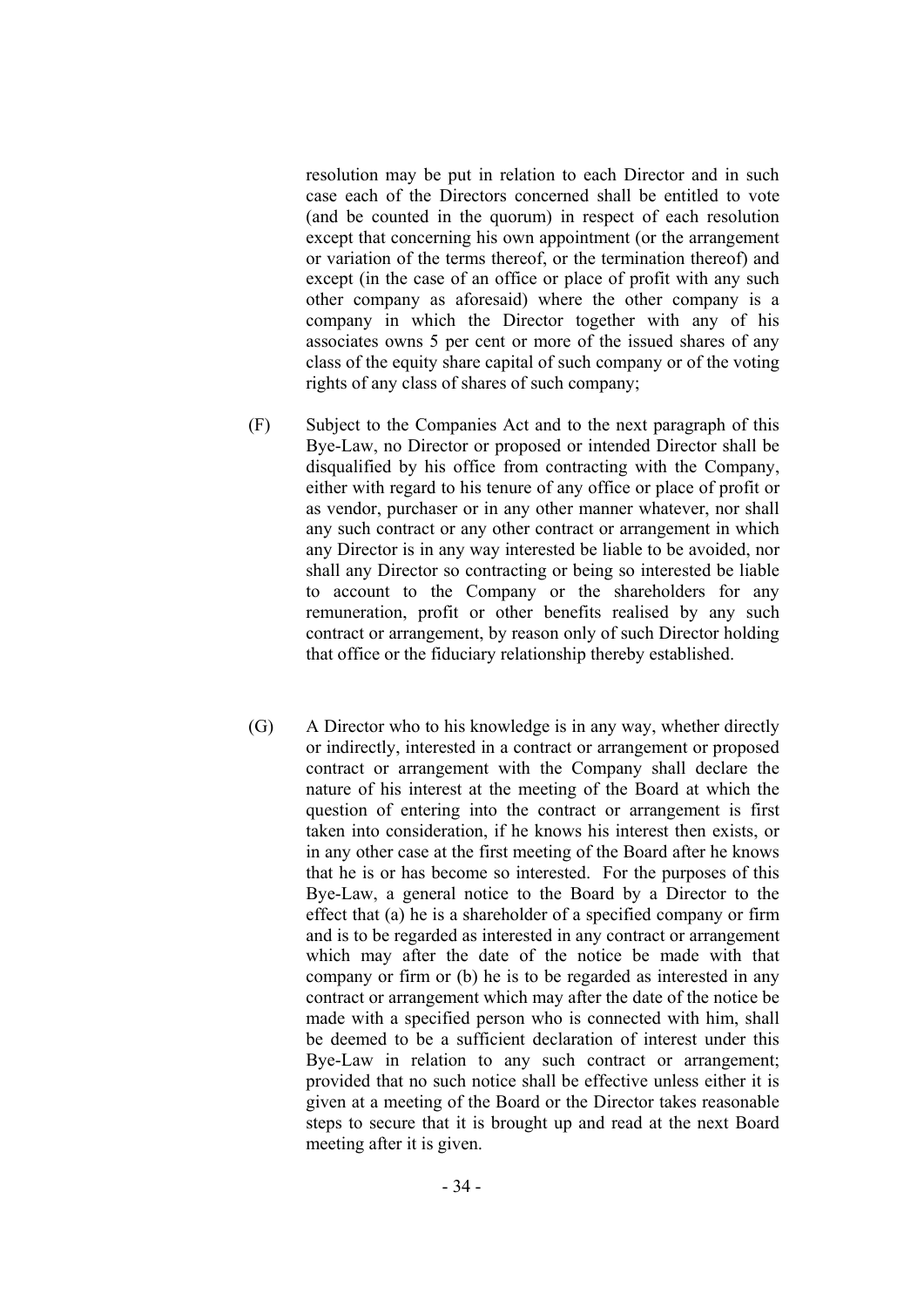- (H) A Director shall not vote (nor shall he be counted in the quorum) on any resolution of the Board in respect of any contract or arrangement or proposal in which he or any of his associate(s) has/have a material interest, and if he shall do so his vote shall not be counted (nor shall he be counted in the quorum for that resolution), but this prohibition shall not apply to any of the following matters namely:-
	- (i) the giving of any security or indemnity either:-
		- (a) to the Director or his associate(s) in respect of money lent or obligations incurred or undertaken by him or any of them at the request of or for the benefit of the Company or any of its subsidiaries; or
		- (b) to a third party in respect of a debt or obligation of the Company or any of its subsidiaries for which the Director or his associate(s) has himself/themselves assumed responsibility in whole or in part and whether alone or jointly under a guarantee or indemnity or by the giving of security;
	- (ii) any proposal concerning an offer of shares or debentures or other securities of or by the Company or any other company which the Company may promote or be interested in for subscription or purchase where the Director or his associate(s) is/are or is/are to be interested as a participant in the underwriting or subunderwriting of the offer;
	- (iii) any proposal concerning any other company in which the Director or his associate(s) is/are interested only, whether directly or indirectly, as an officer or executive or shareholder or in which the Director or his associate(s) is/are beneficially interested in shares of that company, provided that the Director and any of his associates are not in aggregate beneficially interested in 5% or more of the issued shares of any class of such company (or of any third company through which his interest or that of his associate(s) is derived) or of the voting rights;
	- (iv) any proposal or arrangement concerning the benefit of employees of the Company or its subsidiaries including:-
		- (a) the adoption, modification or operation of any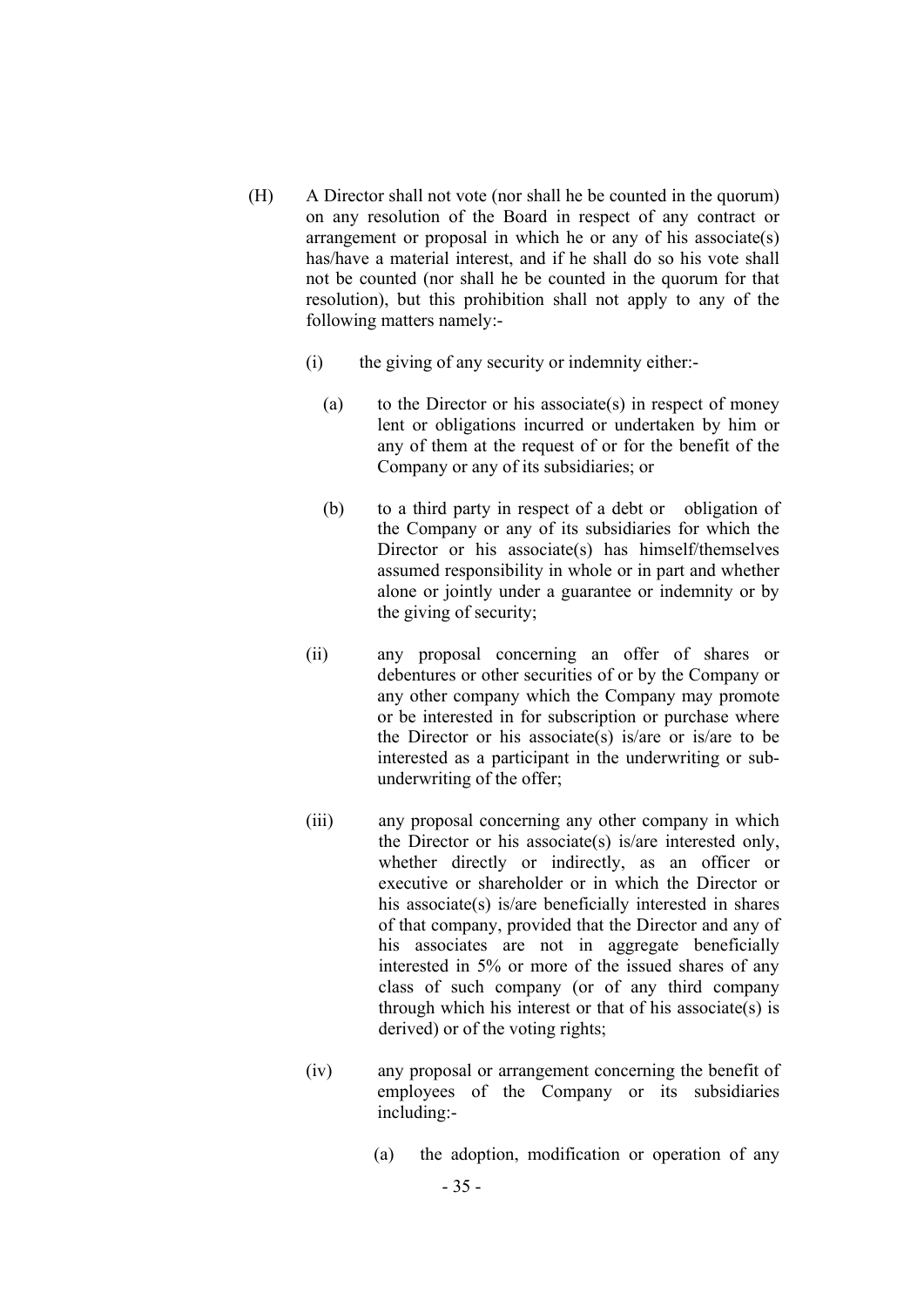employees' share scheme or any share incentive or share option scheme under which the Director or his associate(s) may benefit; or

- (b) the adoption, modification or operation of a pension fund or retirement, death or disability benefits scheme which relates to a Director, his associates and employees of the Company or any of its subsidiaries and does not provide in respect of any Director or his associate(s), as such any privilege or advantage not generally accorded to the class of persons to which such scheme or fund relates; and
- (v) any contract or arrangement in which the Director or his associate(s) is/are interested in the same manner as other holders of shares or debentures or other securities of the Company by virtue only of his/their interest in shares or debentures or other securities of the Company."
- (I) A company shall be deemed to be a company in which a Director together with any of his associates owns five (5) per cent. or more of the issued shares of any class of the equity share capital of such company or of the voting rights of any class of shares of such company if and so long as (but only if and so long as) he together with his associates is (either directly or indirectly) the holder of or beneficially interested in five (5) per cent. or more of any class of the equity share capital of such company (or of any third company through which his interest is derived) or of the voting rights of any class of shares available to shareholders of the company. For the purpose of this paragraph there shall be disregarded any shares held by a Director as bare or custodian trustee and in which he has no beneficial interest, any shares comprised in a trust in which the Director's interest is in reversion or remainder if and so long as some other person is entitled to receive the income thereof, and any shares comprised in an authorised unit trust scheme in which the Director is interested only as a unit holder.
- (J) Where a company in which a Director together with any of his associates holds five (5) per cent. or more of any class of the equity share capital of such company or of the voting rights of any class of shares available to shareholders of the company is materially interested in a transaction, then that Director shall also be deemed materially interested in such transaction.
- (K) If any question shall arise at any meeting of the Board as to the materiality of the interest of a Director (other than the Chairman)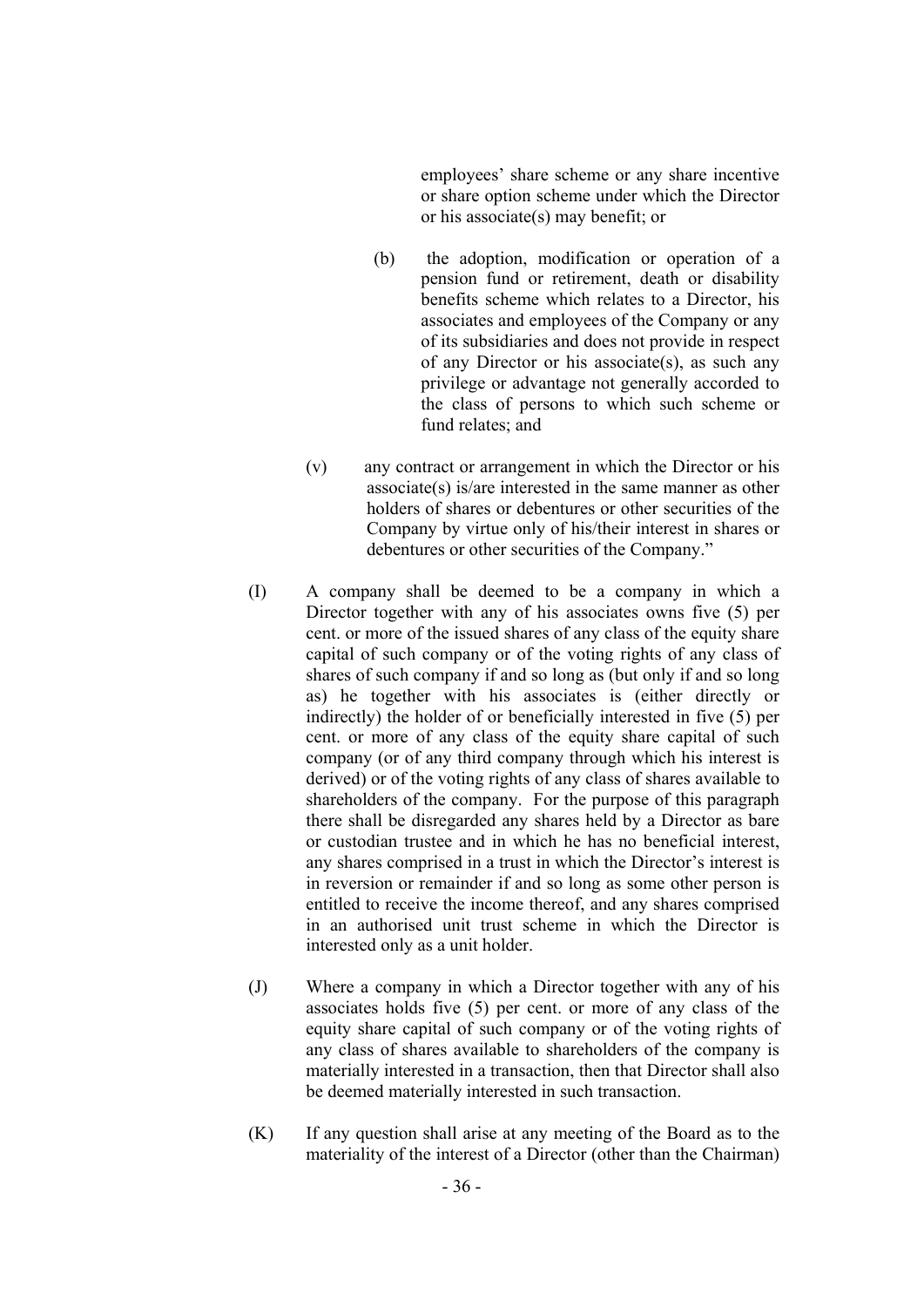or as to the entitlement of any Director (other than such Chairman) to vote or be counted in the quorum and such question is not resolved by his voluntarily agreeing to abstain from voting or not to be counted in the quorum, such question shall be referred to the Chairman and his ruling in relation to such other Director shall be final and conclusive except in a case where the nature or extent of the interest of the Director concerned as known to such Director has not been fairly disclosed to the Board. If any question as aforesaid shall arise in respect of the Chairman such question shall be decided by a resolution of the Board (for which purpose such Chairman shall not be counted in the quorum and shall not vote thereon) and such resolution shall be final and conclusive except in a case where the nature or extent of the interest of such Chairman as known to him has not been fairly disclosed to the Board.

# **APPOINTMENT AND RETIREMENT OF DIRECTORS**

99. Notwithstanding any other provisions in the Bye-laws, at each annual general meeting one-third of the Directors for the time being (or, if their number is not a multiple of three (3), the number nearest to but not less than one-third) shall retire from office by rotation such that every Director (including those appointed for a specific term) shall be subject to retirement by rotation at least once every three years. A retiring Director shall be eligible for re-election. The Directors to retire by rotation shall include (so far as necessary to ascertain the number of Directors to retire by rotation) any Director who wishes to retire and does not offer himself for re-election. Any further Directors so to retire shall be those of the other Directors subject to retirement by rotation who have been longest in office since their last re-election or appointment and so that as between persons who became or were last re-elected Directors on the same day, those to retire shall (unless they otherwise agreed among themselves) be determined by lot. Any Director appointed pursuant to Bye-law 102(A) or (B) shall be taken into account in calculating the total number of Directors for the time being but shall not be taken into account in determining which particular Directors or the number of Directors who are to retire by rotation pursuant to this Bye-law.

100. If at any general meeting at which an election of Directors ought to take place the places of the retiring Directors are not filled, the retiring Directors or such of them as have not had their places filled shall be deemed to have been re-elected and shall, if willing, continue in office until the next annual general meeting and so on from year to year until their places are filled, unless:-

Rotation and retirement of **Directors** 

Retiring Directors to remain in office until successors appointed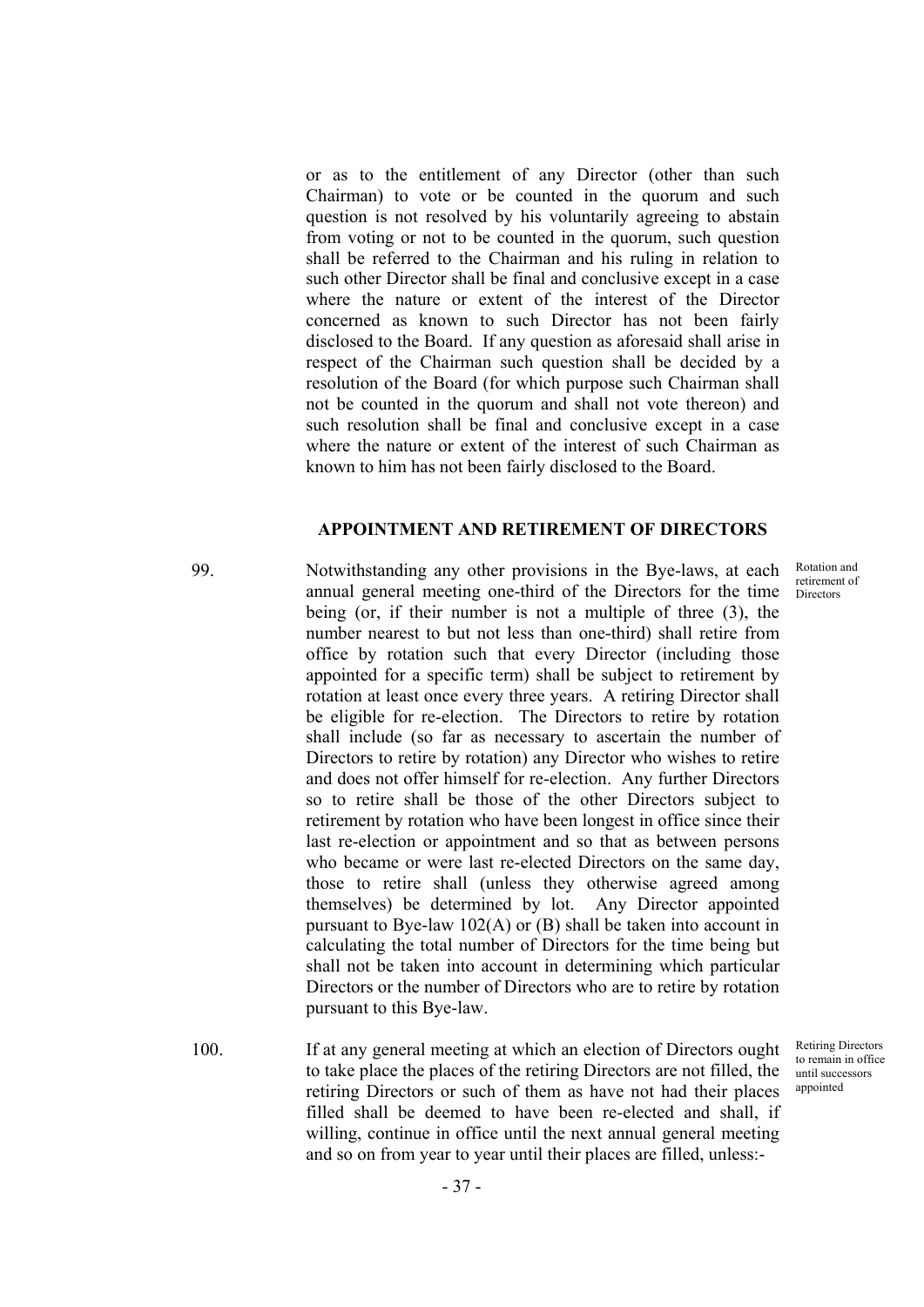- (i) it shall be determined at such meeting to reduce the number of Directors; or
- (ii) it is expressly resolved at such meeting not to fill up such vacated offices; or
- (iii) in any such case the resolution for re-election of a Director is put to the meeting and lost; or
- (iv) such Director has given notice in writing to the Company that he is not willing to be re-elected.
- 101. The Company in general meeting shall from time to time fix and may from time to time by Ordinary Resolution increase or reduce the maximum and minimum number of Directors but so that the number of Director shall never be less than two.
- $(A)$  The Company may from time to time in general meeting by Ordinary Resolution elect any person to be a Director either to fill a casual vacancy or as an addition to the Board. Any Director so appointed shall hold office only until the next following annual general meeting of the Company and shall then be eligible for re-election at the meeting but shall not be taken into account in determining the Directors or the number of Directors who are to retire by rotation at such meeting.
	- (B) The Board shall have power from time to time and at any time to appoint any person as a Director either to fill a casual vacancy or as an addition to the Board but so that the number of Directors so appointed shall not exceed the maximum number determined from time to time by the shareholders in general meeting. Any Director so appointed shall hold office only until the next following general meeting of the Company and shall then be eligible for re-election at the meeting but shall not be taken into account in determining the Directors or the number of Directors who are to retire by rotation at such meeting.
- 103. No person, other than a retiring Director, shall, unless recommended by the Board for election, be eligible for election to the office of Director at any general meeting, unless notice in writing of the intention to propose that person for election as a Director and notice in writing by that person of his willingness to be elected shall have been lodged at the Head Office or at the Registration Office at least seven days before the date of the general meeting. The period for lodgment of the notice required under this bye-law will commence no earlier than the day after the dispatch of the notice of the general meeting appointed for

Power of general meeting to increase or reduce number of Directors

Appointment of **Directors** 

Notice of proposed Director to be given

Appendix 3.  $102$ .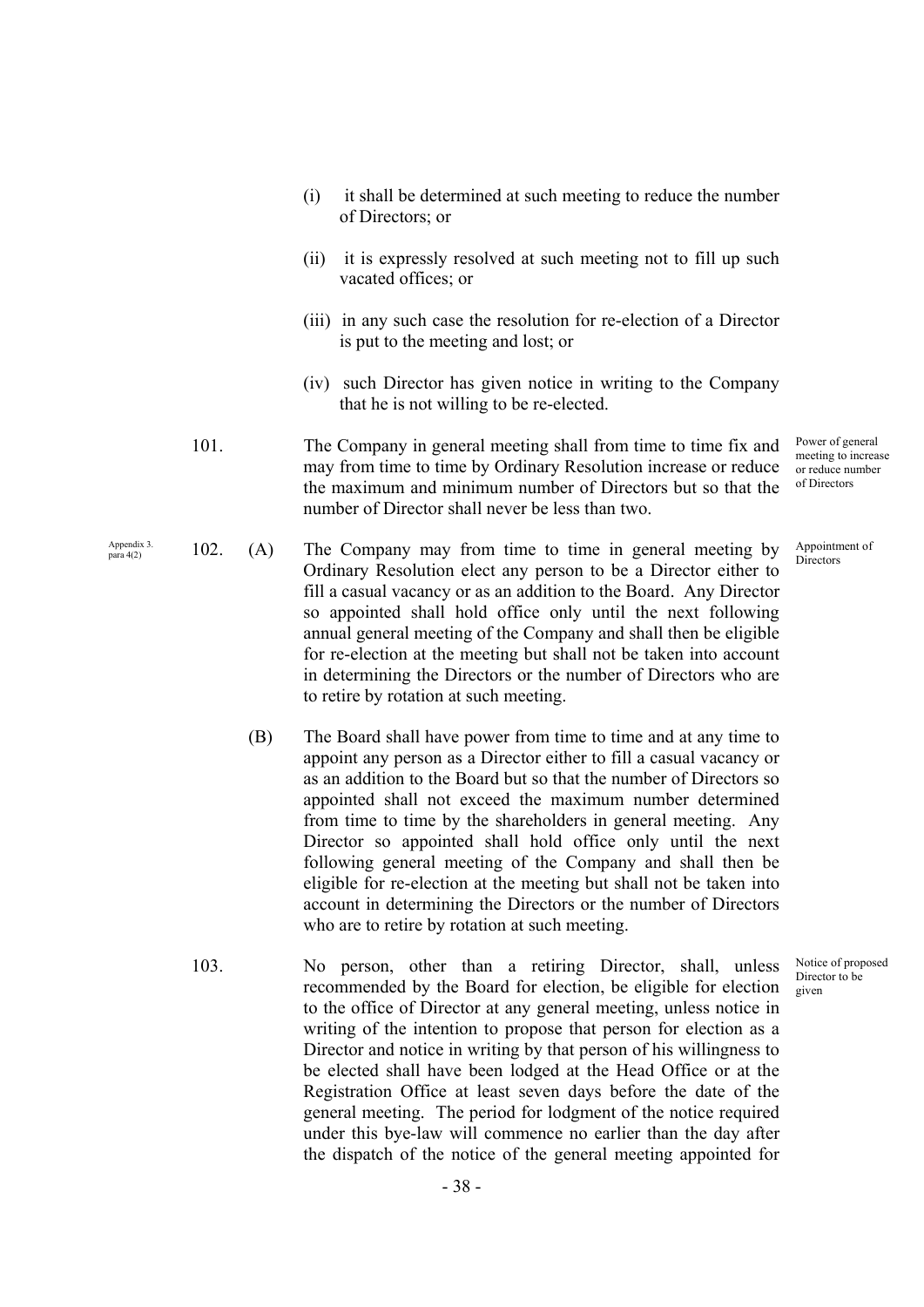such election and end no later than 7 days prior to the date of such general meeting.

Appendix 3.  $104$ . The Company may by Ordinary Resolution remove any Director (including a Managing Director or other Executive Director) before the expiration of his period of office notwithstanding anything in these Bye-Laws or in any agreement between the Company and such Director (but without prejudice to any claim which such Director may have for damages for any breach of any contract between him and the Company) and may elect another person in his stead. Any person so elected shall hold office only until the next following annual general meeting of the Company and shall then be eligible for re-election at such meeting, but shall not be taken into account in determining the Directors who are to retire by rotation at such meeting. Power to remove Director by Ordinary Resolution

# **BORROWING POWERS**

- 105. The Board may from time to time at its discretion exercise all the powers of the Company to raise or borrow or to secure the payment of any sum or sums of money for the purposes of the Company and to mortgage or charge its undertaking, property and uncalled capital or any part thereof. Power to borrow
- 106. The Board may raise or secure the payment or repayment of such sum or sums in such manner and upon such terms and conditions in all respects as it thinks fit and in particular by the issue of debentures, debenture stock, bonds or other securities of the Company, whether outright or as collateral security for any debt, liability or obligation of the Company or of any third party. Conditions on which money may
- 107. Debentures, debenture stock, bonds and other securities may be made assignable free from any equities between the Company and the person to whom the same may be issued.
- 108. Any debentures, debenture stock, bonds or other securities may be issued at a discount (other than shares), premium or otherwise and with any special privileges as to redemption, surrender, drawings, allotment of shares, attending and voting at general meetings of the Company, appointment of Directors and otherwise.
- 109. (A) The Board shall cause a proper register to be kept of all mortgages and charges specifically affecting the property of the Company and shall duly comply with such provisions of the Companies Act with regard to the registration of mortgages and charges as may be specified or required.

be borrowed

Assignment of debentures etc.

Special privileges of debentures etc.

Register of charges to be kept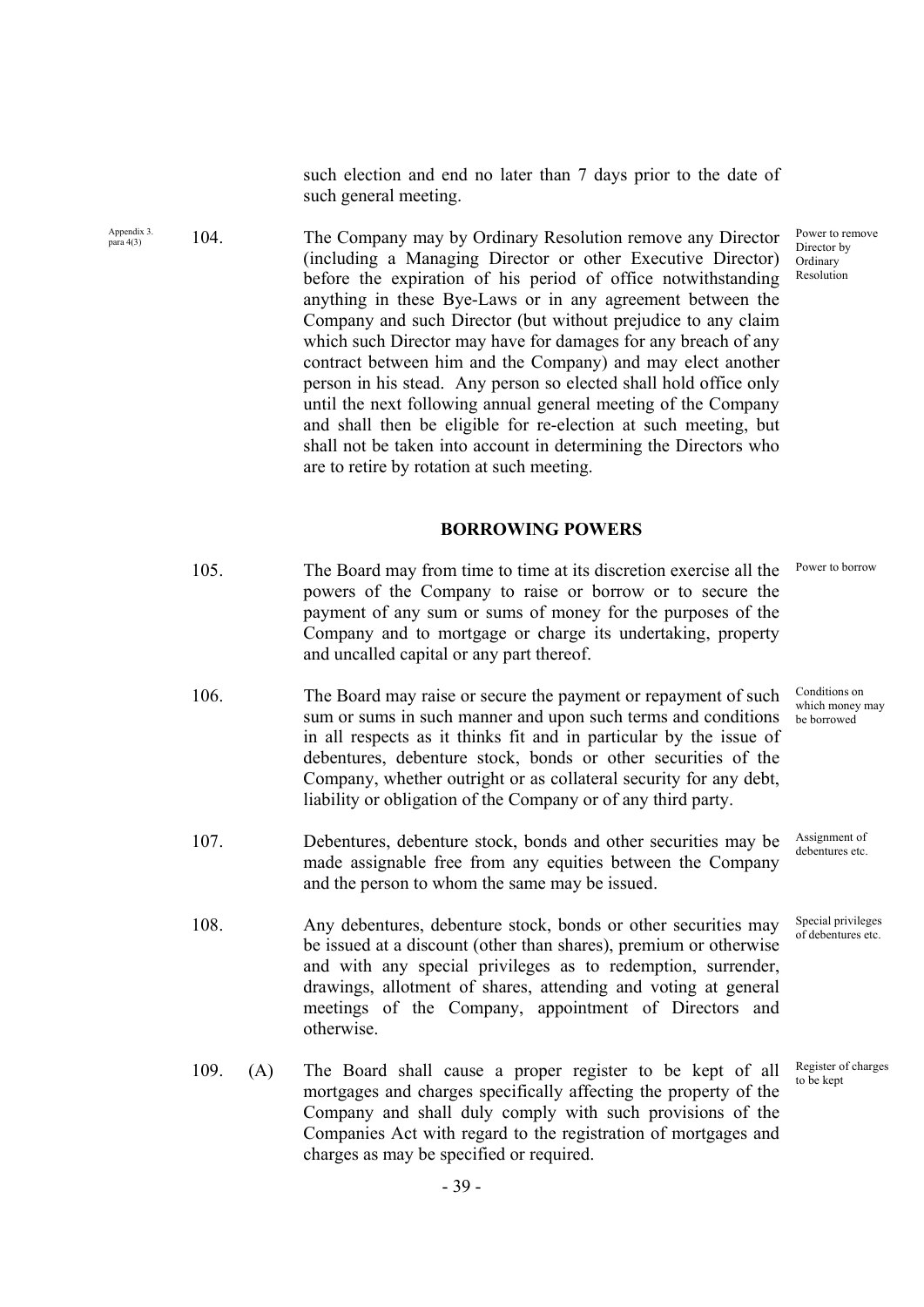- (B) If the Company issues a series of debentures or debenture stock not transferable by delivery, the Board shall cause a proper register to be kept of the holders of such debentures.
- 110. Where any uncalled capital of the Company is charged, all persons taking any subsequent charge thereon shall take the same subject to such prior charge, and shall not be entitled, by notice to the shareholders or otherwise, to obtain priority over such prior charge.

# **MANAGING DIRECTORS, ETC.**

- 111. The Board may from time to time appoint any one or more of its body to the office of Managing Director, Joint Managing Director, Deputy Managing Director or other Executive Director and/or such other office in the management of the business of the Company as it may decide for such period and upon such terms as it thinks fit and upon such terms as to remuneration as it may decide in accordance with Bye-Law 96.
- 112. Every Director appointed to an office under Bye-Law 111 hereof shall, but without prejudice to any claim for damages for breach of any contract of service between himself and the Company, be liable to be dismissed or removed therefrom by the Board.
- 113. A Director appointed to an office under Bye-Law 111 shall be subject to the same provisions as to rotation (save and except for the Managing Director and the Chairman), resignation and removal as the other Directors of the Company, and he shall ipso facto and immediately cease to hold such office if he shall cease to hold the office of Director for any cause.
- 114. The Board may from time to time entrust to and confer upon a Managing Director, Joint Managing Director, Deputy Managing Director or Executive Director all or any of the powers of the Board that it may think fit provided that the exercise of all powers by such Director shall be subject to such regulations and restrictions as the Board may from time to time make and impose, and the said powers may at any time be withdrawn, revoked or varied, but no person dealing in good faith and without notice of such withdrawal, revocation or variation shall be affected thereby.

Register of debentures or debenture stock

Mortgage of uncalled capital

Powers to appoint Managing Directors, etc.

Removal of Managing Director, etc.

Cessation of appointment

Powers may be delegated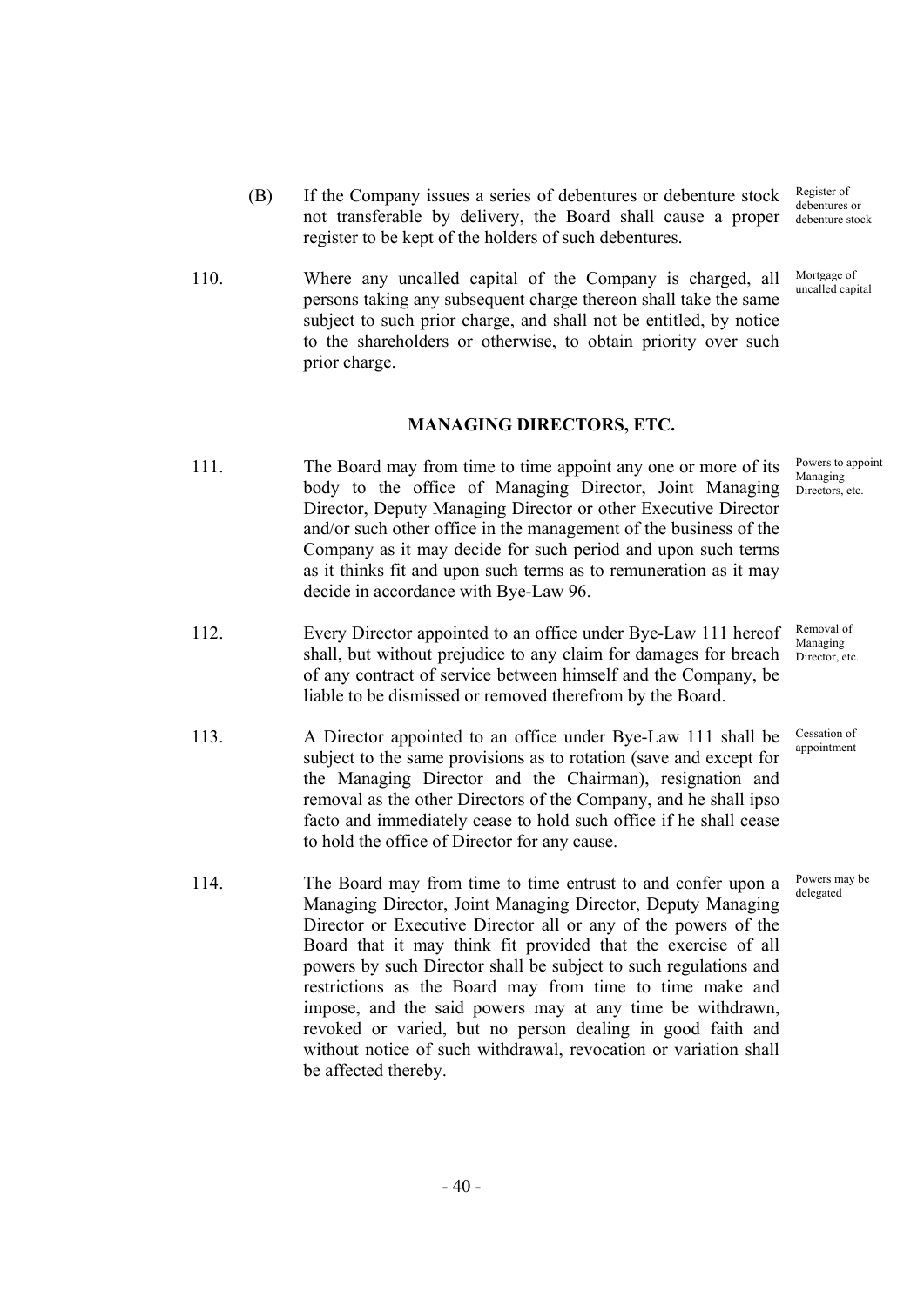# **MANAGEMENT**

- 115. (A) The management of the business of the Company shall be vested in the Board which, in addition to the powers and authorities expressly conferred upon it by these Bye-Laws, may exercise all such powers and do all such acts and things as may be exercised or done or approved by the Company and which are not hereby or by the Statutes expressly directed or required to be exercised or done by the Company in general meeting, but subject nevertheless to the provisions of the Statutes and of these Bye-Laws and to any regulations from time to time made by the Company in general meeting not being inconsistent with such provisions of these Bye-Laws, provided that no regulation so made shall invalidate any prior act of the Board which would have been valid if such regulation had not been made. General powers of Company vested in Board
	- (B) Without prejudice to the general powers conferred by these Bye-Laws, it is hereby expressly declared that the Board shall have the following powers:-
		- (i) to give to any person the right or option of requiring at a future date that an allotment shall be made to him of any share at par or at such premium and on such other terms as may be agreed; and
		- (ii) to give to any Directors, officers or employees of the Company an interest in any particular business or transaction or participation in the profits thereof or in the general profits of the Company either in addition to or in substitution for a salary or other remuneration.

#### **MANAGERS**

- 116. The Board may from time to time appoint a general manager, manager or managers of the business of the Company and may fix his or their remuneration either by way of salary or commission or by conferring the right to participation in the profits of the Company or by a combination of two or more of these modes and pay the working expenses of any of the staff of the general manager, manager or managers who may be employed by him or them upon the business of the Company.
- 117. The appointment of such general manager, manager or managers may be for such period as the Board may decide and the Board may confer upon him or them all or any of the powers of the Board and such title or titles as it may think fit.
- 118. The Board may enter into such agreement or agreements with any such general manager, manager or managers upon such Terms and

Appointment and remuneration of managers

Tenure of office and powers

conditions of appointment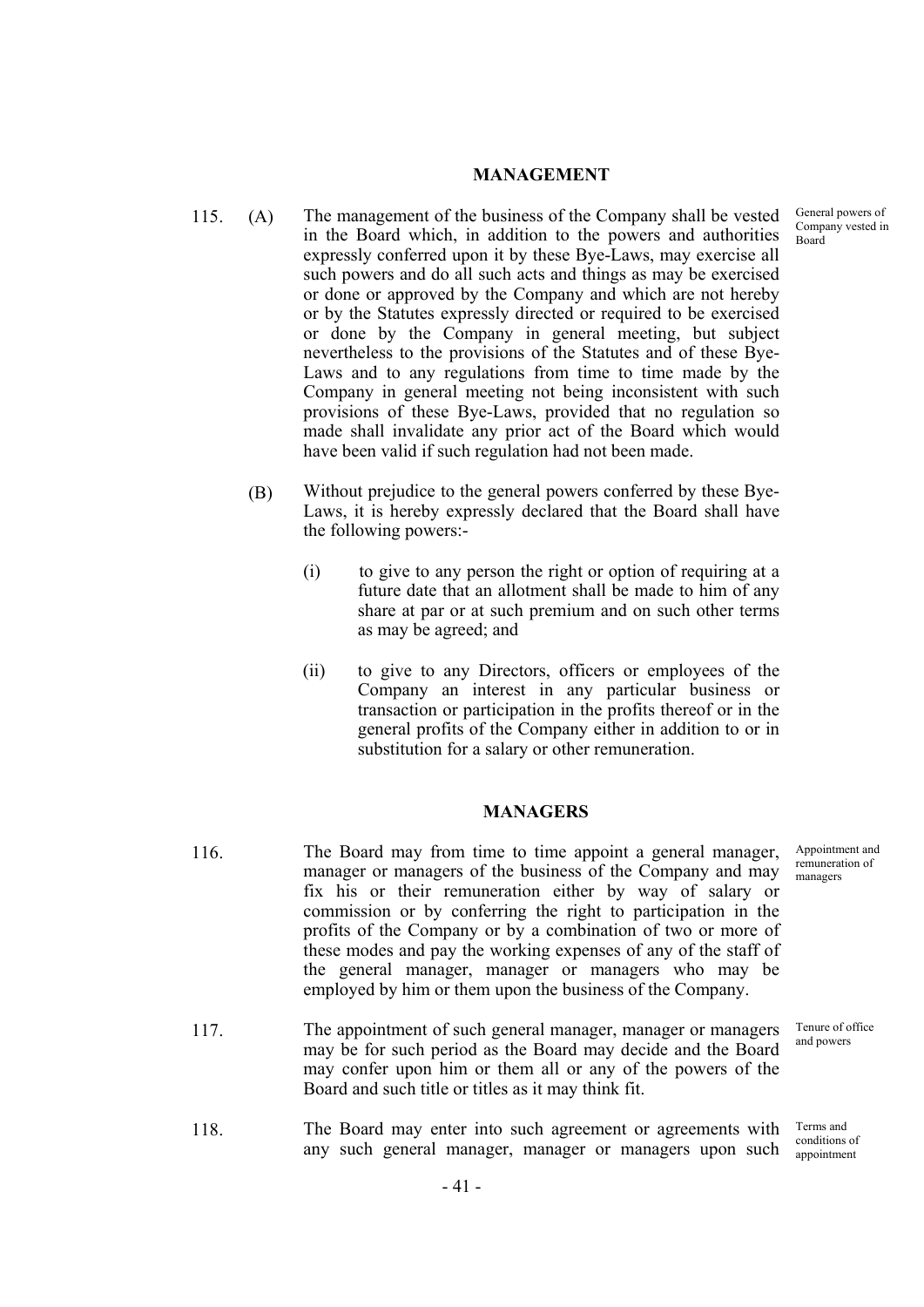terms and conditions in all respects as the Board may in its absolute discretion think fit, including a power for such general manager, manager or managers to appoint an assistant manager or managers or other employees whatsoever under them for the purpose of carrying on the business of the Company.

# **CHAIRMAN AND OTHER OFFICERS**

119. The Board shall as soon as practicable following each annual general meeting elect one of its body to the office of Chairman of the Company and another to be the Deputy Chairman of the Company and may from time to time elect or otherwise appoint other officers and determine the period for which each of them is to hold office. The Chairman or, in his absence, the Deputy Chairman shall preside at meetings of the Board, but if no such Chairman or Deputy Chairman be elected or appointed, or if at any meeting the Chairman or Deputy Chairman is not present within five minutes after the time appointed for holding the same, the Directors present shall choose one of their number to be Chairman of such meeting. All the provisions of Bye-Laws 112, 113 and 114 shall mutatis mutandis apply to any Directors elected or otherwise appointed to any office in accordance with the provisions of this Bye-Law.

# **PROCEEDINGS OF THE DIRECTORS**

- 120. The Board may meet together for the despatch of business, adjourn and otherwise regulate its meetings and proceedings as it thinks fit and may determine the quorum necessary for the transaction of business. Unless otherwise determined two Directors shall be a quorum. For the purpose of this Bye-Law an alternate Director shall be counted in a quorum but, notwithstanding that an alternate Director is also a Director or is an alternate for more than one Director, he shall for quorum purposes count as only one Director. A meeting of the Board or any committee of the Board may be held by means of such telephone, electronic or other communication facilities as permit all persons participating in the meeting to communicate with each other simultaneously and instantaneously, and participation in such a meeting shall constitute presence in person at such meeting.
- 121. A Director may, and the Secretary shall, on the request of a Director, at any time summon a meeting of the Board which may be held in any part of the world provided that no such meeting shall be summoned to be held outside the territory in which the Convening of Board

Chairman, Deputy Chairman and officers

Meeting of the Board, quorum, etc.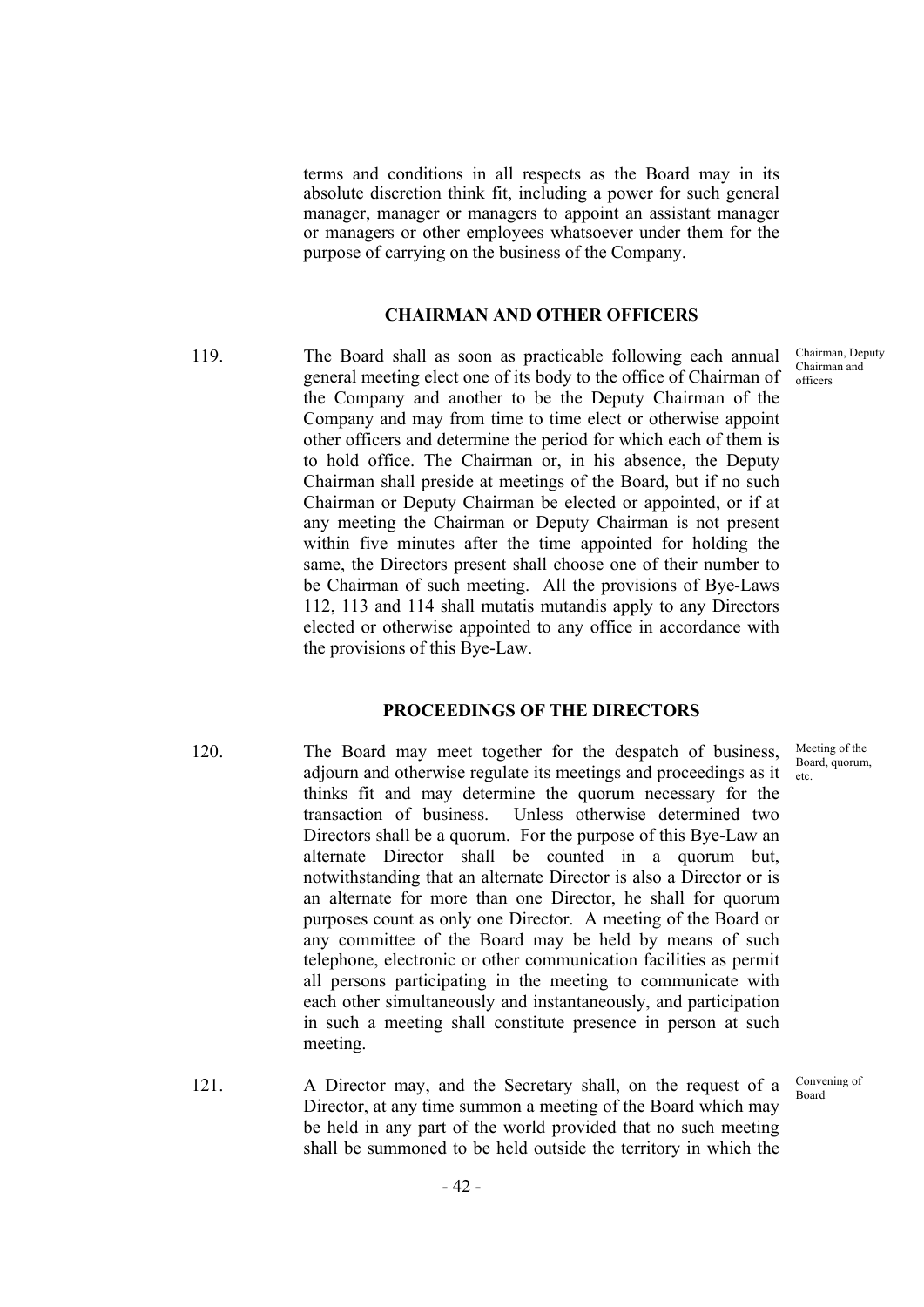Head Office is for the time being situate without the prior approval of the Directors. Notice thereof shall be given to each Director and alternate Director either in writing or by telephone or by telex or telegram at the address from time to time notified to the Company by such Director or in such other manner as the Board may from time to time determine. A Director absent or intended to be absent from the territory in which the Head Office is for the time being situate may request the Board that notices of Board meetings shall during his absence be sent in writing to him at his last known address or any other address given by him to the Company for this purpose, but such notices need not be given any earlier than notices given to Directors not so absent and in the absence of any such request it shall not be necessary to give notice of a Board meeting to any Director who is for the time being absent from such territory. A Director may waive notice of any meeting either prospectively or retrospectively.

- 122. Questions arising at any meeting of the Board shall be decided by a majority of votes, and in case of an equality of votes the Chairman shall have a second or casting vote. be decided
- 123. A meeting of the Board for the time being at which a quorum is present shall be competent to exercise all or any of the authorities, powers and discretions by or under these Bye-Laws for the time being vested in or exercisable by the Board generally.
- 124. The Board may delegate any of its powers to committees consisting of such member or members of its body and such other persons as the Board thinks fit, and it may from time to time revoke such delegation or revoke the appointment of and discharge any such committees either wholly or in part, and either as to persons or purposes, but every committee so formed shall in the exercise of the powers so delegated conform to any regulations that may from time to time be imposed upon it by the Board.
- 125. All acts done by any such committee in conformity with such regulations and in fulfilment of the purposes for which it is appointed, but not otherwise, shall have the like force and effect as if done by the Board, and the Board shall have power, with the consent of the Company in general meeting, to remunerate the members of any special committee, and charge such remuneration to the current expenses of the Company.
- 126. The meetings and proceedings of any such committee consisting of two or more members shall be governed by the provisions herein contained for regulating the meetings and proceedings of

How questions to

Powers of meeting

Power to appoint committee and to delegate

Act of committee to be of same effect as acts of Board

Proceedings of committee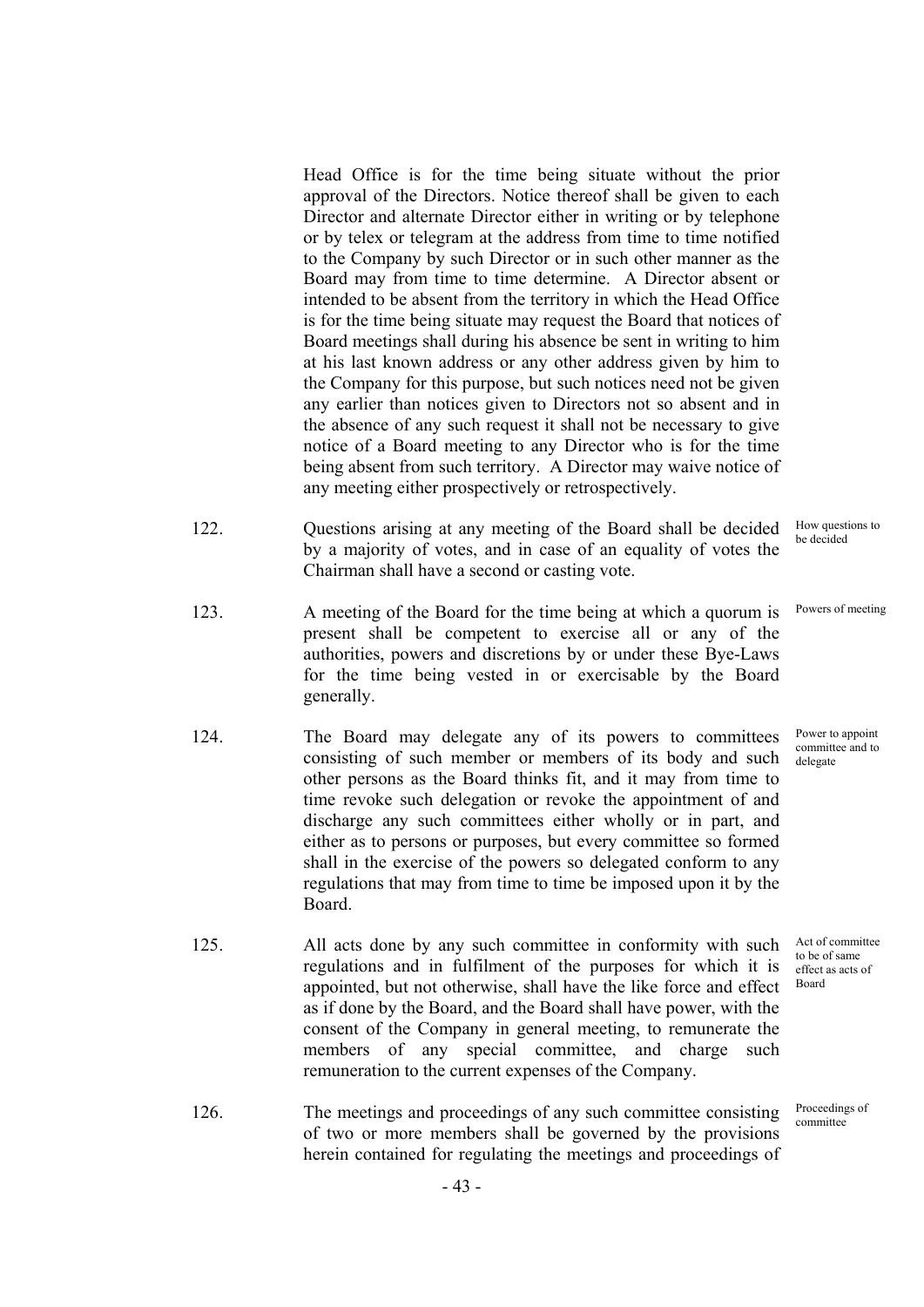the Board so far as the same are applicable thereto and are not replaced by any regulations imposed by the Board pursuant to Bye-Law 124.

- 127. All acts bona fide done by any meeting of the Board or by any such committee or by any person acting as a Director shall, notwithstanding that it shall be afterwards discovered that there was some defect in the appointment of such Director or persons acting as aforesaid or that they or any of them were disqualified, be as valid as if every such person had been duly appointed and was qualified to be a Director or member of such committee.
- 128. The continuing Director may act notwithstanding any vacancy in their body but, if and so long as their number is reduced below the number fixed by or pursuant to these Bye-Laws as the necessary quorum of Directors, the continuing Director or Directors may act for the purpose of increasing the number of Directors to that number or of summoning a general meeting of the Company but for no other purpose.
- 129. A resolution in writing signed by all the Directors except such as are absent from the territory in which the Head Office is for the time being situate or temporarily unable to act through ill-health or disability (or their alternate Directors) shall (so long as such a resolution shall be signed by at least two Directors or their alternates and provided that a copy of such resolution has been given or the contents thereof communicated to all the Directors (or their alternates) for the time being entitled to receive notices of Board meetings) be as valid and effectual as if it had been passed at a meeting of the Board duly convened and held. Any such resolutions in writing may consist of several documents in like form each signed by one or more of the Directors or alternate Directors.

### **MINUTES**

- 130. (A) The Board shall cause minutes to be made of:-
	- (i) all appointments of officers made by the Board;
	- (ii) the names of the Directors present at each meeting of the Board and of committees appointed pursuant to Bye-Law 124; and
	- (iii) all resolutions and proceedings at all meetings of the Company and of the Board and of such committees.

When acts of Board or committee to be valid notwithstanding defects

Directors' powers when vacancies exists

Directors' resolutions

proceedings of Meetings and  $\overline{\text{N}}$ **Directors**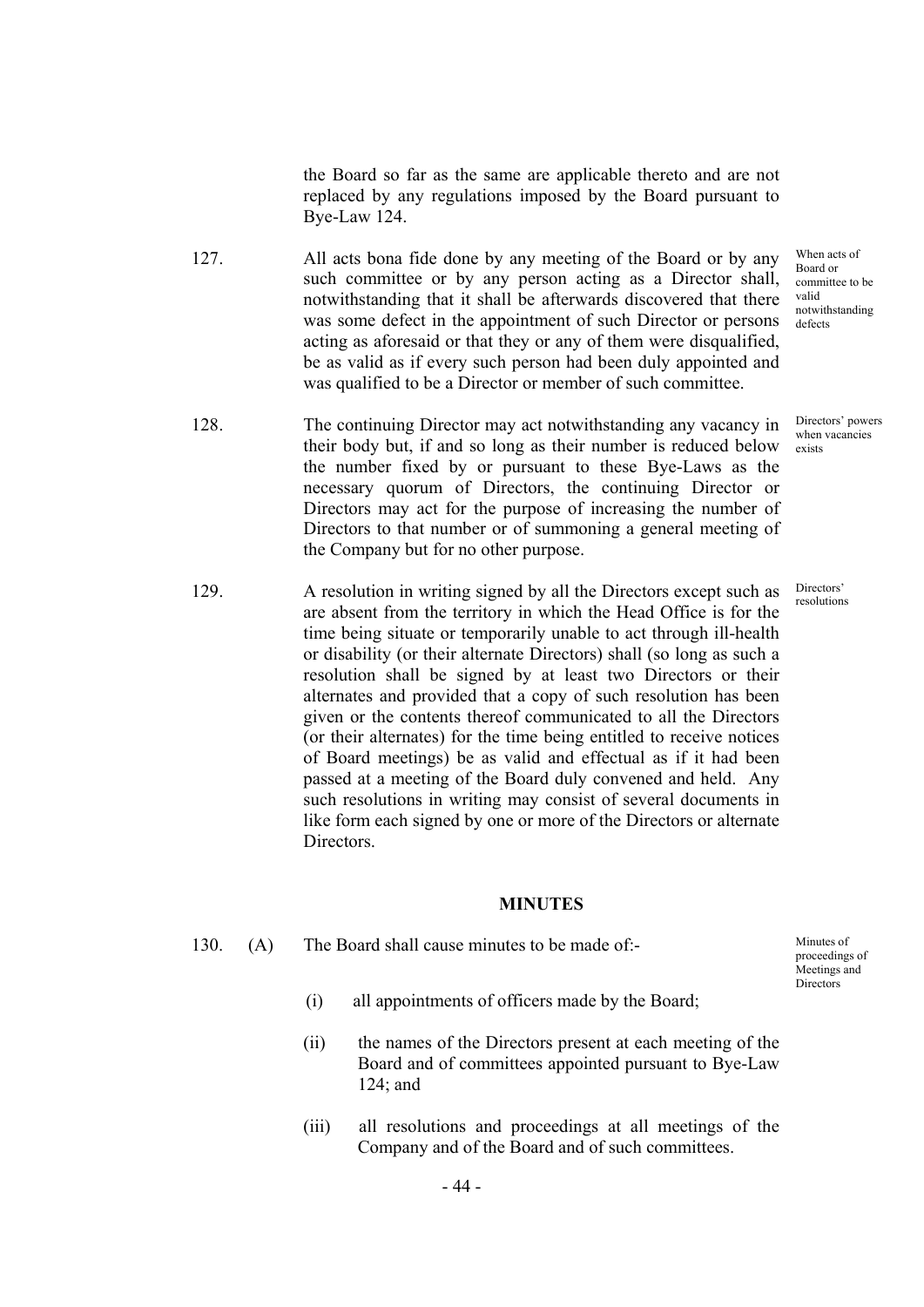- (B) Any such minutes shall be conclusive evidence of any such proceedings if they purport to be signed by the chairman of the meeting at which the proceedings were held or by the chairman of the next succeeding meeting.
- (C) The Directors shall duly comply with the provisions of the Companies Act in regard to keeping a register of shareholders and to the production and furnishing of copies of or extracts from such register.
- (D) Any register, index, minute book, book of account or other book required by these presents or the Statutes to be kept by or on behalf of the Company may be kept either by making entries in bound books or by recording them in any other manner which shall include, without prejudice to the generality thereof, recording by means of magnetic tape, microfilm, computer or any other non-manual system of recording. In any case in which bound books are not used, the Directors shall take adequate precautions for guarding against falsification and for facilitating its discovery.

### **SECRETARY**

- 131. The Secretary shall be appointed by the Board for such term, at such remuneration and upon such conditions as it may think fit, and any Secretary so appointed may be removed by the Board. Anything by the Statutes or these Bye-Laws required or authorised to be done by or to the Secretary, if the office is vacant or there is for any other reason no Secretary capable of acting, may be done by or to any assistant or deputy Secretary, or if there is no assistant or deputy Secretary capable of acting, by or to any officer of the Company authorised generally or specially on behalf of the Board. If the Secretary appointed is a corporation or other body, it may act and sign by the hand of any one or more of its directors or officers duly authorised. Appointment of
- 132. The duties of the Secretary shall be those prescribed by the Companies Act and these Bye-Laws, together with such other duties as may from time to time be prescribed by the Board.
- 133. A provision of the Statutes or of these Bye-Laws requiring or authorising a thing to be done by or to a Director and the Secretary shall not be satisfied by its being done by or to the same person acting both as Director and as, or in place of, the Secretary.

**Secretary** 

Duties of the Secretary

Same person not to act in two capacities at once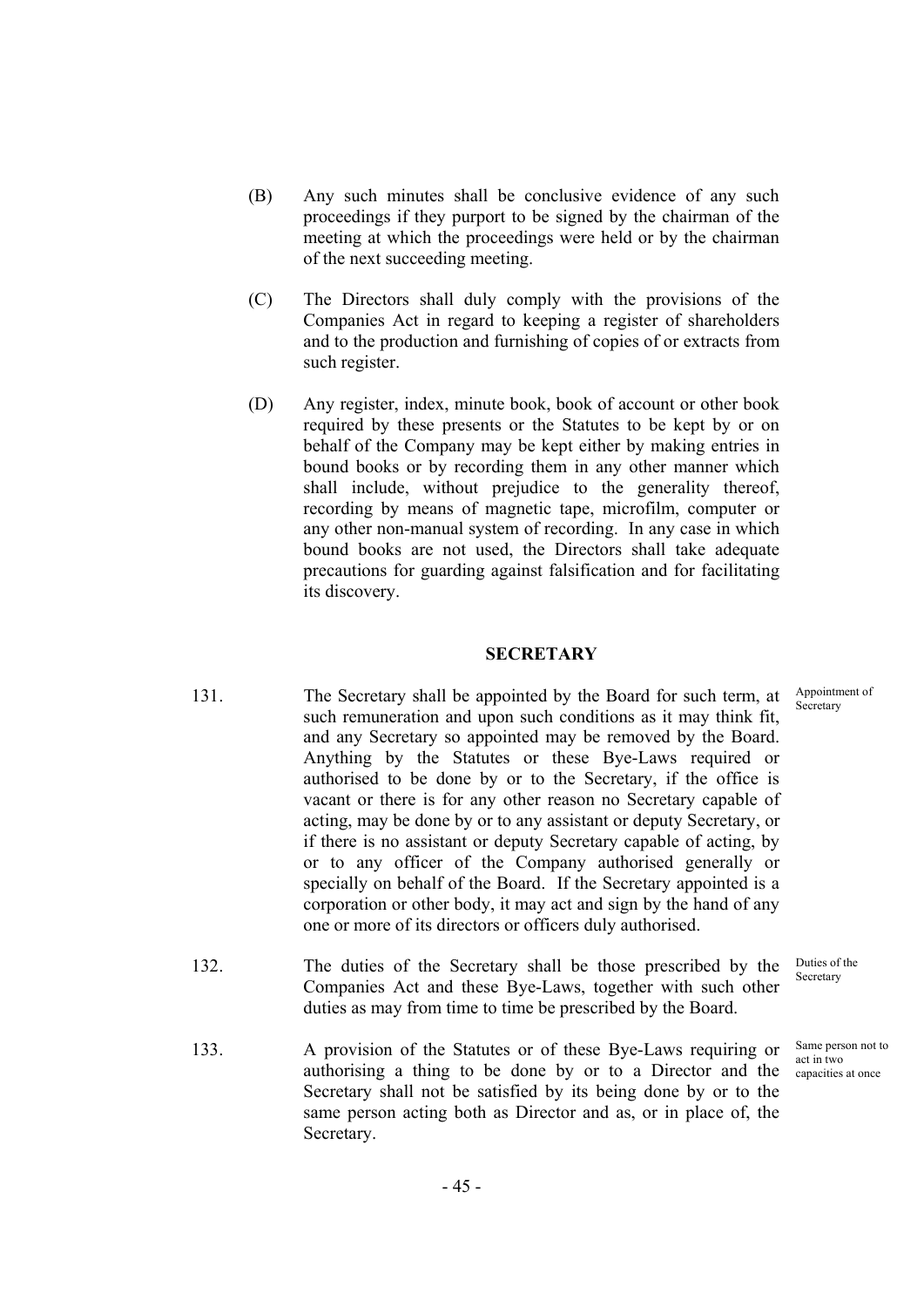# **GENERAL MANAGEMENT AND USE OF THE SEAL**

- 134. (A) Subject to the Statutes, the Company shall have one or more Seals as the Directors may determine. The Directors shall provide for the safe custody of each Seal, and no Seal shall be used without the authority of the Directors or a committee authorised by the Directors in that behalf. Custody of Seal
	- $(B)$  Every instrument to which a Seal shall be affixed shall be signed autographically by one Director and the Secretary or by two Directors or some other person appointed by the Board for the purpose provided that as regards any certificates for shares or debentures or other securities of the Company the Directors may by resolution determine that such signatures or either of them shall be dispensed with or affixed by some method or system of mechanical signature other than autographic as specified in such resolution or that such certificates need not be signed by any person. Use of Seal
		- (C) The Company may have a Securities Seal for use for sealing certificates for shares or other securities issued by the Company and no signature of any Director, officer or other person and no mechanical reproduction thereof shall be required on any such certificates or other document and any such certificates or other document to which such Securities Seal is affixed shall be valid and deemed to have been sealed and executed with the authority of the Board notwithstanding the absence of any such signature or mechanical reproduction as aforesaid. Securities Seal
- 135. All cheques, promissory notes, drafts, bills of exchange and other negotiable instruments, and all receipts for moneys paid to the Company shall be signed, drawn, accepted, endorsed or otherwise executed, as the case may be, in such manner as the Board shall from time to time by resolution determine. The Company's banking accounts shall be kept with such banker or bankers as the Board shall from time to time determine. Cheques and banking arrangements
- 136. (A) The Board may from time to time and at any time, by power of attorney under the Seal, appoint any company, firm or person or any fluctuating body of persons, whether nominated directly or indirectly by the Board, to be the attorney or attorneys of the Company for such purposes and with such powers, authorities and discretions (not exceeding those vested in or exercisable by the Board under these Bye-Laws) and for such period and subject to such conditions as it may think fit, and any such power of attorney may contain such provisions for the protection and convenience of persons dealing with any such attorney as the Power to appoint attorney

Appendix 3<br>Para 2(1)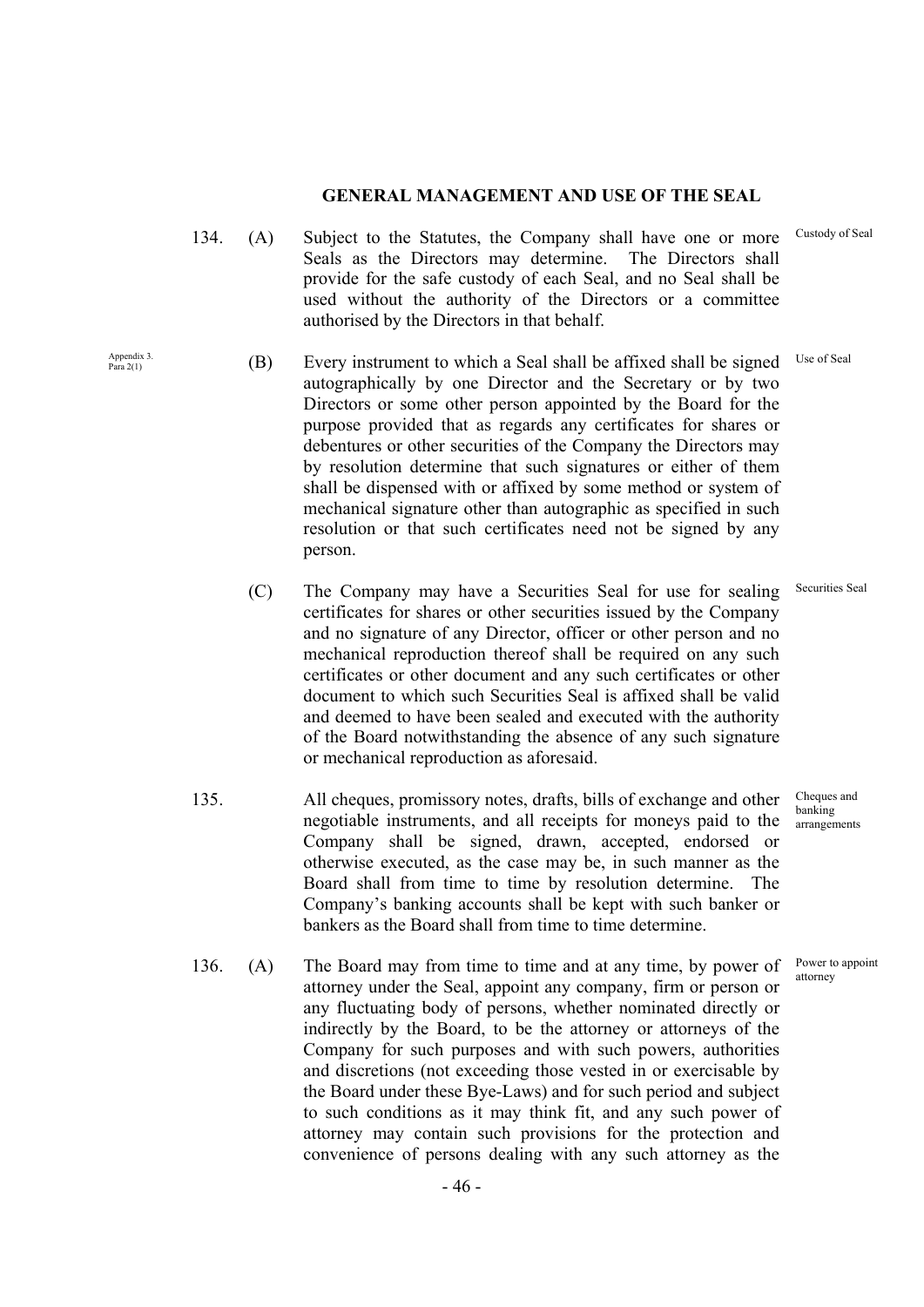Board may think fit, and may also authorise any such attorney to sub-delegate all or any of the powers, authorities and discretions vested in him.

- (B) The Company may, by writing under its Seal, empower any person, either generally or in respect of any specified matter, as its attorney to execute deeds and instruments on its behalf and to enter into contracts and sign the same on its behalf and every deed signed by such attorney on behalf of the Company and under his seal shall bind the Company and have the same effect as if it were under the Seal.
- 137. The Board may establish any committees, regional or local boards or agencies for managing any of the affairs of the Company, either in the Relevant Territory or elsewhere, and may appoint any persons to be members of such committees, regional or local boards or agencies and may fix their remuneration, and may delegate to any committee, regional or local board or agent any of the powers, authorities and discretions vested in the Board (other than its powers to make calls and forfeit shares), with power to sub-delegate, and may authorise the members of any regional or local board or any of them to fill any vacancies therein and to act notwithstanding any such vacancies, and any such appointment or delegation may be upon such terms and subject to such conditions as the Board may think fit, and the Board may remove any person so appointed and may annul or vary any such delegation, but no person dealing in good faith and without notice of any such annulment or variation shall be affected thereby. Regional or local boards
- 138. The Board may establish and maintain or procure the establishment and maintenance of any contributory or noncontributory pension or superannuation funds for the benefit of, or give or procure the giving of donations, gratuities, pensions, allowances or emoluments to, any persons who are or were at any time in the employment or service of the Company, or of any company which is a subsidiary of the Company, or is allied or associated with the Company or with any such subsidiary company, or who are or were at any time directors or officers of the Company or of any such other company as aforesaid and the spouses, widows, widowers, families and dependants of any such persons. The Board may also establish and subsidise or subscribe to any institutions, associations, clubs or funds calculated to be for the benefit of or to advance the interests and well-being of the Company or of any such other company as foresaid or of any such persons as aforesaid, and may make payments for or towards the insurance of any such persons as aforesaid, and subscribe or guarantee money for charitable or

Execution of deeds by attorney

Power to establish pension funds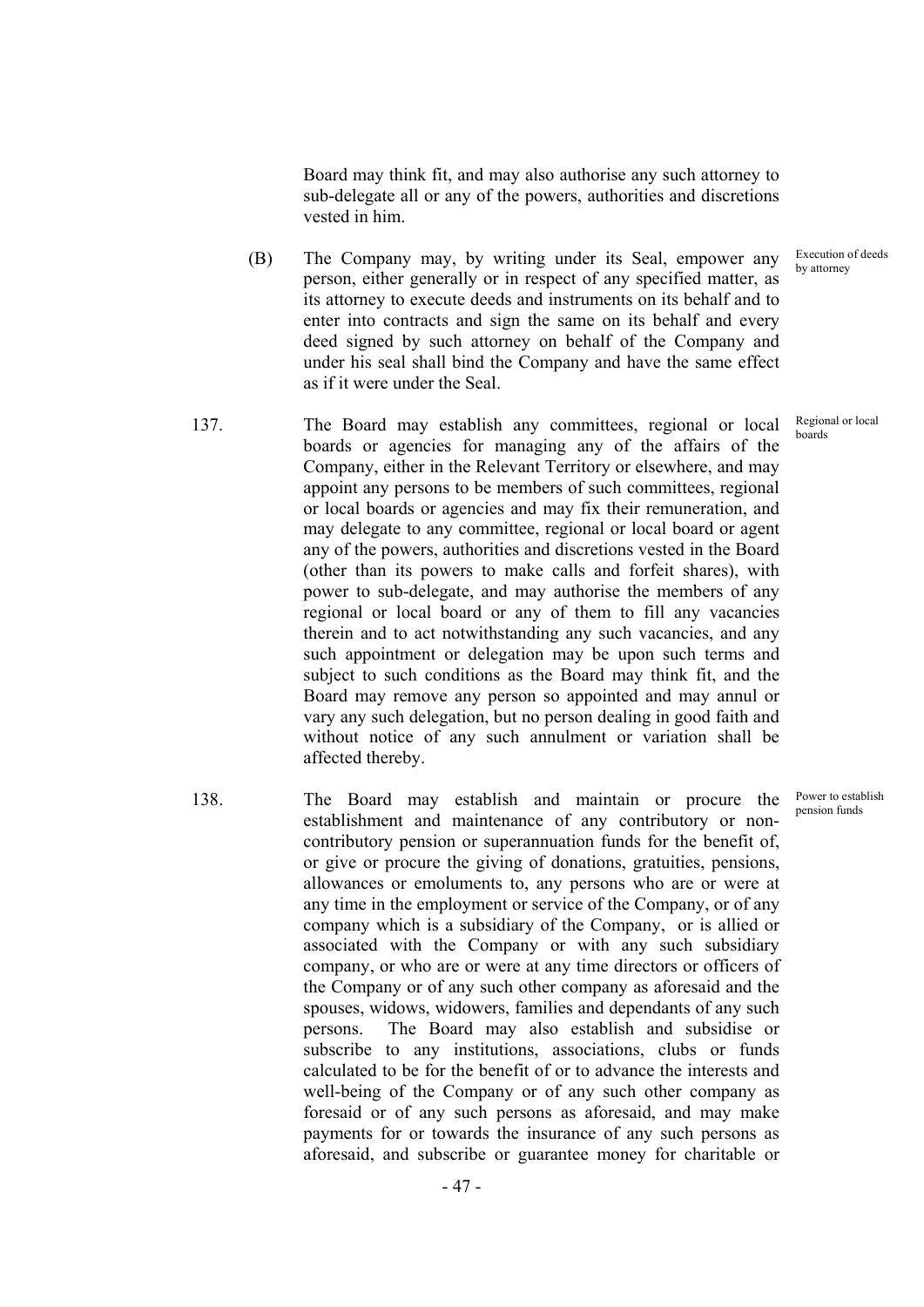benevolent objects or for any exhibition or for any public, general or useful object. The Board may do any of the matters aforesaid, either alone or in conjunction with any such other company as aforesaid. Any Director holding any such employment or office shall be entitled to participate in and retain for his own benefit any such donation, gratuity, pension, allowance or emolument.

# **AUTHENTICATION OF DOCUMENTS**

139. Any Director or the Secretary or other authorised officer of the Company shall have power to authenticate any documents affecting the constitution of the Company and any resolutions passed by the Company or the Directors or any committee, and any books, records, documents and accounts relating to the business of the Company, and to certify copies thereof or extracts therefrom as true copies of extracts; and where any books, records, documents or accounts are elsewhere than at the Registered Office or the Head Office, the local manager or such other officer of the Company having the custody thereof shall be deemed to be the authorised officer of the Company as aforesaid. A document purporting to be a copy of a resolution, or an extract from the minutes of a meeting, of the Company or of the Directors or any local board or committee which is certified as aforesaid shall be conclusive evidence in favour of all persons dealing with the Company upon the faith thereof that such resolution has been duly passed or, as the case may be, that any minutes so extracted is a true and accurate record of proceedings at a duly constituted meeting. Power to authenticate

# **CAPITALISATION OF RESERVES**

Power to capitalise

140. (A) The Company in general meeting may, upon the recommendation of the Board, resolve to capitalise any part of the Company's reserves (including any contributed surplus account and also including any share premium account or other undistributable reserve, but subject to the provisions of the law with regard to unrealised profits) or undivided profits not required for the payment or provision of the dividend on any shares with a preferential right to dividend, and accordingly that such part be sub-divided amongst the shareholders who would have been entitled thereto if distributed by way of dividend and in the same proportions, on condition that the same be not paid in cash but be applied either in or towards paying up any amounts for the time being unpaid on any shares held by such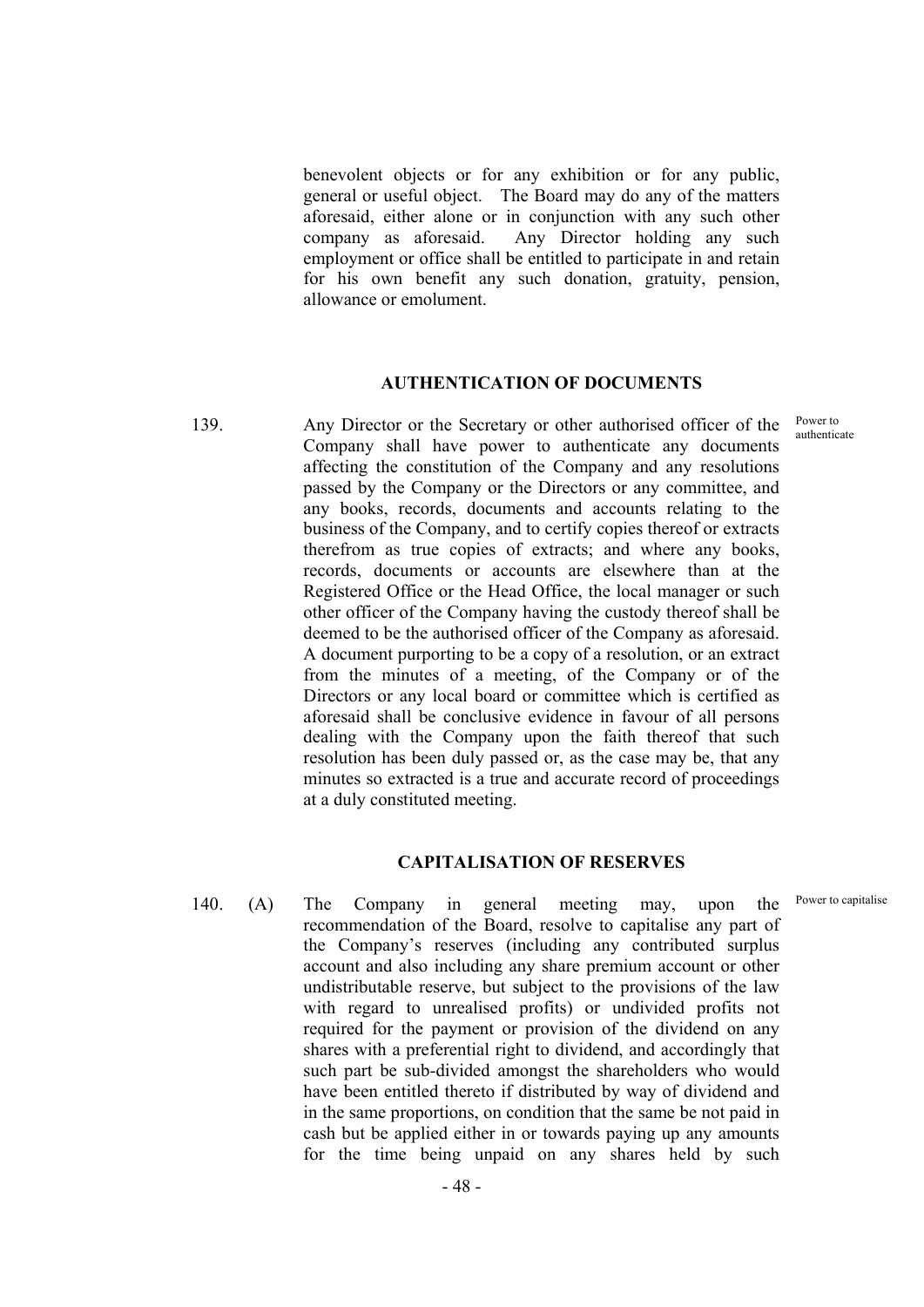shareholders respectively or paying up in full unissued shares or debentures or other securities of the Company to be allotted and distributed credited as fully paid to and amongst such shareholders in the proportion aforesaid, or partly in one way and partly in the other provided that for the purpose of this Bye-Law, any amount standing to the credit of any share premium account may only be applied in the paying up of unissued shares to be issued to shareholders of the Company as fully paid and provided further that any sum standing to the credit of the share premium account may only be applied in crediting as fully paid shares of the same class as that from which the relevant share premium was derived.

 (B) Whenever such a resolution as aforesaid shall have been passed the Board shall make all appropriations and applications of the reserves or undivided profits resolved to be capitalised thereby, and all allotments and issues of fully paid shares, debentures, or other securities and generally shall do all acts and things required to give effect thereto. For the purpose of giving effect to any resolution under this Bye-Law, the Board may settle any difficulty which may arise in regard to a capitalisation issue as it thinks fit, and in particular may disregard fractional entitlements or round the same up or down and may determine that cash payments shall be made to any shareholders in lieu of fractional entitlements or that fractions of such value as the Board may determine may be disregarded in order to adjust the rights of all parties or that fractional entitlements shall be aggregated and sold and the benefit shall accrue to the Company rather than to the shareholders concerned. The Board may appoint any person to sign on behalf of the persons entitled to share in a capitalisation issue a contract for allotment and such appointment shall be effective and binding upon all concerned, and the contract may provide for the acceptance by such persons of the shares, debentures or other securities to be allotted and distributed to them respectively in satisfaction of their claims in respect of the sum so capitalised.

# **DIVIDENDS, CONTRIBUTED SURPLUS AND RESERVES**

- 141. The Company in general meeting may declare dividends in any currency but no dividends shall exceed the amount recommended by the Board.
- 142. (A) The Board may subject to Bye-Law 143 from time to time pay to the shareholders such interim dividends as appear to the Board to be justified by the position of the Company and, in particular (but

Power to declare dividends

Effect of resolution to capitalise

Board's power to pay interim dividends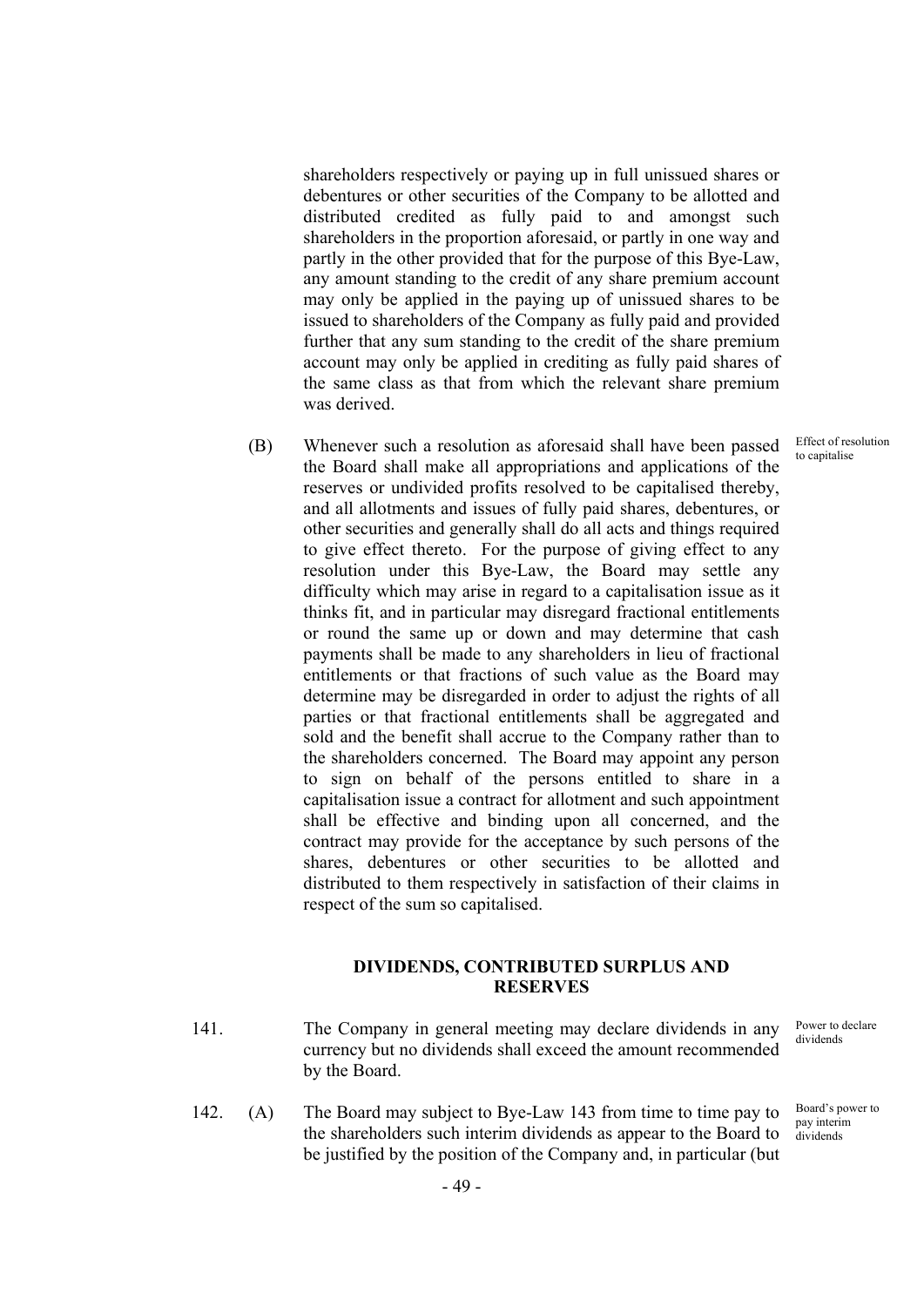without prejudice to the generality of the foregoing), if at any time the share capital of the Company is divided into different classes, the Board may pay such interim dividends in respect of those shares in the capital of the Company which confer to the holders thereof deferred or non-preferential rights as well as in respect of those shares which confer on the holders thereof preferential rights with regard to dividend and provided that the Board acts bona fide the Board shall not incur any responsibility to the holders of shares conferring any preference for any damage that they may suffer by reason of the payment of an interim dividend on any shares having deferred or nonpreferential rights.

- (B) The Board may also pay half-yearly or at other suitable intervals to be settled by it any dividend which may be payable at a fixed rate if the Board is of the opinion that the profits justify the payment.
- 143. (A) No dividend shall be declared or paid and no distribution of contributed surplus made otherwise than in accordance with the Statutes. No dividend shall be paid otherwise than out of profits available for distribution.
	- (B) Subject to the provisions of the Companies Act (but without prejudice to paragraph (A) of this Bye-Law), where any asset, business or property is bought by the Company as from a past date (whether such date be before or after the incorporation of the Company) the profits and losses thereof as from such date may at the discretion of the Directors in whole or in part be carried to revenue account and treated for all purposes as profits or losses of the Company, and be available for dividend accordingly. Subject as aforesaid, if any shares or securities are purchased cum dividend or interest, such dividend or interest may at the discretion of the Board be treated as revenue, and it shall not be obligatory to capitalise the same or any part thereof.
	- (C) Subject to Bye-Law 143(D) all dividends and other distributions in respect of shares in the Company shall be stated and discharged, in the case of shares denominated in Hong Kong dollars, in Hong Kong dollars, and in the case of shares denominated in United States dollars, in United States dollars, provided that, in the case of shares denominated in Hong Kong dollars, the Board may determine in the case of any distribution that shareholders may elect to receive the same in United States dollars or any other currency selected by the Board, conversion to be effected at such rate of exchange as the Board may determine.

Dividend not to be paid out of capital/Distribution of contributed surplus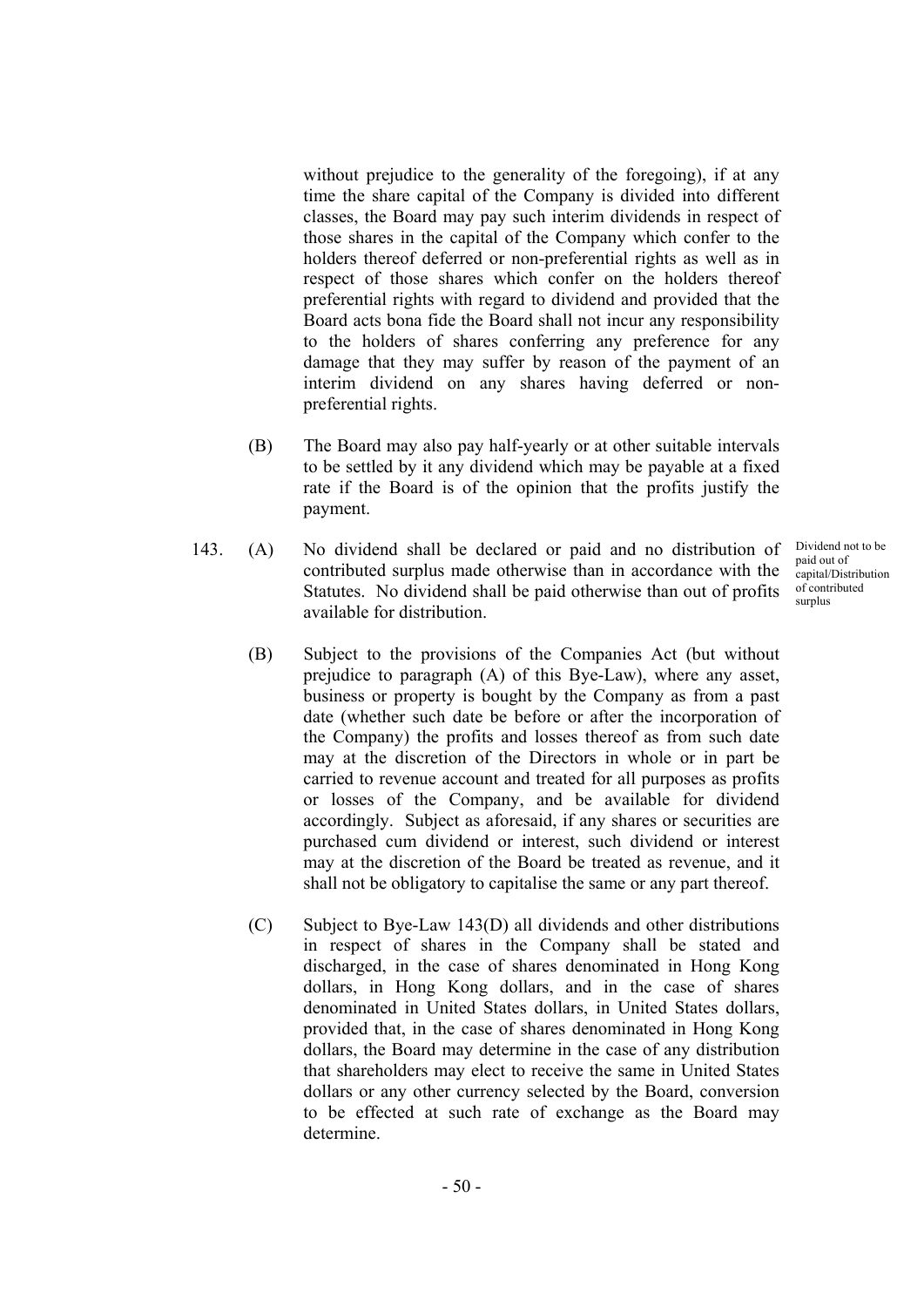- (D) If, in the opinion of the Board, any dividend or other distribution in respect of shares or any other payment to be made by the Company to any shareholder is of such a small amount as to make payment to that shareholder in the relevant currency impracticable or unduly expensive either for the Company or the shareholder then such dividend or other distribution or other payment may, at the discretion of the Board, be paid or made in the currency of the country of the relevant shareholder (as indicated by the address of such shareholder on the register).
- 144. Notice of the declaration of an interim dividend shall be given by advertisement in the Relevant Territory and in such other territory or territories as the Board may determine and in such manner as the Board shall determine.
- 145. No dividend or other moneys payable on or in respect of a share shall bear interest as against the Company.
- 146. Whenever the Board or the Company in general meeting has resolved that a dividend be paid or declared, the Board may further resolve that such dividend be satisfied wholly or in part by the distribution of specific assets of any kind and in particular of paid up shares, debentures or warrants to subscribe for securities of the Company or any other company, or in any one or more of such ways, with or without offering any rights to shareholders to elect to receive such dividend in cash, and where any difficulty arises in regard to the distribution the Board may settle the same as it thinks expedient, and in particular may disregard fractional entitlements or round the same up or down, and may fix the value for distribution of such specific assets, or any part thereof, and may determine that cash payments shall be made to any shareholders upon the footing of the value so fixed in order to adjust the rights of all parties and may determine that fractional entitlements shall be aggregated and sold and the benefit shall accrue to the Company rather than to the shareholders concerned, and may vest any such specific assets in trustees as may seem expedient to the Board and may appoint any person to sign any requisite instruments of transfer and other documents on behalf of the persons entitled to the dividend and such appointment shall be effective. Where requisite, the Board may appoint any person to sign a contract on behalf of the persons entitled to the dividend and such appointment shall be effective. The Board may resolve that no such assets shall be made available or paid to shareholders with registered addresses in any particular territory or territories being a territory or territories where, in the absence of a registration statement or other special formalities, this would or might, in the opinion of the Board, be unlawful or impracticable and in such event the

Notice of interim dividend

No interest on dividend

Dividend in specie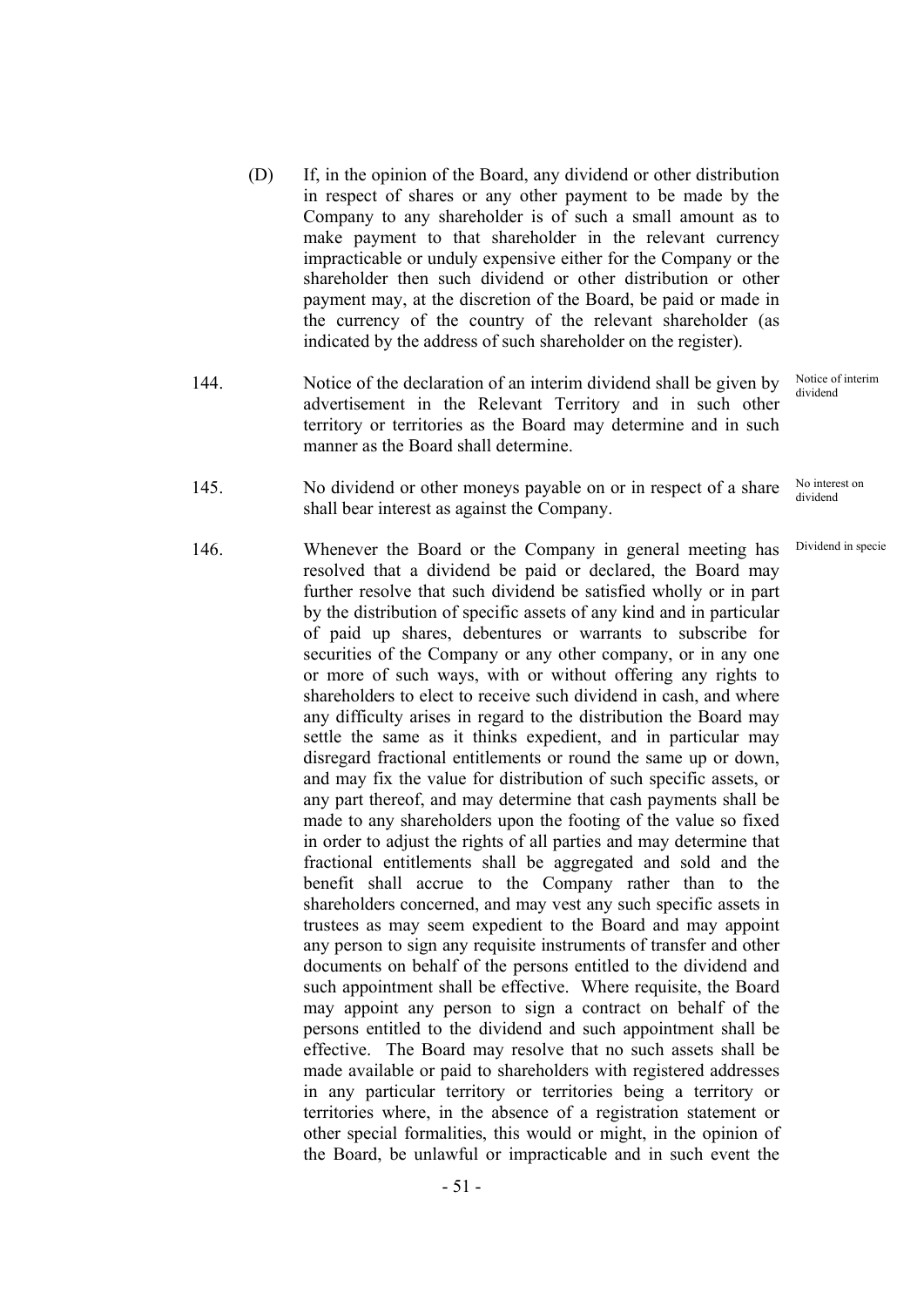only entitlement of the shareholders aforesaid shall be to receive cash payments as aforesaid. Shareholders affected as a result of the foregoing sentence shall not be or be deemed to be a separate class of shareholders for any purpose whatsoever.

147. (A) Whenever the Board or the Company in general meeting has resolved that a dividend be paid or declared on the share capital of the Company, the Board may further resolve:- Scrip dividends

### either

- (i) that such dividend be satisfied wholly or in part in the form of an allotment of shares credited as fully paid up on the basis that the shares so allotted shall be of the same class or classes as the class or classes already held by the allottee, provided that the shareholders entitled thereto will be entitled to elect to receive such dividend (or part thereof) in cash in lieu of such allotment. In such case, the following provisions shall apply:-
	- (a) the basis of any such allotment shall be determined by the Board;
	- (b) the Board, after determining the basis of allotment, shall give not less than two weeks' notice in writing to the shareholders of the right of election accorded to them and shall send with such notice forms of election and specify the procedure to be followed and the place at which and the latest date and time by which duly completed forms of election must be lodged in order to be effective;
	- (c) the right of election may be exercised in respect of the whole or part of that portion of the dividend in respect of which the right of election has been accorded; and
	- (d) the dividend (or that part of the dividend to be satisfied by the allotment of shares as aforesaid) shall not be payable in cash on shares in respect whereof the cash election has not been duly exercised ("the non-elected shares") and in lieu and in satisfaction thereof shares shall be allotted credited as fully paid up to the holders of the nonelected shares on the basis of allotment determined as aforesaid and for such purpose the Board shall capitalise and apply out of any part of the undivided profits of the Company or any part of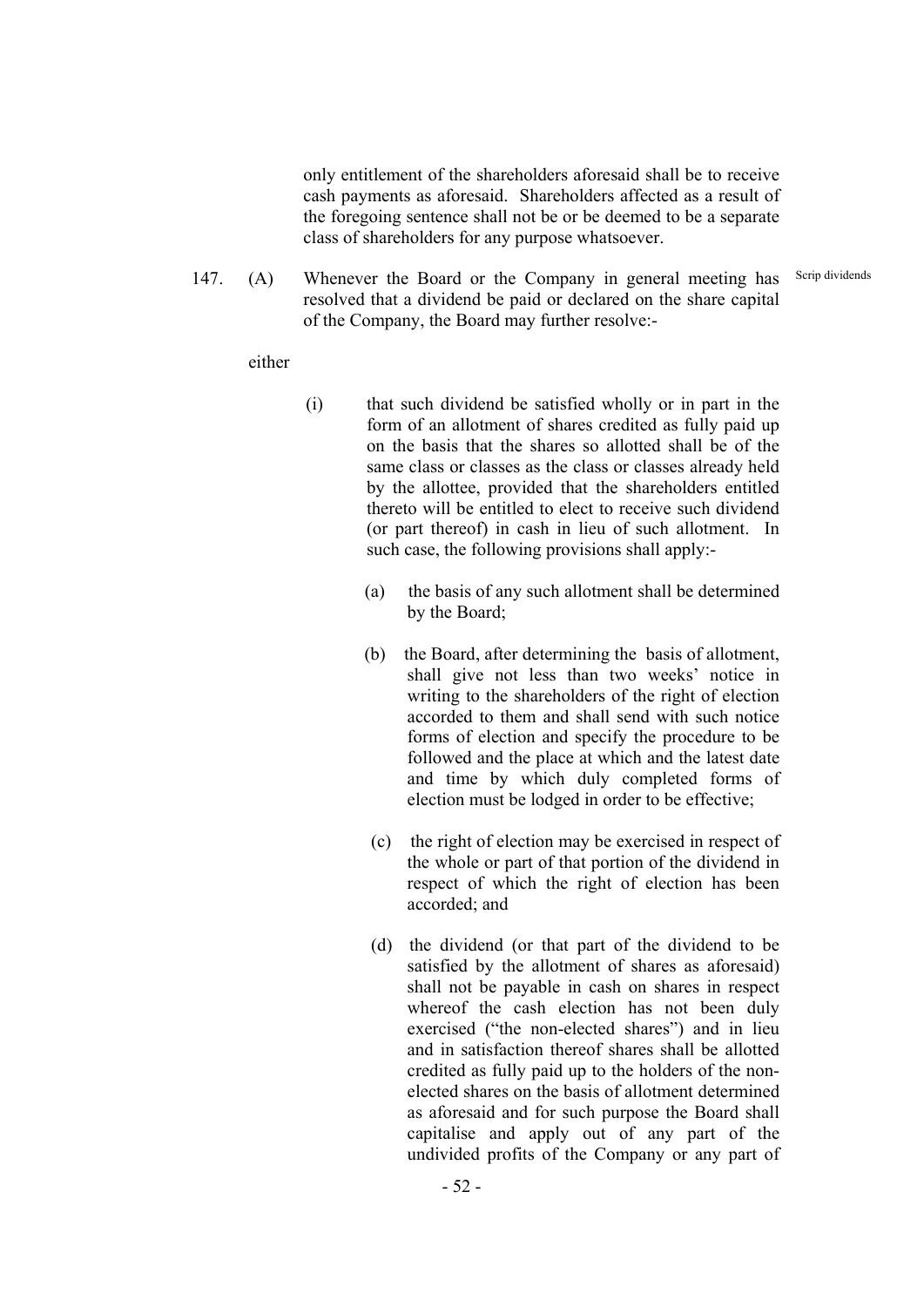any of the Company's reserve accounts (including any special account, contributed surplus account, share premium account and capital redemption reserve fund (if there be any such reserve)) as the Board may determine a sum equal to the aggregate nominal amount of the shares to be allotted on such basis and apply the same in paying up in full the appropriate number of shares for allotment and distribution to and amongst the holders of the nonelected shares on such basis.

- (ii) that shareholders entitled to such dividend will be entitled to elect to receive an allotment of shares credited as fully paid up in lieu of the whole or such part of the dividend as the Directors may think fit on the basis that the shares so allotted shall be of the same class or classes as the class or classes of shares already held by the allottee. In such case, the following provisions shall apply:-
	- (a) the basis of any such allotment shall be determined by the Board;
	- (b) the Board, after determining the basis of allotment, shall give not less than two weeks' notice in writing to the shareholder of the right of election accorded to them and shall send with such notice forms of election and specify the procedure to be followed and the place at which and the latest date and time by which duly completed forms of election must be lodged in order to be effective;
	- (c) the right of election may be exercised in respect of the whole or part of that portion of the dividend in respect of which the right of election has been accorded; and
	- (d) the dividend (or that part of the dividend in respect of which a right of election has been accorded) shall not be payable on shares in respect whereof the share election has been duly exercised ("the elected shares") and in lieu thereof shares shall be allotted credited as fully paid up to the holders of the elected shares on the basis of allotment determined as aforesaid and for such purpose the Board shall capitalise and apply out of any part of the undivided profits of the Company or any part of any of the Company's reserve accounts

or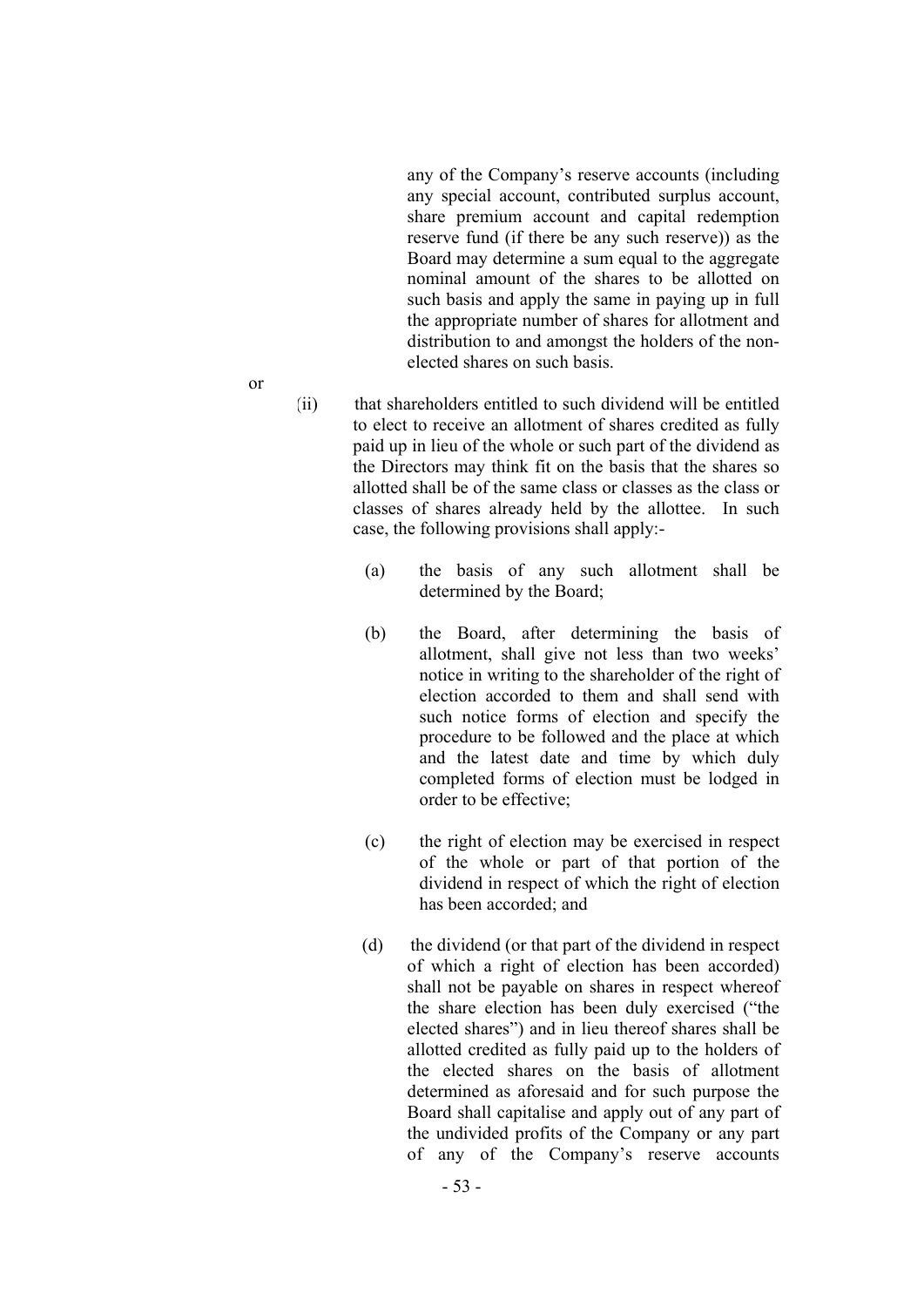(including any special account, contributed surplus account, share premium account and capital redemption reserve fund (if there be any such reserve)) as the Board may determine a sum equal to the aggregate nominal amount of the shares to be allotted on such basis and apply the same in paying up in full the appropriate number of shares for allotment and distribution to and amongst the holders of the elected shares on such basis.

- (B) The shares allotted pursuant to the provisions of paragraph (A) of this Bye-Law shall rank pari passu in all respects with the shares then in issue save only as regards participation:-
	- (i) in the relevant dividend (or the right to receive or to elect to receive an allotment of shares in lieu thereof as aforesaid); or
	- (ii) in any other distributions, bonuses or rights paid, made, declared or announced prior to or contemporaneously with the payment or declaration of the relevant dividend.

 Unless, contemporaneously with the announcement by the Board of its proposal to apply the provisions of sub-paragraph (i) or (ii) of paragraph (A) of this Bye-Law in relation to the relevant dividend or contemporaneously with its announcement of the distribution, bonus or rights in question, the Board shall specify that the shares to be allotted pursuant to the provisions of paragraph (A) of this Bye-Law shall rank for participation in such distribution, bonus or rights.

- (C) The Board may do all acts and things considered necessary or expedient to give effect to any capitalisation pursuant to the provisions of paragraph (A) of this Bye-Law with full power to the Board to make such provisions as they think fit in the case of shares becoming distributable in fractions (including provisions whereby, in whole or in part, fractional entitlements are aggregated and sold and the net proceeds distributed to those entitled, or are disregarded or rounded up or down or whereby the benefit of fractional entitlements accrues to the Company rather than to the shareholders concerned). The Board may authorise any person to enter into on behalf of all shareholders interested an agreement with the Company providing for such capitalisation and matters incidental thereto and any agreement made pursuant to such authority shall be effective and binding on all concerned.
- (D) The Company may upon the recommendation of the Board by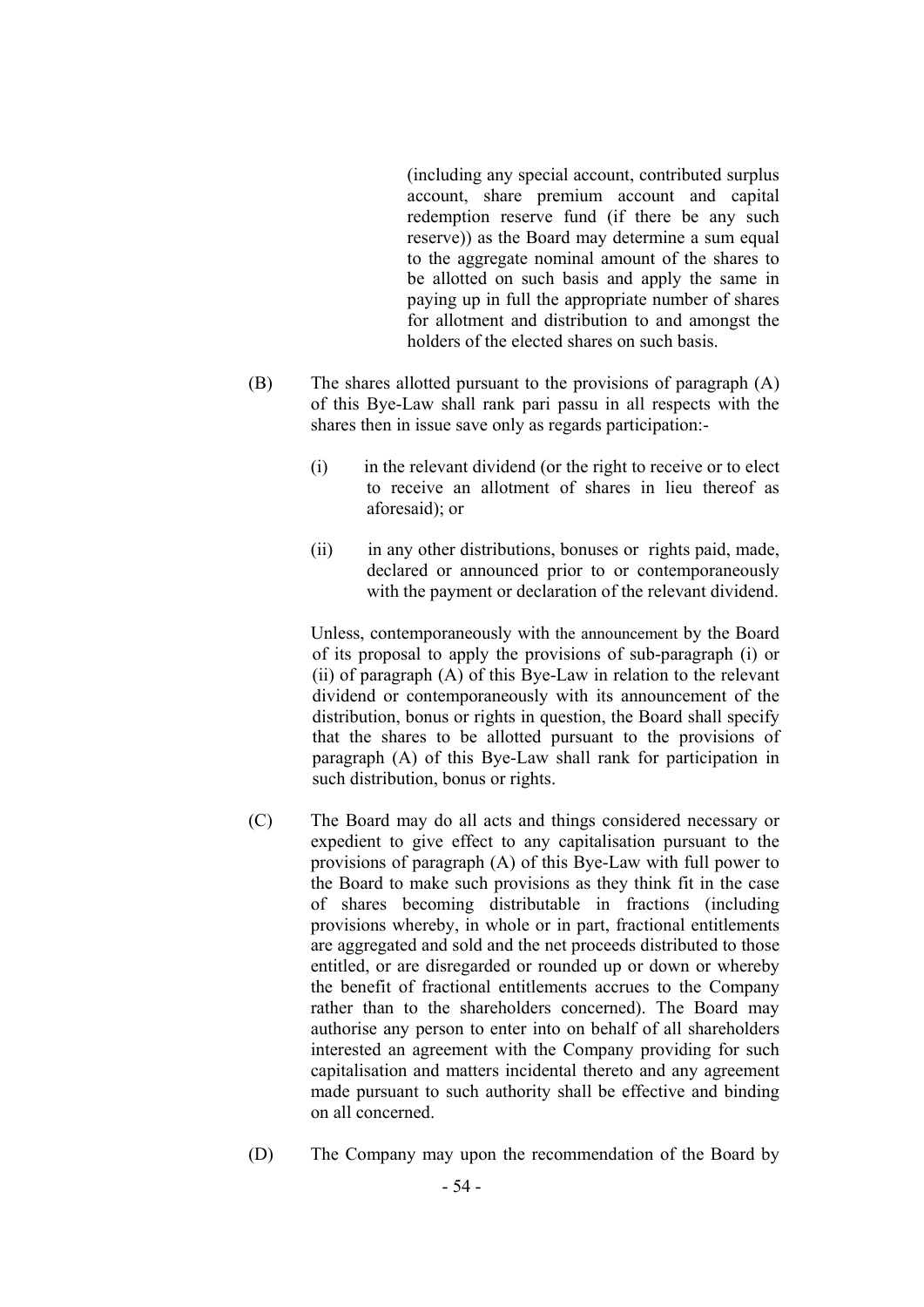Special Resolution resolve in respect of any one particular dividend of the Company that notwithstanding the provisions of paragraph (A) of this Bye-Law a dividend may be satisfied wholly in the form of an allotment of shares credited as fully paid up without offering any right to shareholders to elect to receive such dividend in cash in lieu of such allotment.

- (E) The Board may on any occasion determine that rights of election and the allotment of shares under paragraph (A) of this Bye-Law shall not be made available or made to any shareholders with registered addresses in any territory where in the absence of a registration statement or other special formalities the circulation of an offer of such rights of election or the allotment of shares would or might be unlawful, and in such event the provisions aforesaid shall be read and construed subject to such determination.
- 148. The Board may, before recommending any dividend, set aside out of the profits of the Company such sums as it thinks fit as a reserve or reserves which shall, at the discretion of the Board, be applicable for meeting claims on or liabilities of the Company or contingencies or for paying off any loan capital or for equalising dividends or for any other purpose to which the profits of the Company may be properly applied, and pending such application may, at the like discretion, either be employed in the business of the Company or be invested in such investments (other than shares of the Company) as the Board may from time to time think fit, and so that it shall not be necessary to keep any investments constituting the reserve or reserves separate or distinct from any other investments of the Company. The Board may also without placing the same to reserve carry forward any profits which it may think prudent not to distribute by way of dividend. Reserves
- 149. Unless and to the extent that the rights attached to any shares or the terms of issue thereof otherwise provide, all dividends shall (as regards any shares not fully paid throughout the period in respect of which the dividend is paid) be apportioned and paid pro rata according to the amounts paid or credited as paid up on the shares during any portion or portions of the period in respect of which the dividend is paid. For the purposes of this Bye-Law no amount paid on a share in advance of calls shall be treated as paid on the share.
- 150. (A) The Board may retain any dividends or other moneys payable on or in respect of a share upon which the Company has a lien, and may apply the same in or towards satisfaction of the debts, liabilities or engagements in respect of which the lien exists.

Dividends to be paid in proportion to paid up capital

Retention of dividends etc.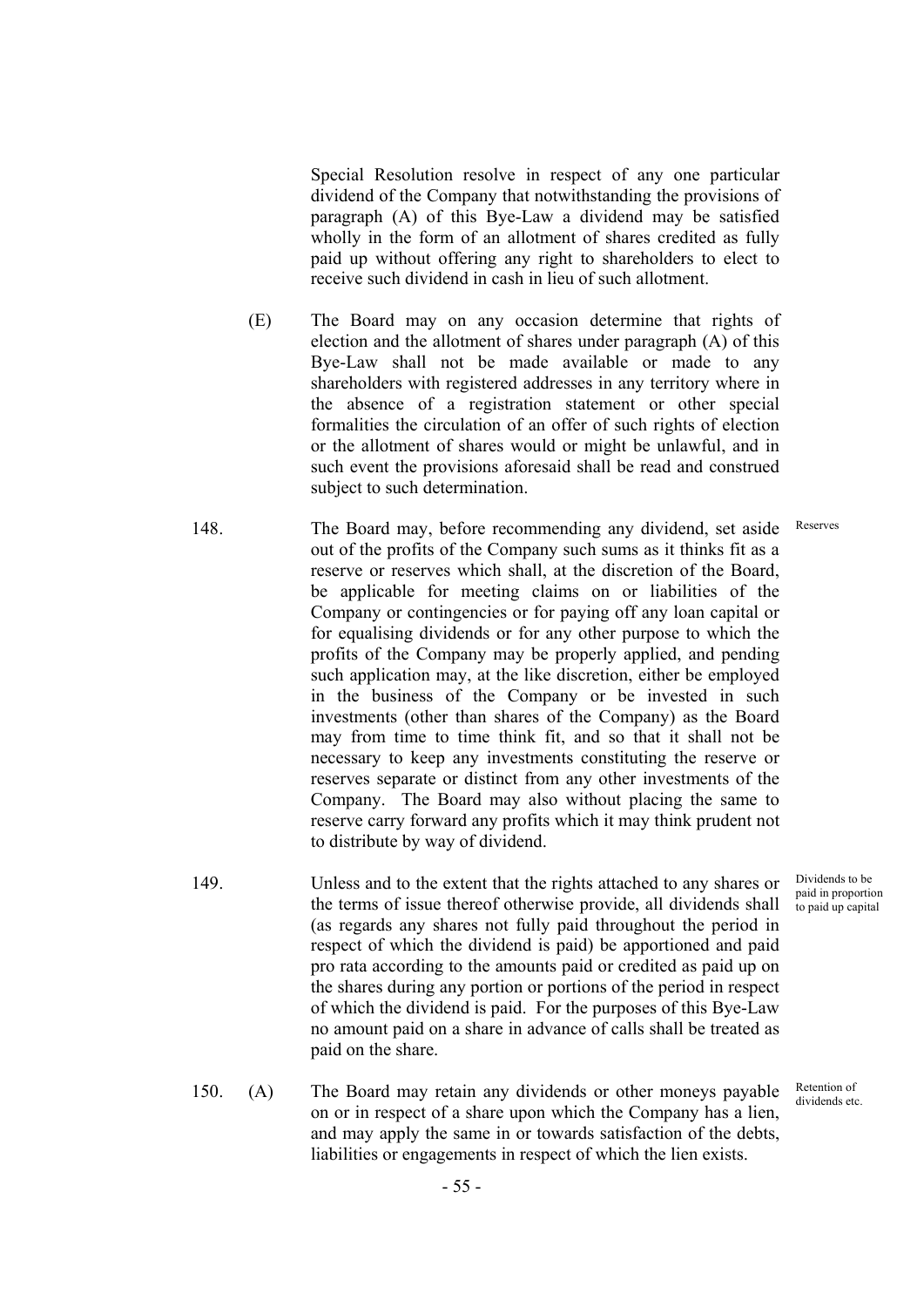|                          |      | (B) | The Board may deduct from any dividend or bonus payable to<br>any shareholder all sums of money (if any) presently payable by<br>him to the Company on account of calls, instalments or<br>otherwise.                                                                                                                                                                                                                                                                                                                                                                                                                                                                                                                                                                                                                                                   | Deduction of debts                                    |
|--------------------------|------|-----|---------------------------------------------------------------------------------------------------------------------------------------------------------------------------------------------------------------------------------------------------------------------------------------------------------------------------------------------------------------------------------------------------------------------------------------------------------------------------------------------------------------------------------------------------------------------------------------------------------------------------------------------------------------------------------------------------------------------------------------------------------------------------------------------------------------------------------------------------------|-------------------------------------------------------|
|                          | 151. |     | Any general meeting sanctioning a dividend may make a call on<br>the shareholders of such amount as the meeting fixes, but so that<br>the call on each shareholder shall not exceed the dividend<br>payable to him, and so that the call shall be made payable at the<br>same time as the dividend, and the dividend may, if so arranged<br>between the Company and the shareholder, be set off against the<br>call.                                                                                                                                                                                                                                                                                                                                                                                                                                    | Dividend and call<br>together                         |
|                          | 152. |     | A transfer of shares shall not pass the right to any dividend or<br>bonus declared thereon before the registration of the transfer.                                                                                                                                                                                                                                                                                                                                                                                                                                                                                                                                                                                                                                                                                                                     | Effect of transfer                                    |
|                          | 153. |     | If two or more persons are registered as joint holders of any<br>share, any one of such persons may give effectual receipts for<br>any dividends, interim dividends or bonuses and other moneys<br>payable in respect of such shares.                                                                                                                                                                                                                                                                                                                                                                                                                                                                                                                                                                                                                   | Receipt for<br>dividends by joint<br>holders of share |
|                          | 154. |     | Unless otherwise directed by the Board, any dividend or bonus<br>may be paid by cheque or warrant sent through the post to the<br>registered address of the shareholder entitled, or, in case of joint<br>holders, to the registered address of that one whose name stands<br>first in the register in respect of the joint holding or to such<br>person and to such address as the holder or joint holders may in<br>writing direct. Every cheque or warrant so sent shall be made<br>payable to the order of the person to whom it is sent, and the<br>payment of any such cheque or warrant shall operate as a good<br>discharge to the Company in respect of the dividend and/or<br>bonus represented thereby, notwithstanding that it may<br>subsequently appear that the same has been stolen or that any<br>endorsement thereon has been forged. | Payment by post                                       |
| Appendix 3.<br>para 3(2) | 155. |     | All dividends or bonuses unclaimed for one year after having<br>been declared may be invested or otherwise made use of by the<br>Board for the benefit of the Company until claimed and the<br>Company shall not be constituted a trustee in respect thereof.<br>All dividends or bonuses unclaimed for six years after having<br>been declared may be forfeited by the Board and shall revert to<br>the Company.                                                                                                                                                                                                                                                                                                                                                                                                                                       | Unclaimed<br>dividend                                 |
|                          | 156. |     | Any resolution declaring a dividend on shares of any class,<br>whether a resolution of the Company in general meeting or a<br>resolution of the Directors, may specify that the same shall be<br>payable or made to the persons registered as the holder of such                                                                                                                                                                                                                                                                                                                                                                                                                                                                                                                                                                                        | Record dates                                          |

Appendix 3.<br>para 3(2)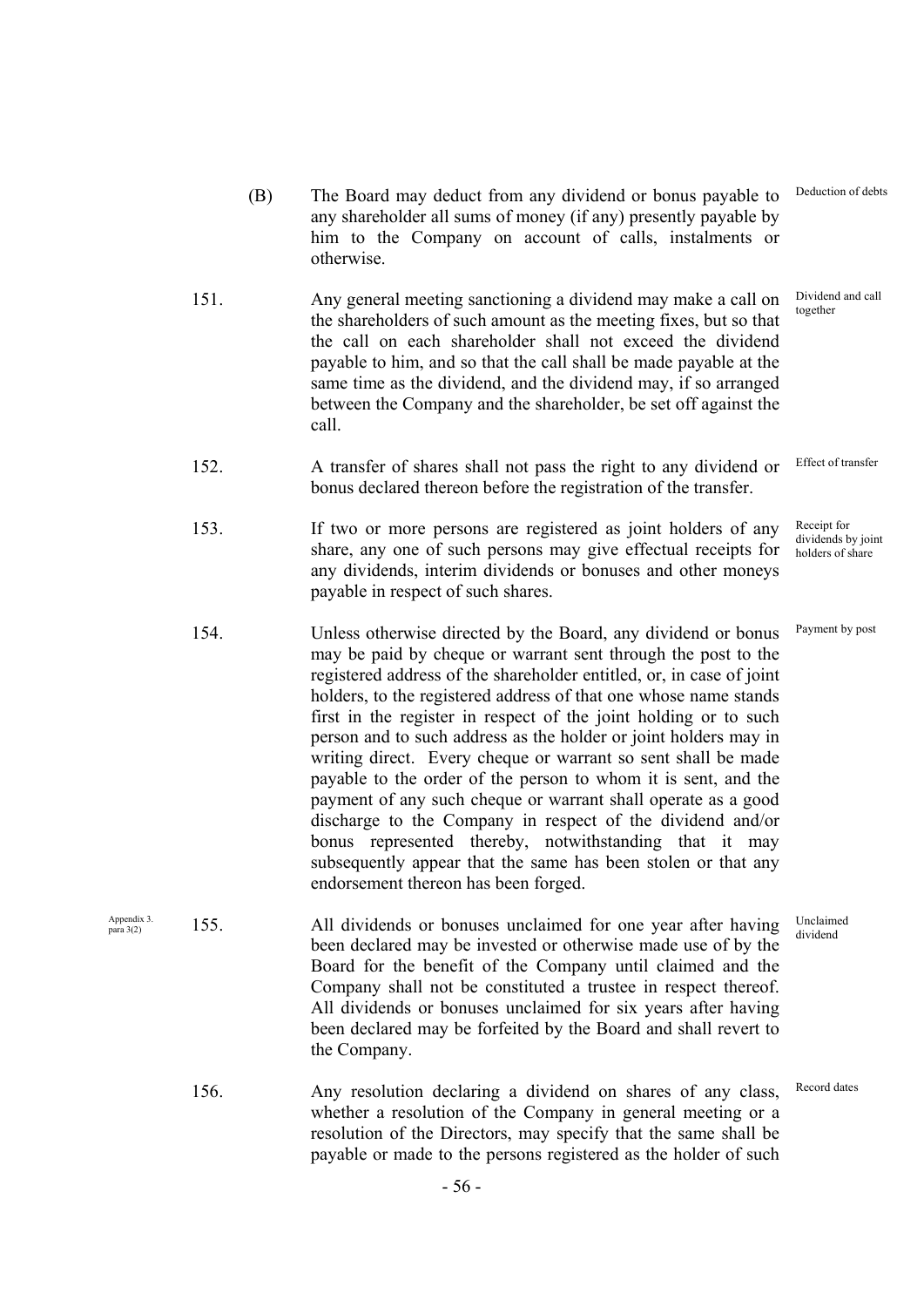shares at the close of business on a particular date, notwithstanding that it may be a date prior to that on which the resolution is passed, and thereupon the dividend or other distribution shall be payable or made to them in accordance with their respective holdings so registered, but without prejudice to the rights inter se in respect of such dividend or other distribution between the transferors and transferees of any such shares. The provisions of this Bye-Law shall mutatis mutandis apply to bonuses, capitalisation issues, distributions of realised capital profits or offers or grants made by the Company to the shareholders.

#### **DISTRIBUTION OF REALISED CAPITAL PROFITS**

157. The Company in general meeting may at any time and from time to time resolve that any surplus moneys in the hands of the Company representing capital profits arising from moneys received or recovered in respect of or arising from the realisation of any capital assets of the Company or any investments representing the same and not required for the payment or provision of any fixed preferential dividend instead of being applied in the purchase of any other capital assets or for other capital purposes be distributed amongst the ordinary shareholders on the footing that they receive the same as capital and in the shares and proportions in which they would have been entitled to receive the same if it had been distributed by way of dividend, provided that no such profits as aforesaid shall be so distributed unless there shall remain in the hands of the Company a sufficiency of other assets to answer in full the whole of the liabilities and paid-up share capital of the Company for the time being.

### **ANNUAL RETURNS**

158. The Board shall make or cause to be made such annual or other returns or filings as may be required to be made in accordance with the Statutes Annual Returns

#### **ACCOUNTS**

 Appendix 13. Part A 159. The Board shall cause true accounts to be kept of the sums of money received and expended by the Company, and the matters in respect of which such receipts and expenditure take place; and of the property, assets, credits and liabilities of the Company and of all other matters required by the Statutes or necessary to give a true and fair view of the state of the kept

Para 4(1)

Distribution of realised capital profits

Accounts to be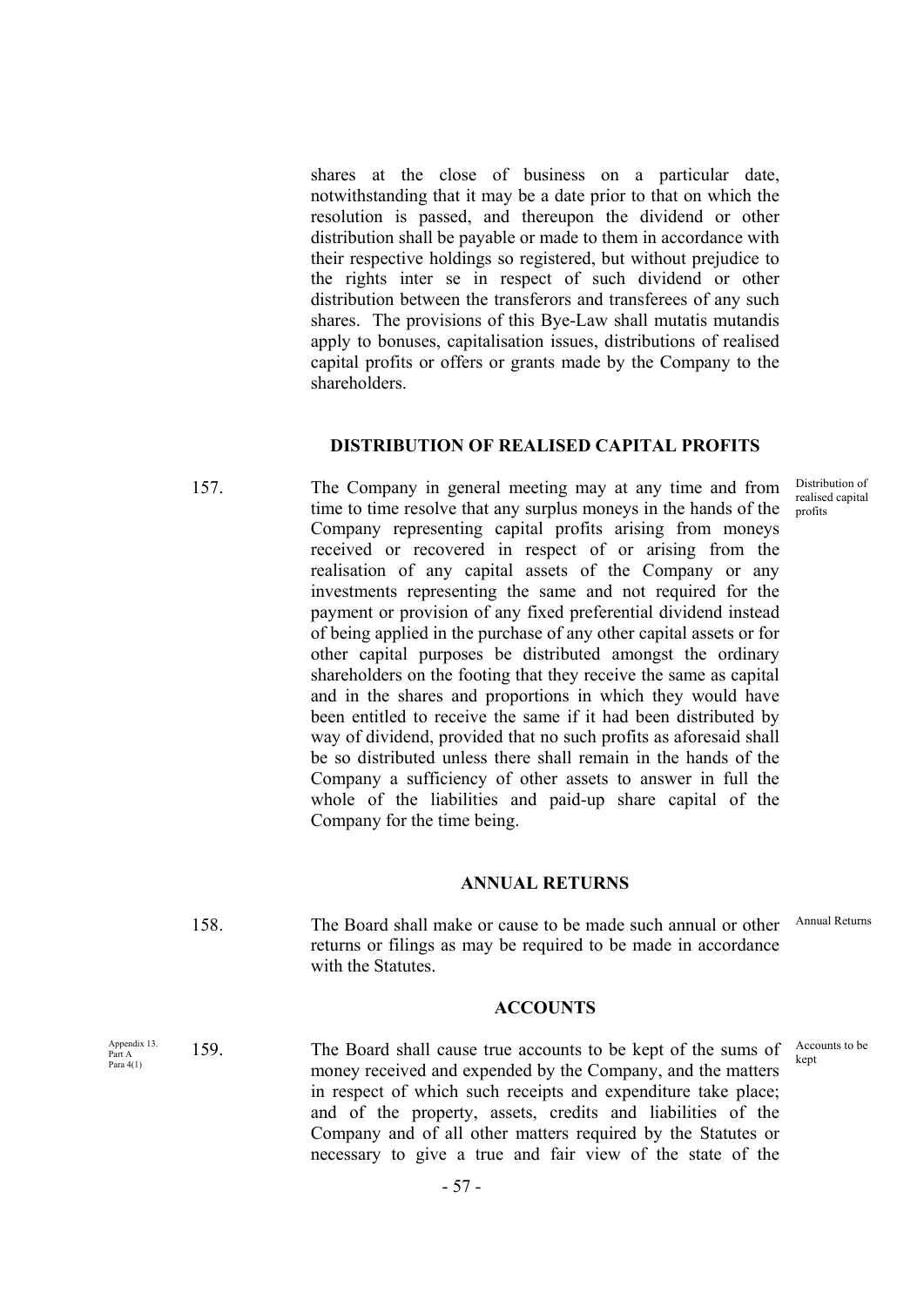Company's affairs and to show and explain its transactions.

- 160. The books of account shall be kept at the Head Office or at such other place or places as the Board thinks fit and shall always be open to the inspection of the Directors provided that such records as are required by the Statutes shall also be kept at the Registered Office. be kept
- 161. No shareholder (not being a Director) or other person shall have any right of inspecting any account or book or document of the Company except as conferred by the Statutes or ordered by a court of competent jurisdiction or authorised by the Board or the Company in general meeting.
- 162. (A) The Board shall from time to time cause to be prepared and laid before the Company at its annual general meeting such profit and loss accounts, balance sheets, group accounts (if any) and reports as are required by the Statutes.
	- (B) Subject to paragraph (C) below, every balance sheet of the Company shall be signed on behalf of the Board by two of the Directors and a copy of every balance sheet (including every document required by law to be comprised therein or annexed thereto) and profit and loss account which is to be laid before the Company at its annual general meeting, together with a copy of the Directors' report and a copy of the Auditors' report, shall not less than twenty-one days before the date of the meeting be sent to every shareholder of, and every holder of debentures of, the Company and every other person entitled to receive notices of general meetings of the Company under the provisions of the Companies Act or these Bye-Laws, provided that this Bye-Law shall not require a copy of those documents to be sent to any person of whose address the Company is not aware or to more than one of the joint holders of any shares or debentures, but any shareholder or holder of debentures to whom a copy of those documents has not been sent shall be entitled to receive a copy free of charge on application at the Head Office or the Registration Office. If all or any of the shares or debentures of the Company shall for the time being be (with the consent of the Company) listed or dealt in on any stock exchange, there shall be forwarded to the appropriate officer of such stock exchange such number of copies of such documents as may for the time being be required under its regulations or practice.
		- (C) The Company may send summarized financial statements to shareholders of the Company who have, in accordance with the Statutes and any applicable rules prescribed by The Stock Exchange of Hong Kong Limited, consented and elected to

 Appendix 3. para 5 Appendix 13, Part A  $para$  4(2)

Where accounts to

Inspection by shareholders

Annual profit and loss account and balance sheet

Annual report of Directors and balance sheet to be sent to shareholders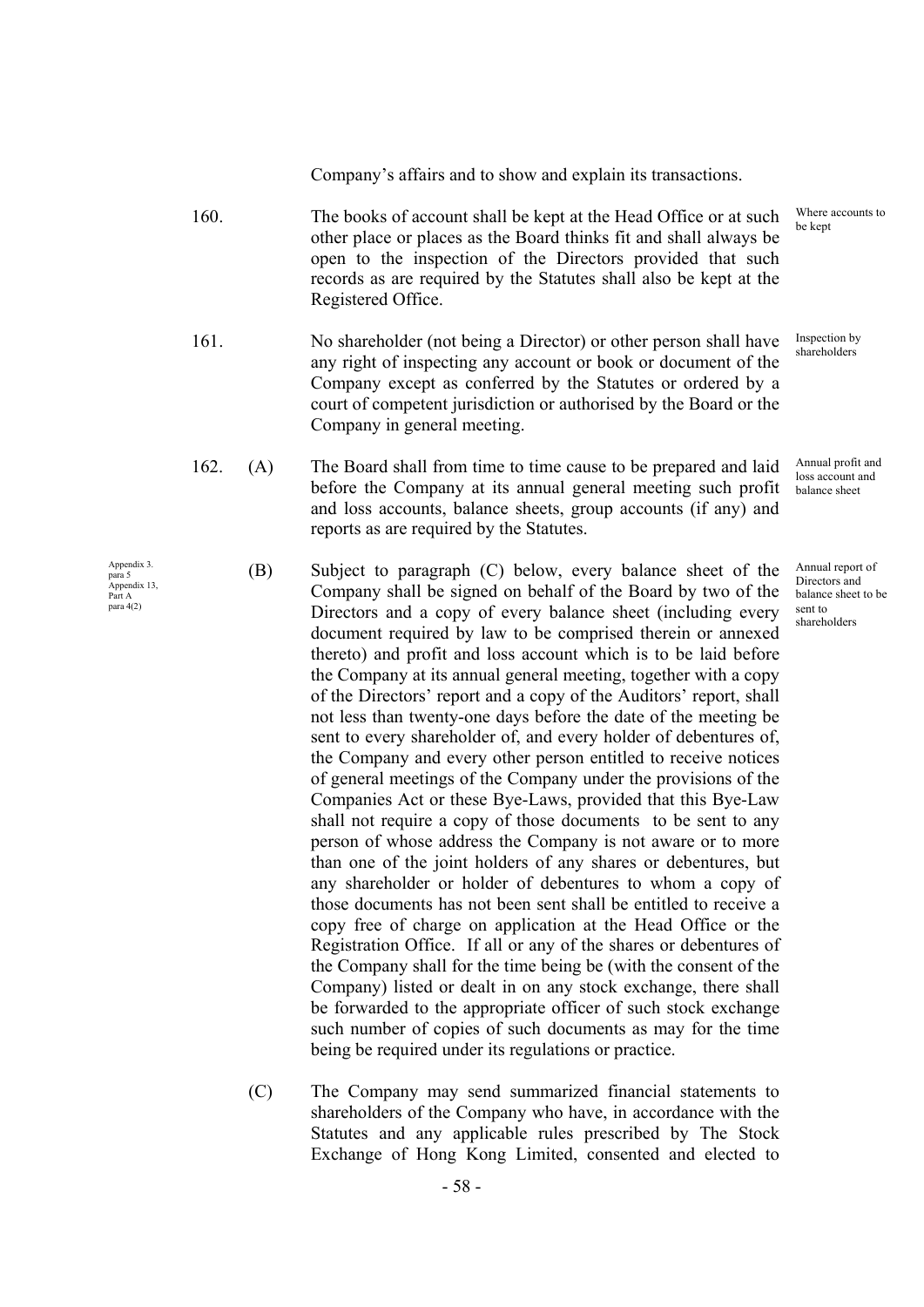receive summarized financial statements instead of the full financial statements. The summarized financial statements must be accompanied by an auditor's report and notice informing the shareholder how to notify the Company that he elects to receive the full financial statements. The summarized financial statements, notice and auditor's report must be sent not less than twenty-one days before the general meeting to those shareholders that consented and elected to receive the summarized financial statements.

 (D) Subject to Section 88 of the Companies Act, the Company shall send the full financial statements to a shareholder within seven days of receipt of the shareholder's election to receive the full financial statements.

### **AUDITORS**

- 163. (A) Auditors shall be appointed and the terms and tenure of such appointment and their duties at all times regulated in accordance with the provisions of the Companies Act. Appointment of Auditors
	- (B) The Company shall at each annual general meeting appoint one or more firms of auditors to hold office until the conclusion of the next annual general meeting, but if an appointment is not made, the Auditors in office shall continue in office until a successor is appointed. A Director, officer or employee of the Company or of any of its subsidiaries or a partner, officer or employee of any such Director, officer or employee shall not be capable of being appointed Auditors of the Company. The Board may fill any casual vacancy in the office of Auditors, but while any such vacancy continues the surviving or continuing Auditors (if any) may act. Subject as otherwise provided by the Companies Act, the remuneration of the Auditors shall be fixed by or on the authority of the Company in the annual general meeting except that in any particular year the Company in general meeting may delegate the fixing of such remuneration to the Board and the remuneration of any Auditors appointed to fill any casual vacancy may be fixed by the Directors.
- 164. The Auditors shall have a right of access at all times to the books and accounts and vouchers of the Company and shall be entitled to require from the Directors and officers of the Company such information as may be necessary for the performance of his or their duties, and the Auditors shall make a report to the shareholders on the accounts examined by them and on every balance sheet, consolidated balance sheet and consolidated profit and loss account intended to be laid before

Auditors to have right of access to books and accounts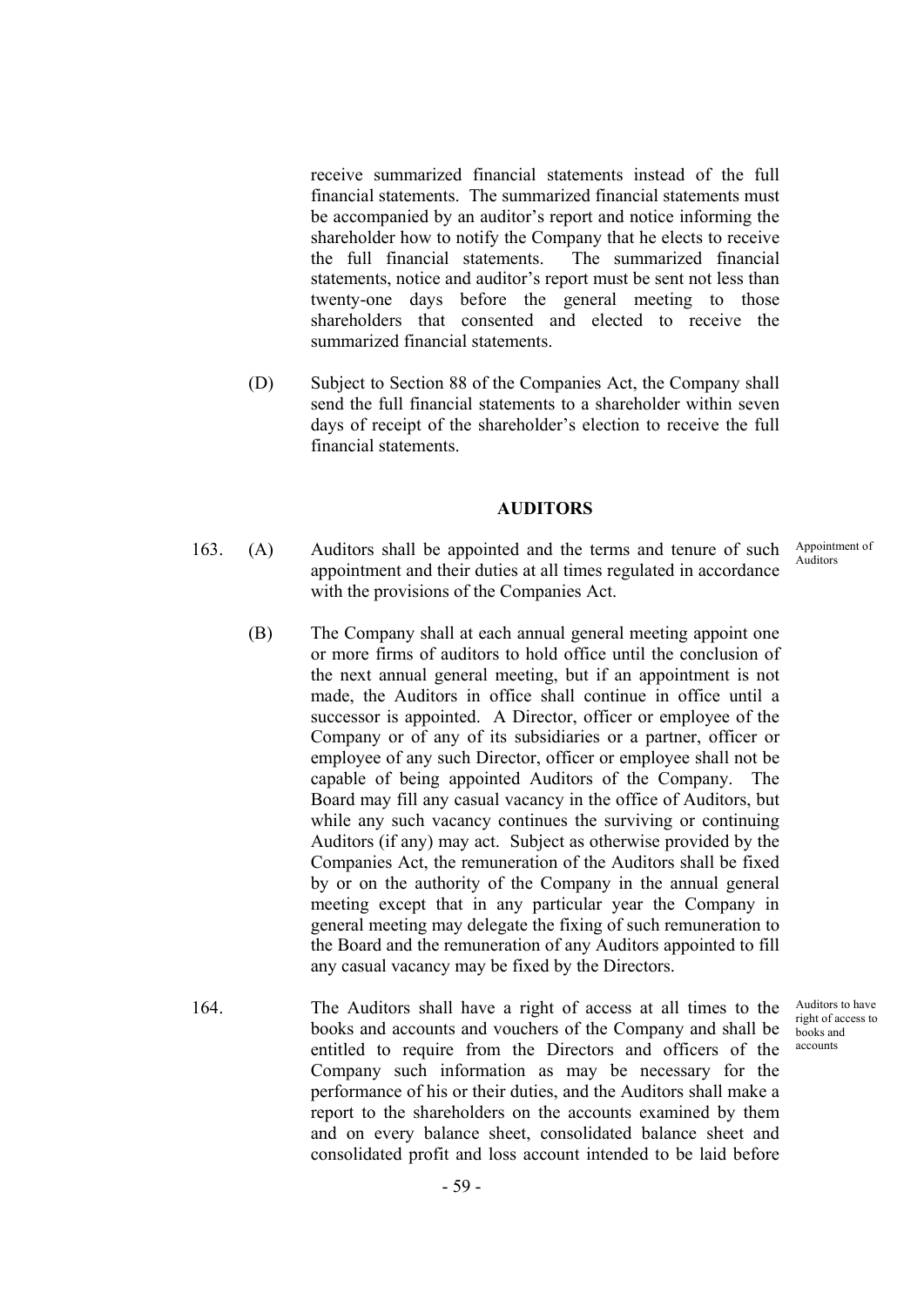the Company in the annual general meeting during their tenure of office as required by the Statutes.

- 165. A person other than the retiring Auditors shall not be capable of being appointed Auditors at an annual general meeting unless notice of an intention to nominate that person to the office of Auditors has been given to the Company not less than fourteen days before the annual general meeting, and the Company shall send a copy of any such notice to the retiring Auditors and shall give notice thereof to the shareholders not less than seven days before the annual general meeting provided that the above requirements may be waived by notice in writing by the retiring Auditors to the Secretary provided that if after a notice of the intention to nominate Auditors has been so given an annual general meeting is called for a date fourteen days or less after that notice has been given, the notice, though not given within the time required by this Bye-Law, shall be deemed to have been properly given for the purposes thereof, and the notice to be sent or given by the Company may instead of being sent or given within the time required by this provision be sent or given at the same time as the notice of the annual general meeting.
- 166. Subject to the provisions of the Companies Act, all acts done by any person acting as Auditors shall, as regards all persons dealing in good faith with the Company, be valid, notwithstanding that there was some defect in their appointment or that they were at the time of their appointment not qualified for appointment or subsequently became disqualified.

Appointment of auditors other than retiring auditors

Defect of appointment

# **NOTICES**

- 167. (A) (1) Except where otherwise expressly stated, any notice to be <sup>Service of notices</sup> given to or by any person pursuant to these Bye-laws shall be in writing or, to the extent permitted by the Statutes and any applicable rules prescribed by The Stock Exchange of Hong Kong Limited from time to time and subject to this Bye-law, contained in an electronic communication. A notice calling a meeting of the Board need not be in writing.
	- (2) A notice in respect of any document (including a share certificate) may be served on or delivered to any shareholder of the Company either personally or by sending it through the post in a prepaid envelope or wrapper addressed to such shareholder at his registered address as appearing in the register or by leaving it at that address addressed to the shareholder or by any other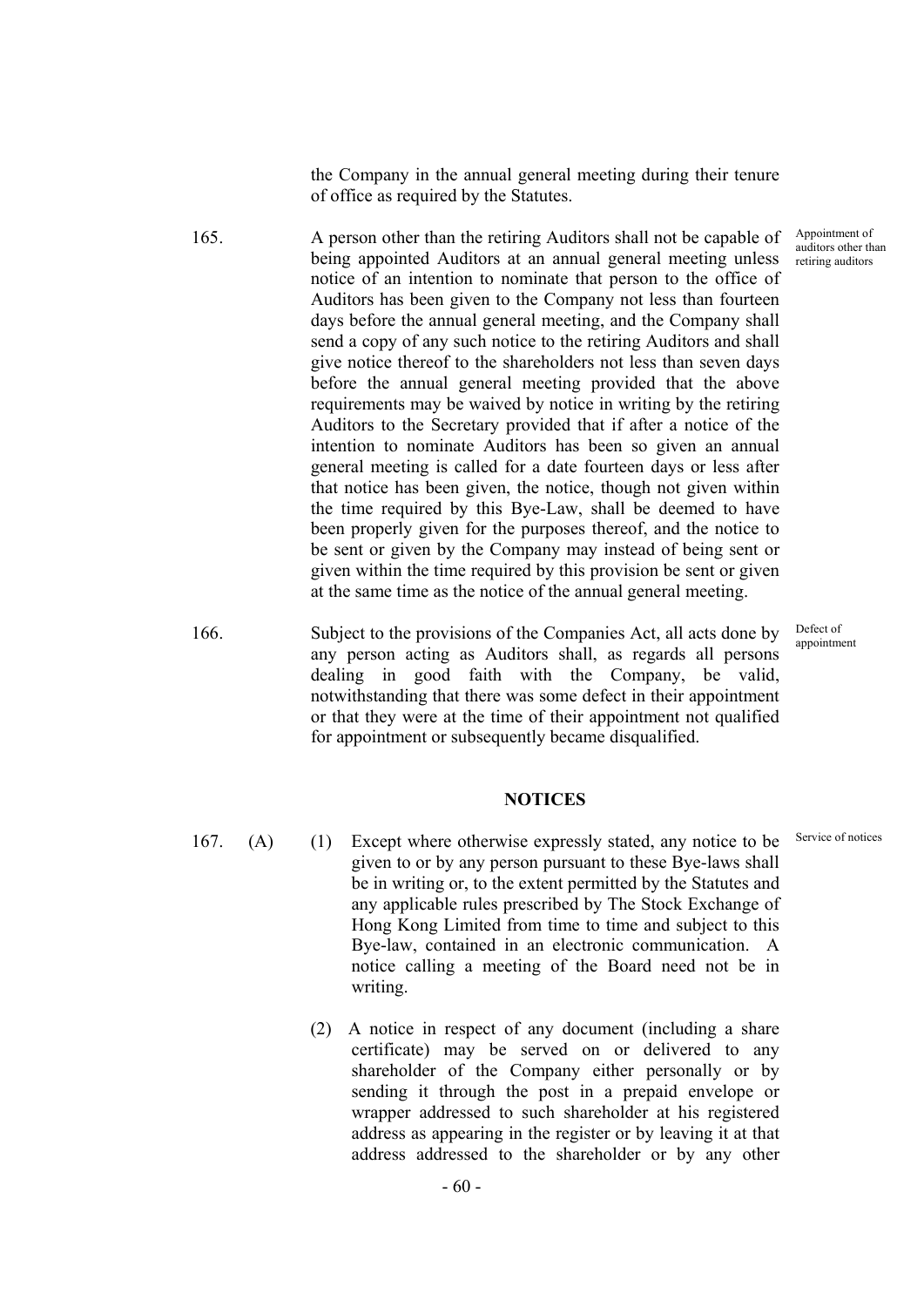means authorised in writing by the shareholder concerned or by publishing it by way of advertisement in at least one English language newspaper and one Chinese language newspaper circulating generally in the Hong Kong SAR. In the case of joint holders of a share, all notices shall be given to that one of the joint holders whose name stands first in the register and notice so given shall be sufficient notice to all the joint holders. Without limiting the generality of the foregoing but subject to the Statutes and any rules prescribed by The Stock Exchange of Hong Kong Limited from time to time, a notice or document may be served or delivered by the Company to any shareholder by electronic means to such address as may from time to time be authorised by the shareholder concerned or by publishing it on a computer network and notifying the shareholder concerned, in such manner as he may from time to time authorise, that it has been so published.

- (3) Any such notice or document may be served or delivered by the Company by reference to the register as it stands at any time not more than fifteen days before the date of service or delivery. No change in the register after that time shall invalidate that service or delivery. Where any notice or document is served or delivered to any person in respect of a share in accordance with these Bye-laws, no person deriving any title or interest in that share shall be entitled to any further service or delivery of that notice or document.
- (B) (1) Any notice or document required to be sent to or served upon the Company, or upon any officer of the Company, may be sent or served by leaving the same or sending it through the post in a prepaid envelope or wrapper addressed to the Company or to such officer at the Head Office or Registration Office.
	- (2) The Board may from time to time specify the form and manner in which a notice may be given to the Company by electronic means, including one or more addresses for the receipt of an electronic communication, and may prescribe such procedures as they fit for verifying the authenticity or integrity of any such electronic communication. Any notice may be given to the Company by electronic means only if it is given in accordance with the requirements specified by the Board.

| Appendix 3. $168$ .<br>para $7(3)$ |  | Any shareholder whose registered address is outside the Shareholders out |  |  |  |  |
|------------------------------------|--|--------------------------------------------------------------------------|--|--|--|--|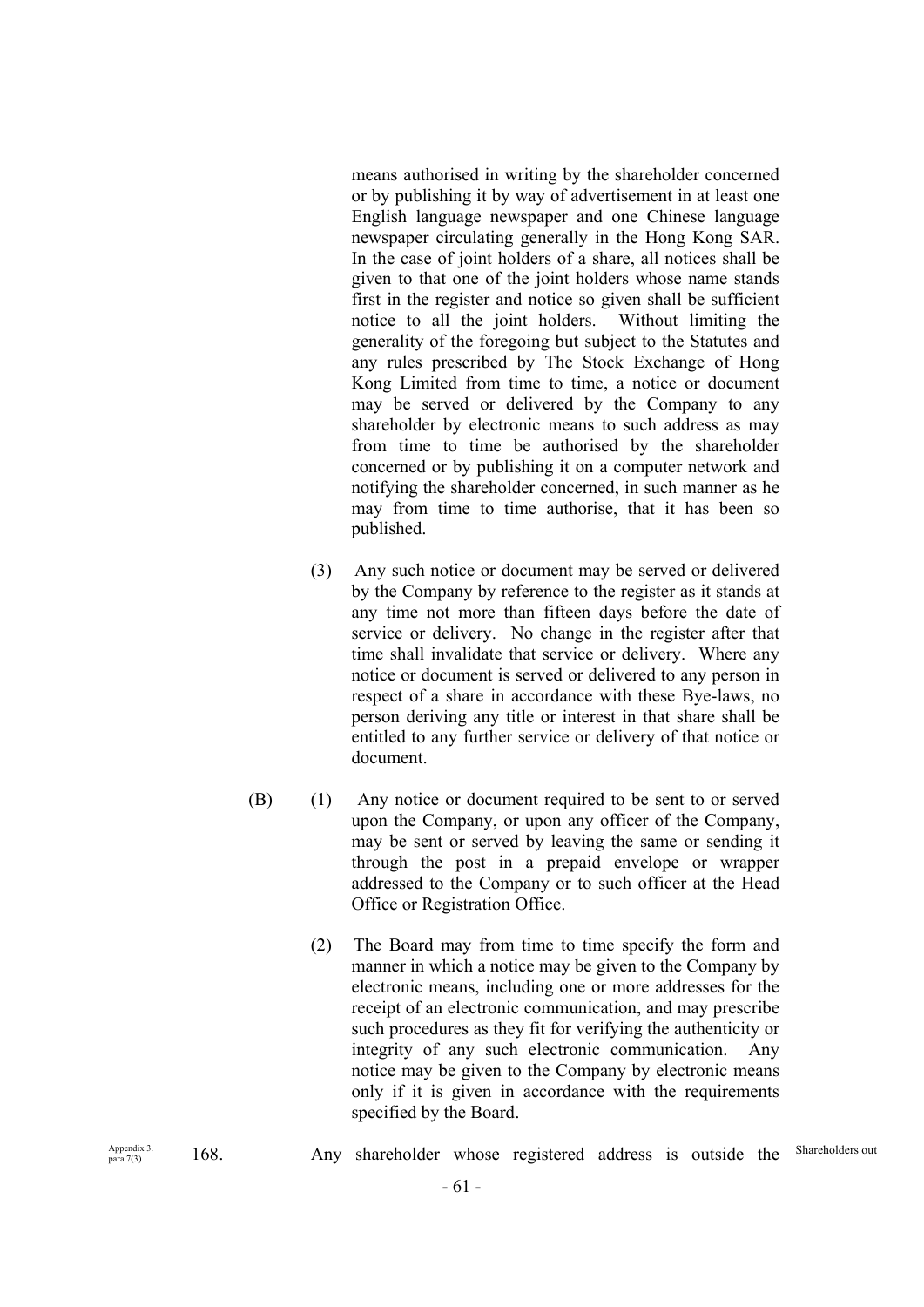Relevant Territory may notify the Company in writing of an address in the Relevant Territory which for the purpose of service of notice shall be deemed to be his registered address. Where the registered address of the shareholder is outside the Relevant Territory, notice, if given through the post, shall be sent by prepaid airmail letter.

169. Any notice or other document, if sent by mail, postage prepaid, shall be deemed to have been served or delivered on the day following that on which the letter, envelope, or wrapper containing the same is put into the post. In proving such service it shall be sufficient to prove that the letter, envelope or wrapper containing the notice or document was properly addressed and put into the post as prepaid mail. Any notice or document not sent by post but left by the Company at the address of a shareholder noted on the register shall be deemed to have been served or delivered on the day it was so left. Any notice or document, if sent by electronic means (including through any relevant system), shall be deemed to be have been given on the day following that on which the electronic communication was sent by or on behalf of the Company. Any notice or document served or delivered by the Company by any other means authorised in writing by the shareholder concerned shall be deemed to have been served when the Company has carried out the action it has been authorised to take for that purpose. Any notice or other document published by way of advertisement in the Newspapers or in an appointed newspaper or posted on a computer network shall be deemed to have been served or delivered on the day it was so published or posted.

- 170. A notice may be given by the Company to the person entitled to a share in consequence of the death, mental disorder or bankruptcy of a shareholder by sending it through the post in a prepaid envelope or wrapper addressed to him by name, or by the title of representative of the deceased, or trustee of the bankrupt, or by any like description, at the address, if any, supplied for the purpose by the person claiming to be so entitled, or (until such an address has been so supplied) by giving the notice in any manner in which the same might have been given if the death, mental disorder or bankruptcy had not occurred.
- 171. Any person who by operation of law, transfer or other means whatsoever shall become entitled to any share shall be bound by every notice in respect of such share which prior to his name and address being entered on the register shall have been duly given to the person from whom he derives his title to such share.

of the Relevant Territory

When notice by post deemed to be served

Service of notice to persons entitled on death, mental disorder or bankruptcy

Transferee to be bound by prior notices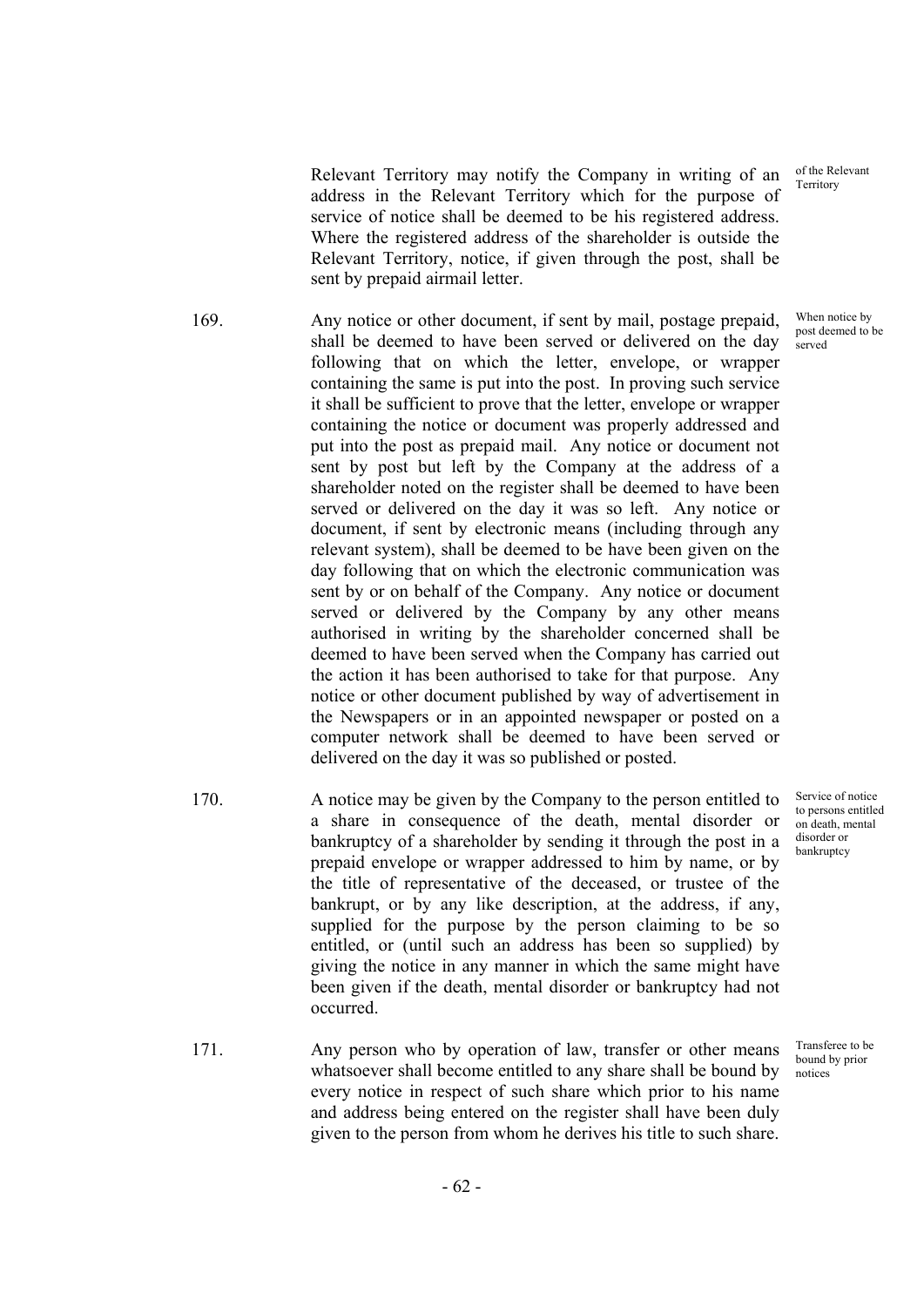- 172. Any notice or document delivered or sent by post to, or left at the registered address of, any shareholder in pursuance of these presents, shall notwithstanding that such shareholder be then deceased or bankrupt and whether or not the Company has notice of his death or bankruptcy, be deemed to have been duly served in respect of any registered shares whether held solely or jointly with other persons by such shareholder until some other person be registered in his stead as the holder or joint holder thereof, and such service shall for all purposes of these presents be deemed a sufficient service of such notice or document on his personal representatives and all persons (if any) jointly interested with him in any such shares.
- 173. The signature to any notice to be given by the Company may be written or printed. How notice to be signed

#### **INFORMATION**

174. No shareholder (not being a Director) shall be entitled to require discovery of or any information respecting any detail of the Company's trading or any matter which is or may be in the nature of a trade secret, mystery of trade or secret process which may relate to the conduct of the business of the Company which in the opinion of the Board it will be inexpedient in the interests of the shareholders of the Company to communicate to the public. Shareholders not entitled to

# **WINDING UP**

- 175. A resolution that the Company be wound up by the Court or be wound up voluntarily shall be a Special Resolution. up
- 176. If the Company shall be wound up, the surplus assets remaining after payment to all creditors shall be divided among the shareholders in proportion to the capital paid up on the shares held by them respectively, and if such surplus assets shall be insufficient to repay the whole of the paid up capital, they shall be distributed subject to the rights of any shares which may be issued on special terms and conditions, so that, as nearly as may be, the losses shall be borne by the shareholders in proportion to the capital paid up on the shares held by them respectively. up
- 177. If the company shall be wound up (whether the liquidation is voluntary or ordered by the Court) the liquidator may, with the sanction of a Special Resolution, divide among the shareholders

information

Notice valid though shareholder deceased, bankrupt

Modes of winding

Distribution of assets in winding

Assets may be distributed in specie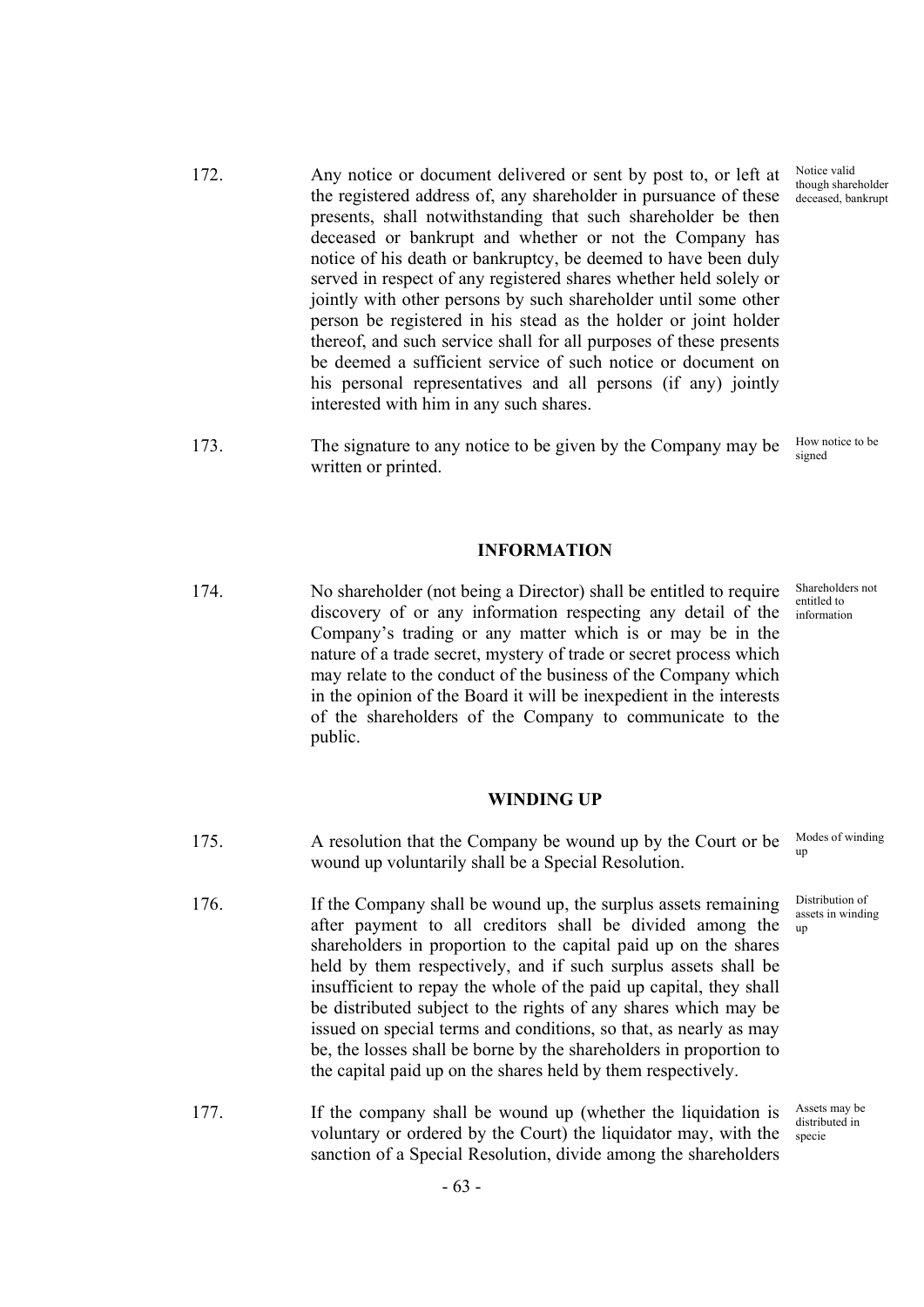in specie or kind the whole or any part of the assets of the Company whether the assets shall consist of property of one kind or shall consist of properties of different kinds and the liquidator may, for such purpose, set such value as he deems fair upon any one or more class or classes of property to be divided as aforesaid and may determine how such division shall be carried out as between the shareholders or different classes of shareholders and the shareholders within each class. The liquidator may, with the like sanction, vest any part of the assets in trustees upon such trusts for the benefit of shareholders as the liquidator, with the like sanction, shall think fit, but so that no shareholder shall be compelled to accept any shares or other assets upon which there is a liability.

#### **INDEMNITY**

178. Save and except so far as the provisions of this Bye-Law shall be avoided by any provisions of the Statutes, the Directors, Managing Directors, alternate Directors, Auditors, Secretary and other officers for the time being of the Company and the trustees (if any) for the time being acting in relation to any of the affairs of the Company, and their respective executors or Indemnity administrators, shall be indemnified and secured harmless out of the assets of the Company from and against all actions, costs, charges, losses, damages and expenses which they or any of them, their or any of their executors or administrators, shall or may incur or sustain by reason of any act done, concurred in or omitted in or about the execution of their duty or supposed duty in their respective offices or trusts, except such (if any) as they shall incur or sustain through their own wilful neglect or default, fraud and dishonesty respectively, and none of them shall be answerable for the acts, receipts, neglects or defaults of any other of them, or for joining in any receipt for the sake of conformity, or for any bankers or other persons with whom any moneys or effects of the Company shall be lodged or deposited for safe custody, or for the insufficiency or deficiency of any security upon which any moneys of the Company shall be placed out or invested, or for any other loss, misfortune or damage which may happen in the execution of their respective offices or trusts, or in relation thereto, except as the same shall happen by or through their own wilful neglect or default, fraud and dishonesty respectively.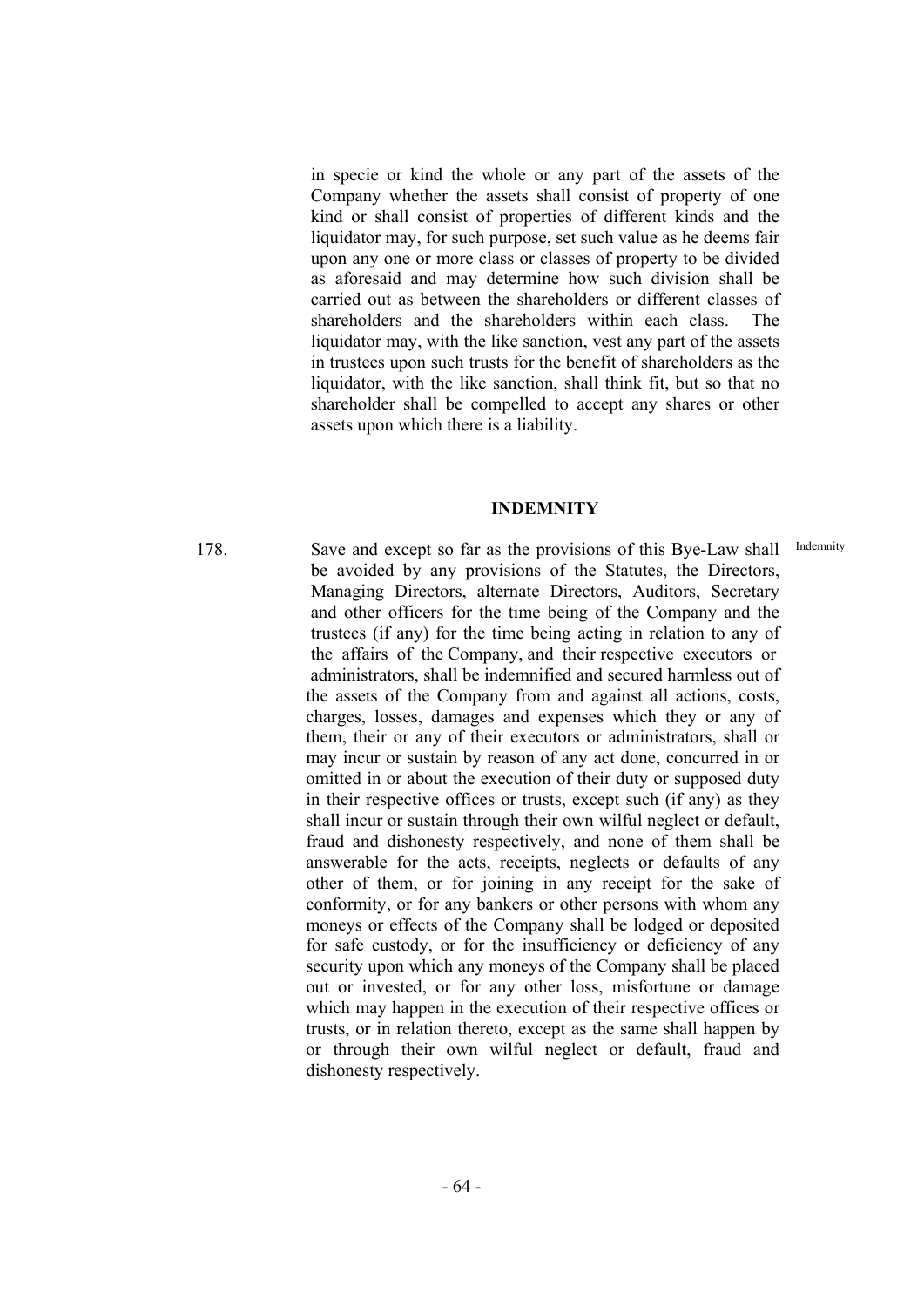#### **UNTRACEABLE SHAREHOLDERS**

179. Without prejudice to the rights of the Company under Bye-Law 155 and the provisions of Bye-Law 180, the Company may cease sending such cheques for dividend entitlements or dividend warrants by post if such cheques or warrants have been left uncashed on two consecutive occasions. However, the Company may exercise the power to cease sending cheques for dividend entitlements or dividend warrants after the first occasion on which such a cheque or warrant is returned undelivered. etc.

- 180. The Company shall have the power to sell, in such manner as the Board thinks fit, any shares of a shareholder who is untraceable, but no such sale shall be made unless:- Company may sell shares of untraceable shareholders
	- (i) all cheques or warrants, being not less than three in total number, for any sum payable in cash to the holder of such shares in respect of them sent during the relevant period in the manner authorised by the Bye-Laws of the Company have remained uncashed;
	- (ii) so far as it is aware at the end of the relevant period, the Company has not at any time during the relevant period received any indication of the existence of the shareholder who is the holder of such shares or of a person entitled to such shares by death, bankruptcy or operation of law;
	- (iii) the Company has caused an advertisement to be inserted in the Newspapers of its intention to sell such shares and a period of three months has elapsed since the date of such advertisement; and
	- (iv) the Company has notified the stock exchange in the Relevant Territory of its intention to effect such sale.

For the purpose of the foregoing, "relevant period" means the period commencing twelve years before the date of publication of the advertisement referred to in paragraph (iii) of this Bye-Law and ending at the expiry of the period referred to in that paragraph.

To give effect to any such sale the Board may authorise any person to transfer the said shares and the instrument of transfer signed or otherwise executed by or on behalf of such person shall be as effective as if it had been executed by the registered holder or the person entitled by transmission to such shares, and

Appendix 3. para 13(2)(a) Para13(2)(b)

Company may cease sending dividend warrants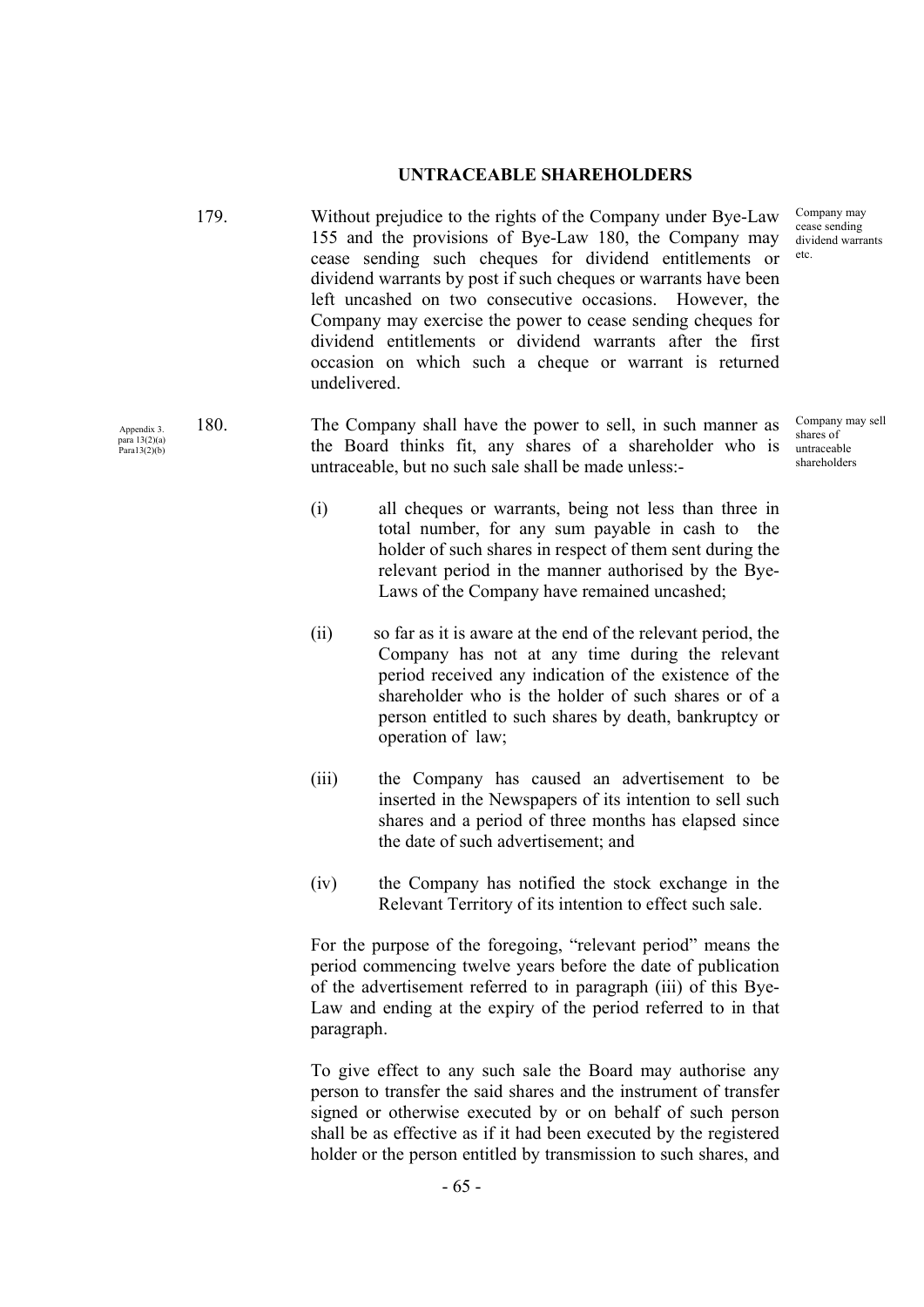the purchaser shall not be bound to see to the application of the purchase money nor shall his title to the shares be affected by any irregularity or invalidity in the proceedings relating to the sale. The net proceeds of the sale will belong to the Company and upon receipt by the Company of such proceeds it shall become indebted to the former shareholder for an amount equal to such net proceeds. No trusts shall be created in respect of such debt and no interest shall be payable in respect of it and the Company shall not be required to account for any money earned from the net proceeds which may be employed in the business of the Company or as it thinks fit. Any sale under this Bye-Law shall be valid and effective notwithstanding that the shareholder holding the shares sold is dead, bankrupt or otherwise under any legal disability or incapacity.

# **DESTRUCTION OF DOCUMENTS**

181. Subject to the Companies Act, the Company may destroy:- Destruction of

documents

- (a) any share certificate which has been cancelled at any time after the expiry of one year from the date of such cancellation;
- (b) any dividend mandate or any variation or cancellation thereof or any notification of change of name or address at any time after the expiry of two years from the date on which such mandate, variation, cancellation or notification was recorded by the Company;
- (c) any instrument of transfer of shares which has been registered at any time after the expiry of six years from the date of registration; and
- (d) any other document, on the basis of which any entry in the register is made, at any time after the expiry of six years from the date on which an entry in the register was first made in respect of it;

and it shall conclusively be presumed in favour of the Company that every share certificate so destroyed was a valid certificate duly and properly cancelled and that every instrument of transfer so destroyed was a valid and effective instrument duly and properly registered and that every other document destroyed hereunder was a valid and effective document in accordance with the recorded particulars thereof in the books or records of the Company. Provided always that:-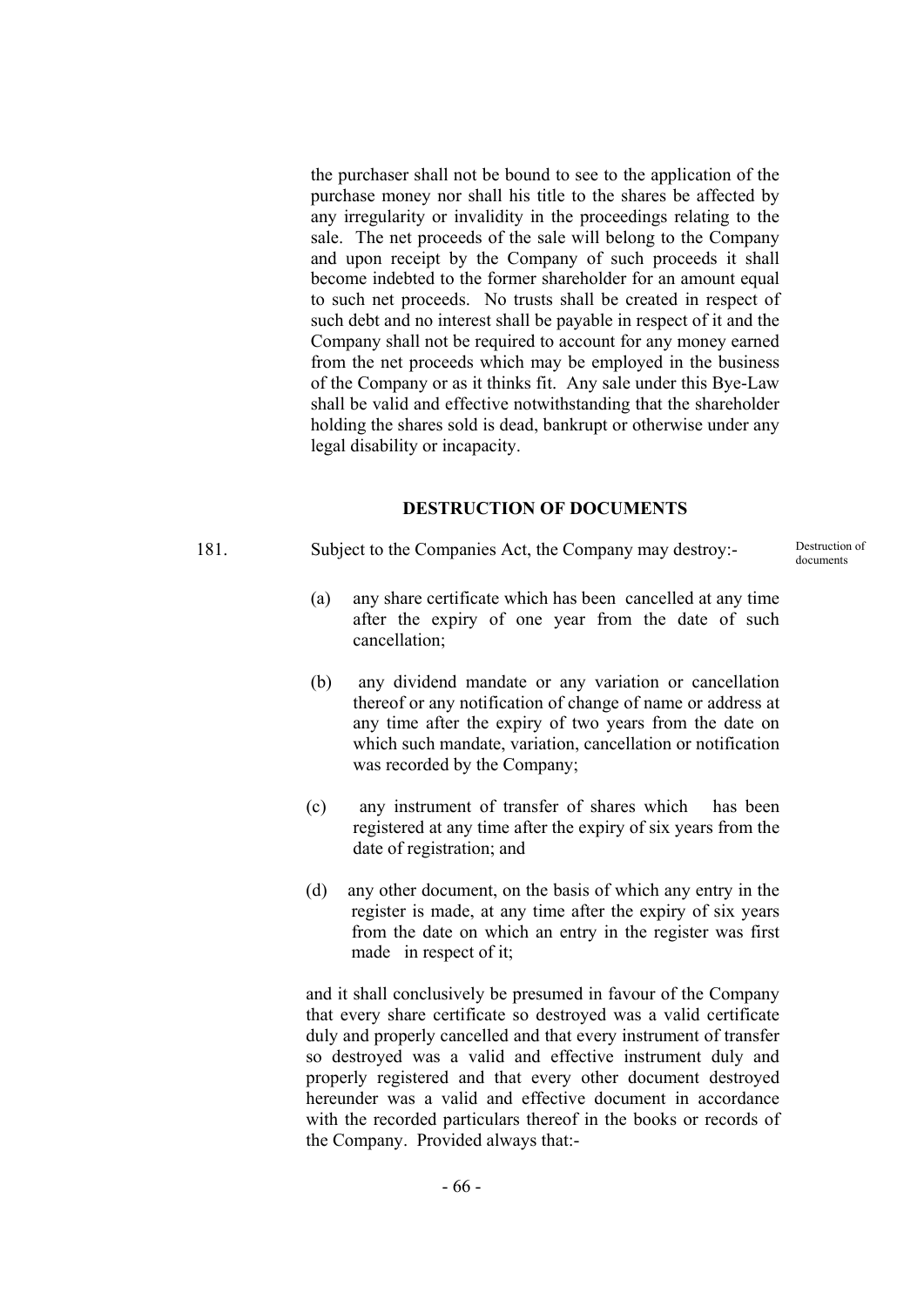- (i) the foregoing provisions of this Bye-Law shall apply only to the destruction of a document in good faith and without express notice to the Company that the preservation of such document was relevant to a claim;
- (ii) nothing contained in this Bye-Law shall be construed as imposing upon the Company any liability in respect of the destruction of any such document earlier than as aforesaid or in any case where the conditions of proviso (i) above are not fulfilled; and
- (iii) references in this Bye-Law to the destruction of any document include reference to its disposal in any manner.

### **RESIDENT REPRESENTATIVE**

182. Pursuant to the provisions of the Statutes, the Board shall, for so long as the Company does not have a quorum of Directors ordinarily resident in Bermuda, appoint a Resident Representative as defined in the Statutes, to act on its behalf in Bermuda and to maintain all such records as may be required by the Statutes to be maintained in Bermuda and to make all necessary filings with the Ministry of Finance and Registrar of Companies in Bermuda as may be required by the Statutes and to fix his or their or its remuneration either by way of salary or fee for the period of the Resident Representative's service to the Company.

### **MAINTENANCE OF RECORDS**

- 183. The Company shall keep at the office of its Resident Maintenance of Representative, in accordance with the provisions of the Statutes, the following: records
	- (i) minutes of all proceedings of general meetings of the Company;
	- (ii) all financial statements required to be prepared by the Company under the Companies Act together with the Auditors' report thereon;
	- (iii) all records of account required by Section 83 of the Companies Act to be kept in Bermuda; and
	- (iv) all such documents as may be required in order to provide

Resident Representative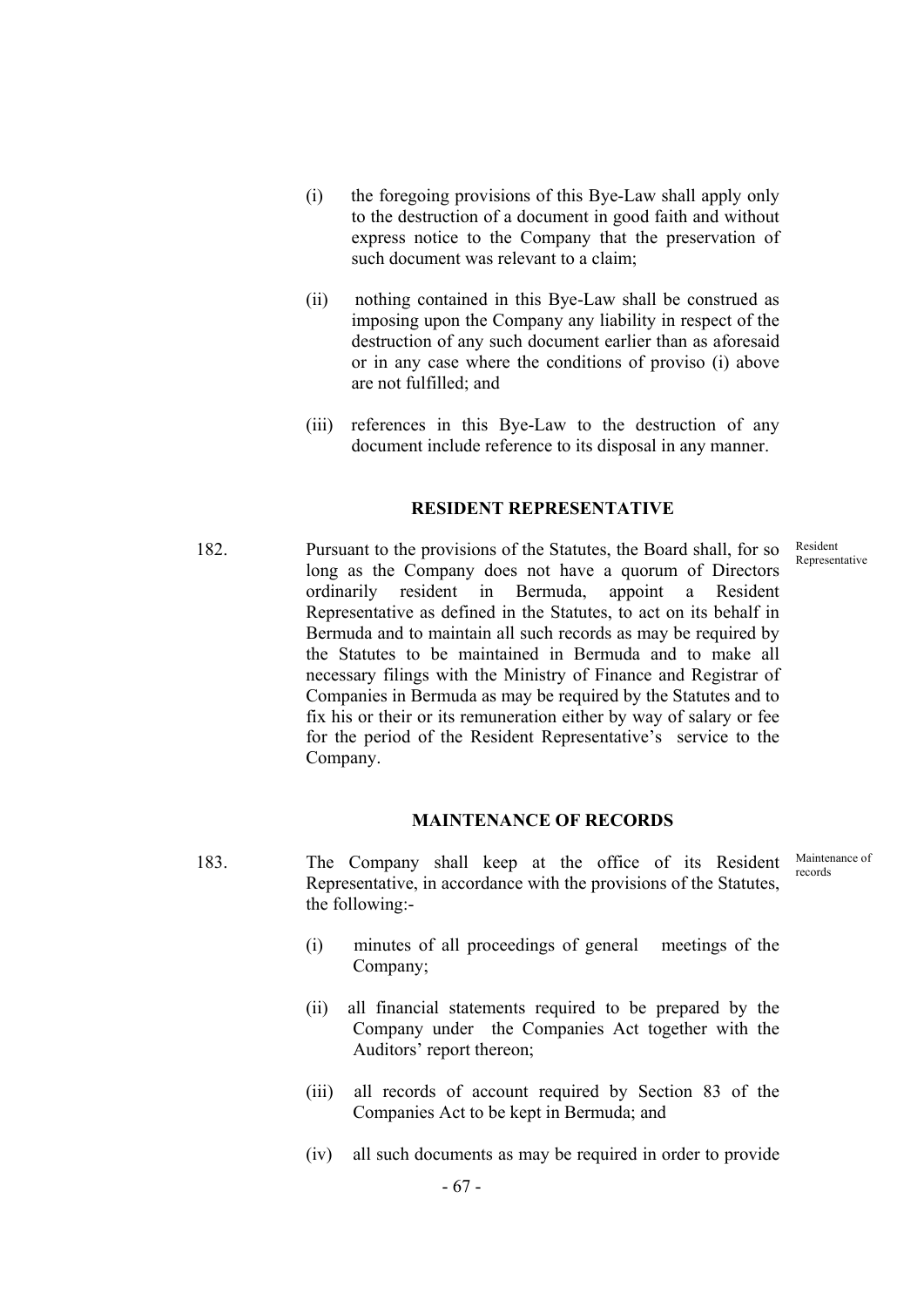evidence of the continued listing of the Company on an appointed stock exchange within the meaning of the Companies Act.

### **SUBSCRIPTION RIGHT RESERVE**

- 184. (A) Subject to the Statutes if, so long as any of the rights attaching to any warrants issued by the Company to subscribe for shares of the Company shall remain exercisable, the Company does any act or engages in any transaction which, as a result of any adjustments to the subscription price in accordance with the provisions applicable under the terms and conditions of the warrants, would reduce the subscription price to below the par value of a share; then the following provisions shall apply:- Subscription right reserve
	- (i) as from the date of such act or transaction the Company shall establish and thereafter (subject as provided in this Bye-Law) maintain in accordance with the provisions of this Bye-Law a reserve (the "Subscription Right Reserve") the amount of which shall at no time be less than the sum which for the time being would be required to be capitalised and applied in paying up in full the nominal amount of the additional shares required to be issued and allotted credited as fully paid pursuant to sub-paragraph (iii) below on the exercise in full of all the subscription rights outstanding and shall apply the Subscription Right Reserve in paying up in full such difference in respect of such additional shares as and when the same are allotted;
	- (ii) the Subscription Right Reserve shall not be used for any purpose other than that specified above unless all other reserves of the Company (other than the share premium account and capital redemption reserve fund) have been used and will only be used to make good losses of the Company if and so far as is required by law;
	- (iii) upon the exercise of all or any of the subscription rights represented by any warrant, the relevant subscription rights shall be exercisable in respect of a nominal amount of shares equal to the amount in cash which the holder of such warrant is required to pay on exercise of the subscription rights represented thereby (or, as the case may be the relevant portion thereof in the event of a partial exercise of the subscription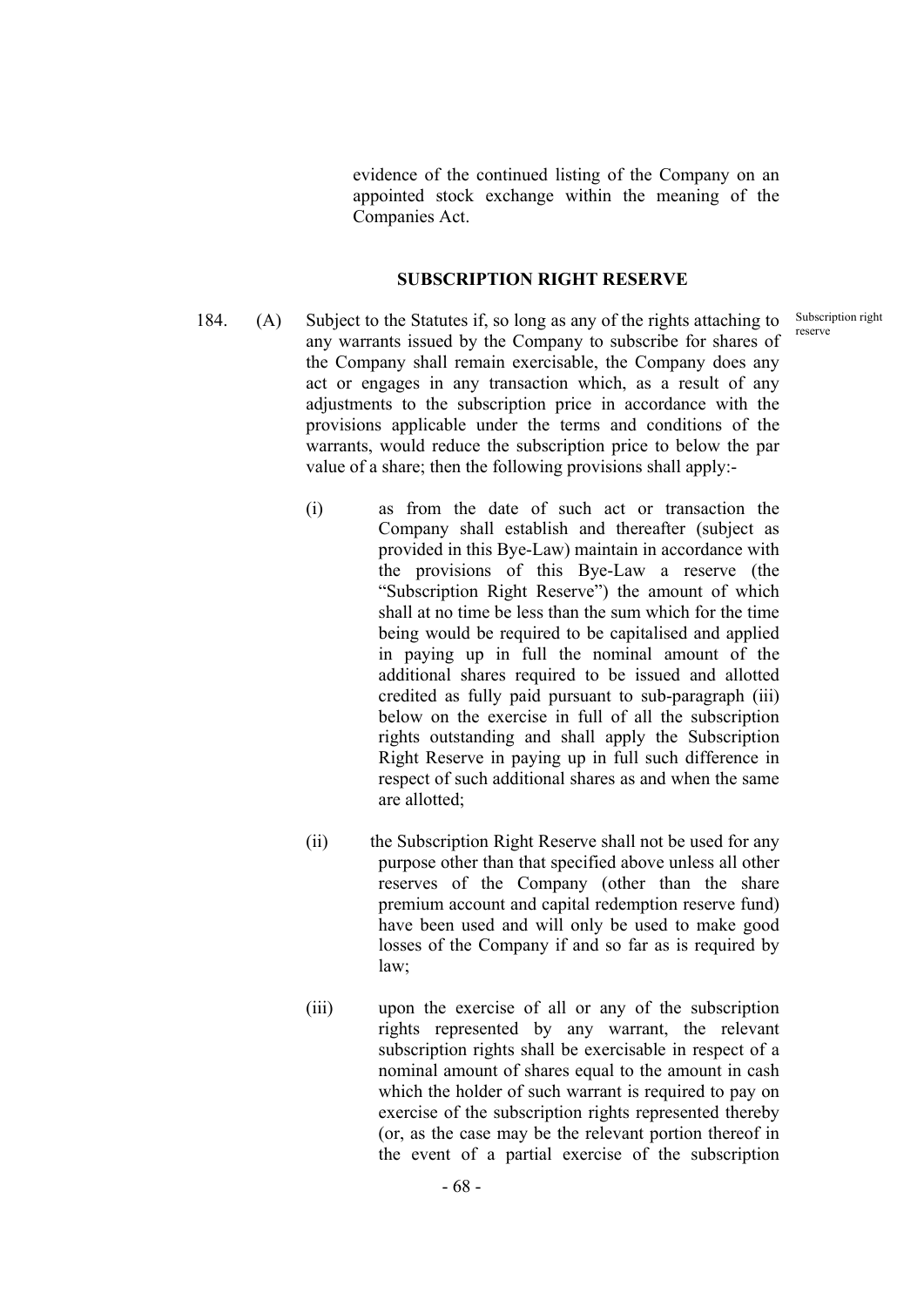rights) and, in addition, there shall be allotted in respect of such subscription rights to the exercising warrantholder, credited as fully paid, such additional nominal amount of shares as is equal to the difference between;-

- (aa) the said amount in cash which the holder of such warrant is required to pay on exercise of the subscription rights represented thereby (or, as the case may be, the relevant portion thereof in the event of a partial exercise of the subscription rights); and
- (bb) the nominal amount of shares in respect of which such subscription rights would have been exercisable having regard to the provisions of the conditions of the warrants, had it been possible for such subscription rights to represent the right to subscribe for shares at less than par;

 and immediately upon such exercise so much of the sum standing to the credit of the Subscription Right Reserve as is required to pay up in full such additional nominal amount of shares shall be capitalised and applied in paying up in full such additional nominal amount of shares which shall forthwith be allotted credited as fully paid to the exercising warrantholder; and

 (iv) if upon the exercise of the subscription rights represented by any warrant the amount standing to the credit of the Subscription Right Reserve is not sufficient to pay up in full such additional nominal amount of shares equal to such difference as aforesaid to which the exercising warrantholder is entitled, the Board shall apply any profits or reserves then or thereafter becoming available (including, to the extent permitted by law, contributed surplus account, share premium account and capital redemption reserve fund) for such purpose until such additional nominal amount of shares is paid up and allotted as aforesaid and until then no dividend or other distribution shall be paid or made on the fully paid shares of the Company then in issue. Pending such payment up and allotment, the exercising warrantholder shall be issued by the Company with a certificate evidencing his right to the allotment of such additional nominal amount of shares. The rights represented by any such certificate shall be in registered form and shall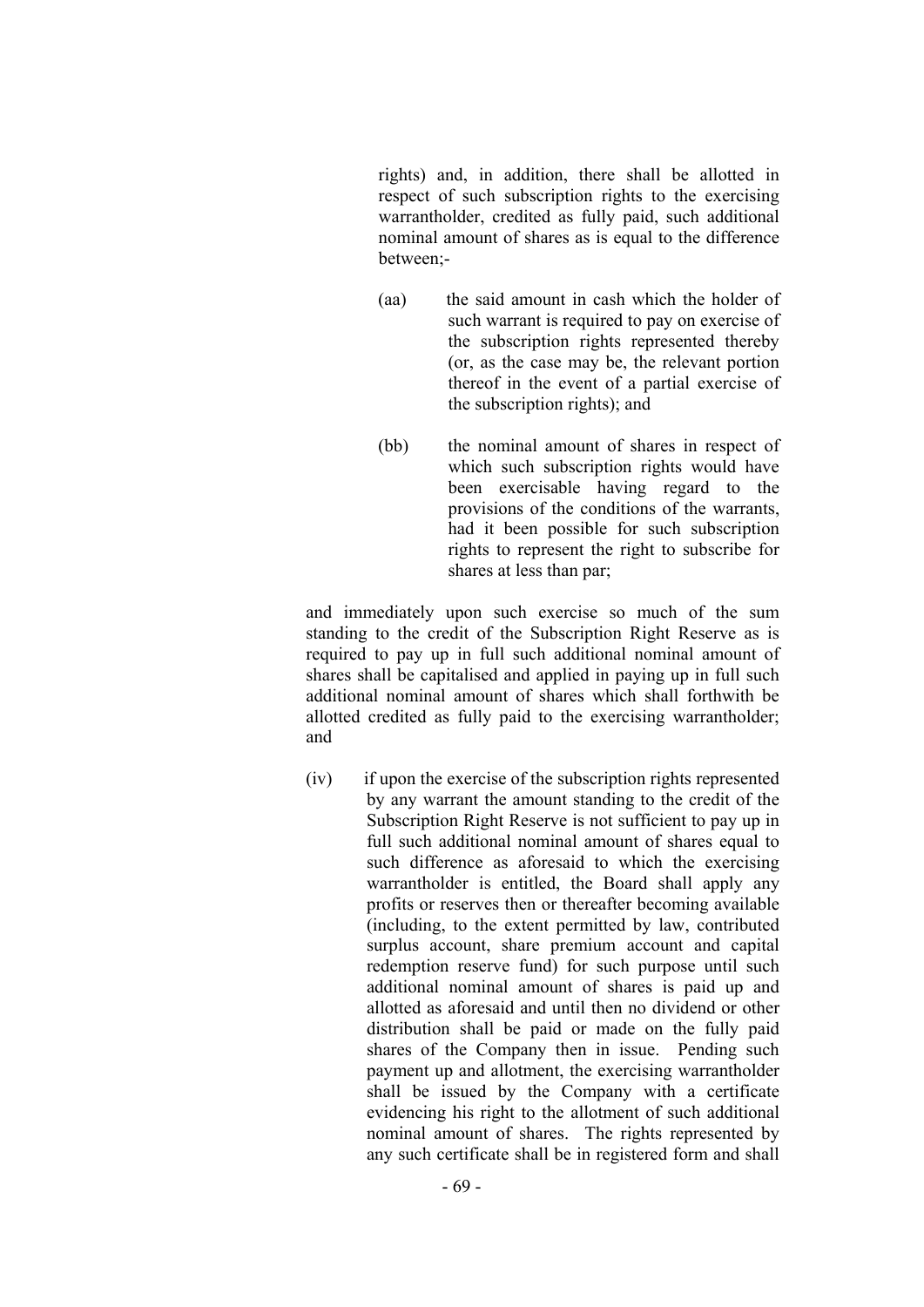be transferable in whole or in part in units of one share in the like manner as the shares for the time being are transferable, and the Company shall make such arrangements in relation to the maintenance of a register therefor and other matters in relation thereto as the Board may think fit and adequate particulars thereof shall be made known to each relevant exercising warrantholder upon the issue of such certificate.

- (B) Shares allotted pursuant to the provisions of this Bye-Law shall rank pari passu in all respects with the other shares allotted on the relevant exercise of the subscription rights represented by the warrant concerned. Notwithstanding anything contained in paragraph (A) of this Bye-Law, no fraction of any share shall be allotted on exercise of the subscription rights.
- (C) The provisions of this Bye-Law as to the establishment and maintenance of the Subscription Right Reserve shall not be altered or added to in any way which would vary or abrogate, or which would have the effect of varying or abrogating, the provisions for the benefit of any warrantholder or class of warrantholders under this Bye-Law without the sanction of a Special Resolution of such warrantholders or class of warrantholders.
- (D) A certificate or report by the Auditors for the time being of the Company as to whether or not the Subscription Right Reserve is required to be established and maintained and if so the amount thereof so required to be established and maintained, as to the purposes for which the Subscription Right Reserve has been used, as to the extent to which it has been used to make good losses of the Company, as to the additional nominal amount of shares required to be allotted to exercising warrantholders credited as fully paid, and as to any other matter concerning the Subscription Right Reserve shall (in the absence of manifest error) be conclusive and binding upon the Company and all warrantholders and shareholders.

# **RECORD DATES**

185. Notwithstanding any other provision of these Bye-Laws the Company or the Board may fix any date as the record date for any dividend, distribution, allotment or issue and such record date may be on or at any time before or after any date on which such dividend, distribution, allotment or issue is declared, paid or made.